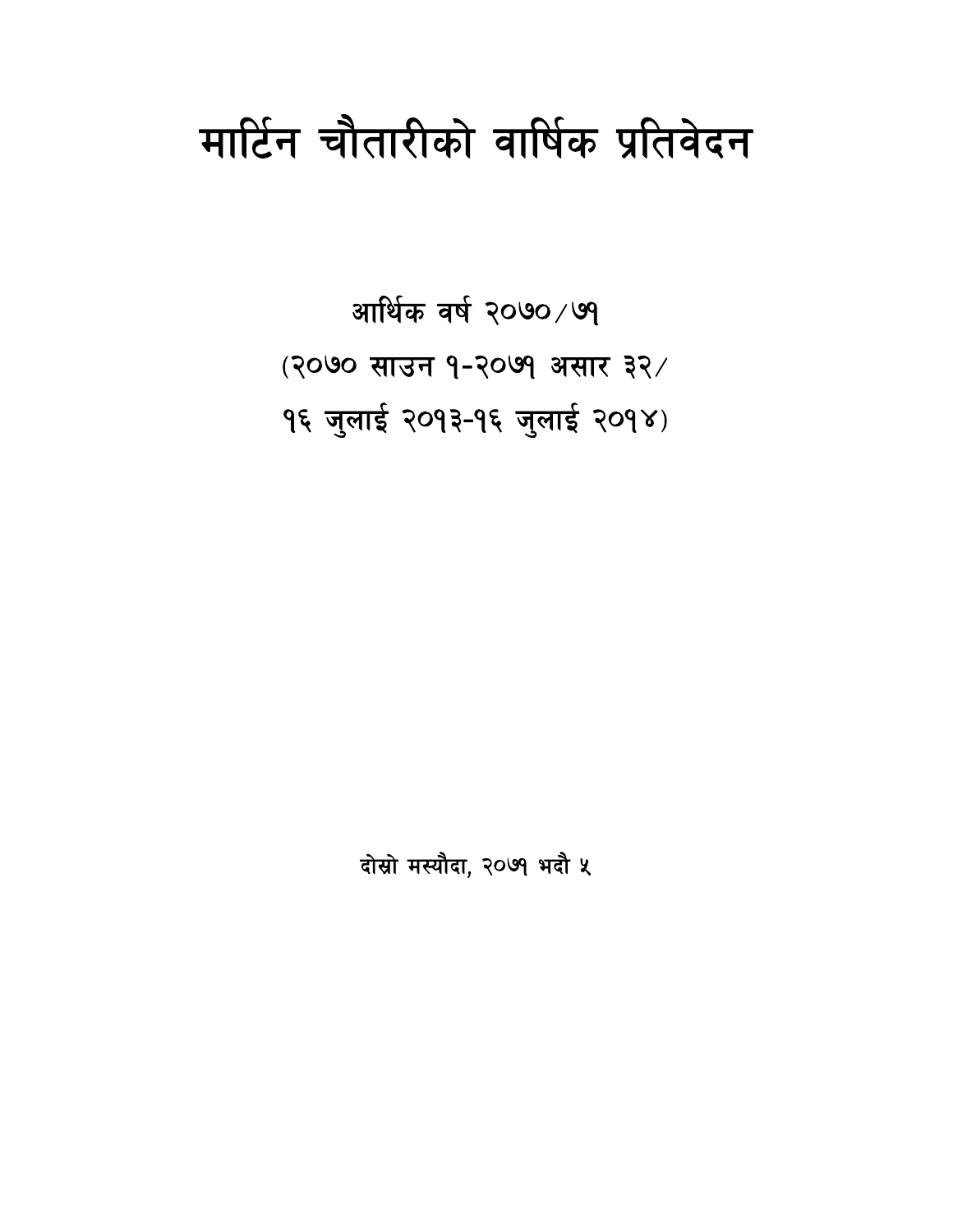# विषय सूची

# पृष्ठभूमि

- १. चौतारी छलफल शृंखला
- २. पुस्तक ⁄ जर्नल प्रकाशन
- ३. पुस्तकालय सञ्चालन र व्यवस्थापन
- ४. मिडिया अनुसन्धान शाखा
- ५. लोकतन्त्र र शासनपद्धति शाखा
- ६.जनजीविका अनुसन्धान शाखा
	- ६.१ शिक्षा
	- ६.२ स्वास्थ्य
	- ६.३ जलवायु परिवर्तन
	- ६.४ सहरी फोहर व्यवस्थापन
- ७. प्रशासन तथा वित्तीय शाखा
- ८. अनुगमन तथा मूल्यांकन
- ९.मार्टिन चौतारीका कियाकलापको सार्वजनिक चर्चा र प्रभाव
- १०. कार्य समिति

अनुसूचीहरू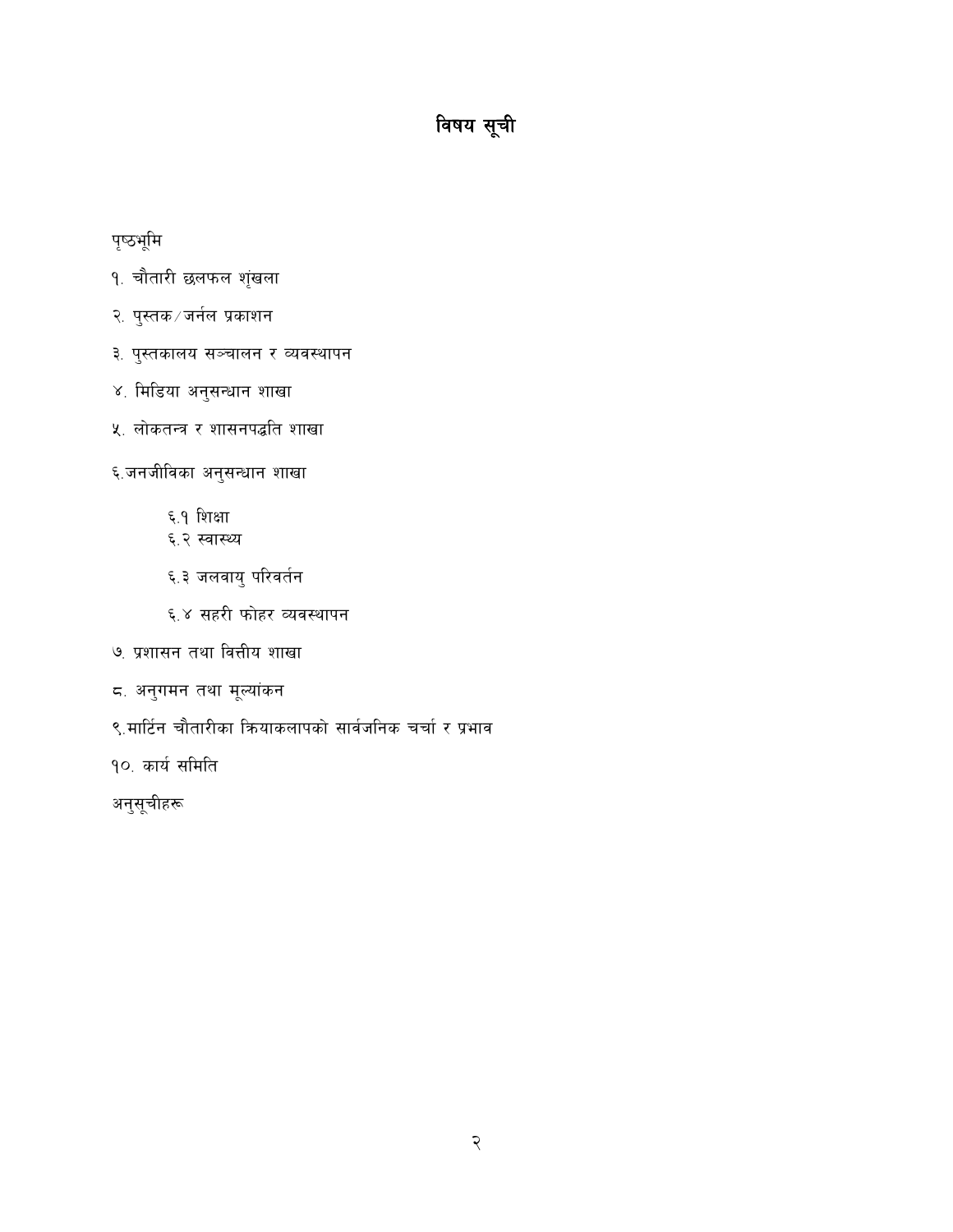# पृष्ठभूमि

मार्टिन चौतारीले सार्वजानिक बहसको संस्कृतिलाई विकास गर्ने उद्देश्यले दुई दशकदेखि विभिन्न विषयमा अनौपचारिक शैलीमा छलफल चलाउँदै आएको छ । बहस-छलफलका अतिरिक्त अनुसन्धान, पुस्तक ∕ जर्नल प्रकाशन, पुस्तकालय सञ्चालन, मेन्टरिडलगायतका कार्यक्रमहरू पनि चौतारीले सञ्चालन गर्दैआइरहेको छ। चौतारीले आर्थिक वर्ष (आ.व.) २०६६/६७ देखि पाँच वर्षे रणनीतिक योजना लागू गरी काम गर्दैआएको थियो । २०७० को मध्यतिर उक्त रणनीतिक योजनाको म्याद सकिएकाले २०७१ असार मसान्तसम्मका लागि मार्टिन चौतारीको कार्यसमितिले त्यसको म्याद बढ़ाएको थियो । देशको वर्तमान परिस्थितिलाई ध्यान दिएर पाँचौँ वर्षका कार्यक्रमहरू निर्धारण गरिएका थिए । पाँचौँ वर्षको प्रतिबद्धताअनुसार २०७० ∕७१ का लागि वार्षिक कार्ययोजना र बजेट निर्धारण गरिएको थियो । यस प्रतिवेदनमा आ.व. २०७० ⁄ ७१ (२०७० साउन १ देखि २०७१ असार ३२ अर्थात् १६ जुलाई २०१३ देखि १६ जुलाई २०१४ सम्म) मा चौतारीले सम्पन्न गरेका कामहरूको विवरण दिइएको छ ।

# १. चौतारी छलफल शृंखला

मार्टिन चौतारीमा सातामा दुई दिन (आइतबार र मंगलबार) विभिन्न विषयमा छलफल हुन्छ । यस आ.व. २०७० ⁄ ७१ मा मार्टिन चौतारीमा नियमितअन्तर्गत ९२ ओटा छलफल र ७ अतिरिक्त छलफल गरी जम्मा ९९ ओटा छलफल सम्पन्न भए (हेर्नुहोस् अनुसूची १) । आइतबार हुने छलफल अनुसन्धानमा आधारित हुन्छन् भने, मंगलबार विभिन्न समसामयिक विषयमा र मिडियासम्बन्धी छलफल गरिन्छ ।

यस आ.व.मा सार्वजनिक विदा, उपत्यका बन्द र चौतारीमा आयोजना भएका विशेष सेमिनार तथा कार्यक्रमहरूका कारण ९ ओटा नियमित छलफल हुन सकेनन् । जम्मा १३२ जना मुख्य वक्ताको रूपमा सहभागी भए । जम्मा वक्तामध्ये ९५ जना (७२ प्रतिशत) पुरुष र ३७ जना (२८ प्रतिशत) महिला थिए । चौतारीमा हुने नियमित छलफललाई लैंगिक र विषयगत रूपमा सन्तुलित बनाउने प्रयासस्वरूप अघिल्ला वर्षफैँ फागुन ∕चैत (मार्च २०१४) महिना चौतारीका नियमित छलफलमा वक्ताका रूपमा बोल्न आउने सबै महिला नै हुनुपर्ने नियम यस आ.व.मा पनि लागू गरिएको छ । यस वर्ष मार्च महिनाभरको छलफल महिलाका विषयमा काम गर्ने एउटा संस्था 'चौखट' सँगको सहकार्यमा सम्पन्न गरिएको थियो । सो सहकार्यलाई निरन्तरता दिँदै हरेक अंग्रजी महिनाको अन्तिम मंगलबारको छलफल पनि सोही संस्थासँगको संयक्त आयोजनामा हुने गरेको छ।

## १.१.आइतबारे छलफल

आ.व. २०७० ⁄ ७१ मा जम्मा ४६ ओटा आइतबारे छलफल सम्पन्न भए । ५ ओटा आइतबारे छलफल सार्वजानिक विदा र चौतारीमा आयोजित विशेष कार्यक्रमका कारण हुन सकेनन् । आइतबारे छलफल अनुसन्धानमा आधारित हुनुपर्ने नियम राखिएको छ र यसो गर्दा अनुसन्धातालाई अनुसन्धान गर्न फाइदा पुग्नुका साथै नेपालमा सामाजिक .<br>अनुसन्धानमाथि हुने बहसको संस्कृति अभिवृद्धि गर्ने लक्ष्य रहेको छ । यसै शृंखलाअन्तर्गत अघिल्लो आर्थिक वर्ष जस्तै यस वर्ष पनि मार्टिन चौतारी, साउथ एसिया इन्स्टिच्युट अफ एडभान्स स्टंडीज र नेपाल पोलिसी रिसर्च नेटवर्कको संयुक्त आयोजनामा हुने गरेको 'नीति छलफल शृंखला' ले निरन्तरता पायो ।

## १.२. मंगलबारे छलफल

आ.व. २०७० /७१ मा जम्मा ४६ ओटा नियमित मंगलबारे छलफल भए । बन्द, सार्वजनिक विदा र चौतारीमा आयोजित विशेष कार्यक्रमका कारण ५ ओटा मंगलबारे छलफल हुन सकेनन् । समसामयिक विषय जस्तै, राजनीति, समाजविज्ञान, पुस्तक, साहित्य, कला संस्कृति, वातावरण, परम्परागत ज्ञान आदिबारे यस शृंखलामा बहस भए । यसै शृंखलाअन्तर्गत यस आर्थिक वर्ष पनि मेन्टल हेल्थ फाउन्डेसनको सहकार्यमा सुरु भएको मानसिक स्वाथ्य छलफल शृंखला निरन्तर रूपमा सञ्चालन गरियो ।

# 9.३. अतिरिक्त छलफल

महिनाको अन्तिम मङ्गलबार मार्टिन चौतारीसँग मिलेर लसना कला समूहले सञ्चालन गर्ने गरेको कला छलफल यस आर्थिक वर्षमा महिनाको अन्तिम बिहीवार गर्न थालियो । चौतारीमा हुने नियमित छलफलबाहेक यस आ.व.मा कला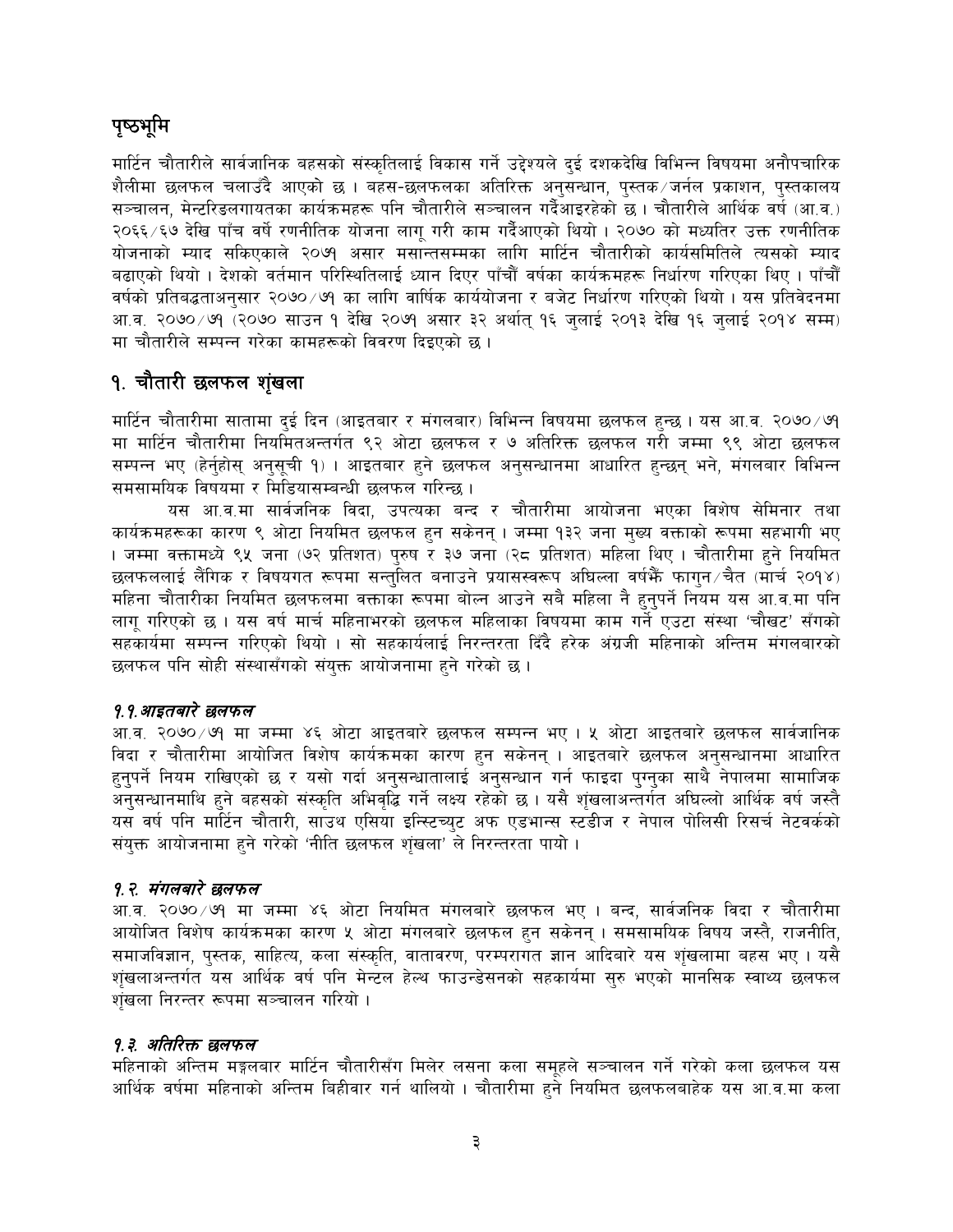तथा अतिरिक्त छलफल गरी अरू ७ ओटा छलफल पनि सम्पन्न भए । यसै आर्थिक वर्षको जन महिनाबाट सेन्टर फर रिसर्च इन सोसियल डिफेन्स् टेक्नोलोजी, नेपाल इन्जिनियरिड कलेज (सिआरएसडिटि∕नेक) सँग को सहकार्यमा यनिभर्सल कनेक्टिभिटी मासिक छलफल शंखला सरु गरिएको छ।

## १.४. छलफलमा सहभागी

यस आ.व.मा २,५६८ जनाले चौतारीका नियमित छलफलमा भाग लिए । यो चौतारीमा नियमित छलफलमा भाग लिन आउने सहभागीहरूले उपस्थिति रजिस्टरमा दर्ता गराएको आधारमा गणना गरिएको संख्या हो । छलफलका सहभागी सबैले रजिस्टरमा नाम नलेख्ने भएकाले वास्तविक सहभागी अभ बढी थिए भन्न सकिन्छ । छलफलमा भाग लिने सहभागीहरूको लैंगिक विविधता हेर्ने हो भने परुषको संख्या १.९६६ जना (७६.५ प्रतिशत), महिलाको संख्या ४९४ जना (१९.२५ प्रतिशत) र नामबाट लैंगिकता छुट्ट्याउन नसकिएका १०८ (४.२५ प्रतिशत) जना रहेका छन ।

## १.४.सेमिनार, कार्यशाला र छलफल

चौतारीले यस आर्थिक वर्ष सेमिनार, कार्यशाला र अन्य छलफलसमेत गरी १२ ओटा विशेष कार्यक्रम आयोजना गरेको थियो । यीमध्ये ४ ओटा कार्यक्रम काठमाडौँबाहिर सम्पन्न भएका थिए । त्यस्तै, विशेष कार्यक्रममध्ये ४ ओटा कार्यक्रम अन्य संस्था र विश्वविद्यालयहरूको सहकार्यमा आयोजना गरिएको थियो भने बाँकी ८ ओटा मार्टिन चौतारी आफैंले आयोजना गरेको थियो (हेर्नहोस अनसची २)।

# २. पुस्तक⁄जर्नल प्रकाशन

यस आ.व.मा निम्न ८ ओटा पुस्तक, २ ओटा जर्नल र एउटा नीतिपत्र प्रकाशन गरिए :

- *नेपाली म्यागेजिनका २५ वर्ष (वि.सं. २०४६-२०७०)*, अर्जन पन्थी, प्रत्यष वन्त र हर्षमान महर्जन, सं. (सन् ۹. २०१३, चौतारी पुस्तक शंखला ७७)।
- Ruptures and Repairs in South Asia: Historical Perspectives, Yogesh Raj, ed. (2013, २. Chautari Book Series 78).
- The State of Sociology and Anthropology: Teaching and Research in Nepal, Madhusudan ३. Subedi and Devendra Uprety (2014, Chautari Book Series 79).
- The State of Geography Teaching and Research in Nepal: A Review and Reflection, Bhim  $\lambda^{\cdot}$ Prasad Subedi (2014, Chautari Book Series 80)
- The State of History Education and Research in Nepal, Yogesh Raj and Pratyoush Onta 义. (2014, Chautari Book Series 81)
- Under the Shadow of the Red Flag: Travels during Nepal's Armed Conflict, Jagannath ६. Adhikari (2014, Chautari Book Series 82)
- Strategic Plan for the Proposed Social Science Research Council in Nepal (executive ৩ summary) प्रस्तावित समाज विज्ञान अनुसन्धान परिषद् नेपालको रणनीतिक योजना (सार संक्षेप), २०१४
- Strategic Plan for the Proposed Social Science Research Council in Nepal ζ. प्रस्तावित समाज विज्ञान अनुसन्धान परिषद नेपालको रणनीतिक योजना (सन् २०१४)
- स्टडिज इन नेपाली हिस्टी एन्ड सोसाइटी, वर्ष १८ अंक १ (जून २०१३)  $\mathcal{R}_{\alpha}$
- *मिडिया अध्ययन ९*, देवराज हमागाई, प्रत्यष वन्त, शेखर पराजली, हर्षमान महर्जन र अर्जन पन्थी, सं. (सन्  $\circ$ २०१४, चौतारी पस्तक शंखला ८३)
- नीतिपत्र १० : संविधानसभाको दोस्रो निर्वाचन (२०७०)। 99.

माथि उल्लिखितमध्ये १ नम्बरमा रहेको पुस्तक गत आर्थिक वर्षमा प्रकाशन गर्ने लक्ष्य लिइए पनि केही लेखको मस्यौदा तयार, सम्पादन, डिजाइन र छपाइको काम बाँकी रहेकाले यो वर्षमात्र प्रकाशन हुन सक्यो । माथि उल्लिखित ७ र ८ नम्बरमा राखिएका प्रकाशनहरू चौतारी पुस्तक शुंखलाअन्तर्गत नरहे पनि यसको अनुवाद, सम्पादन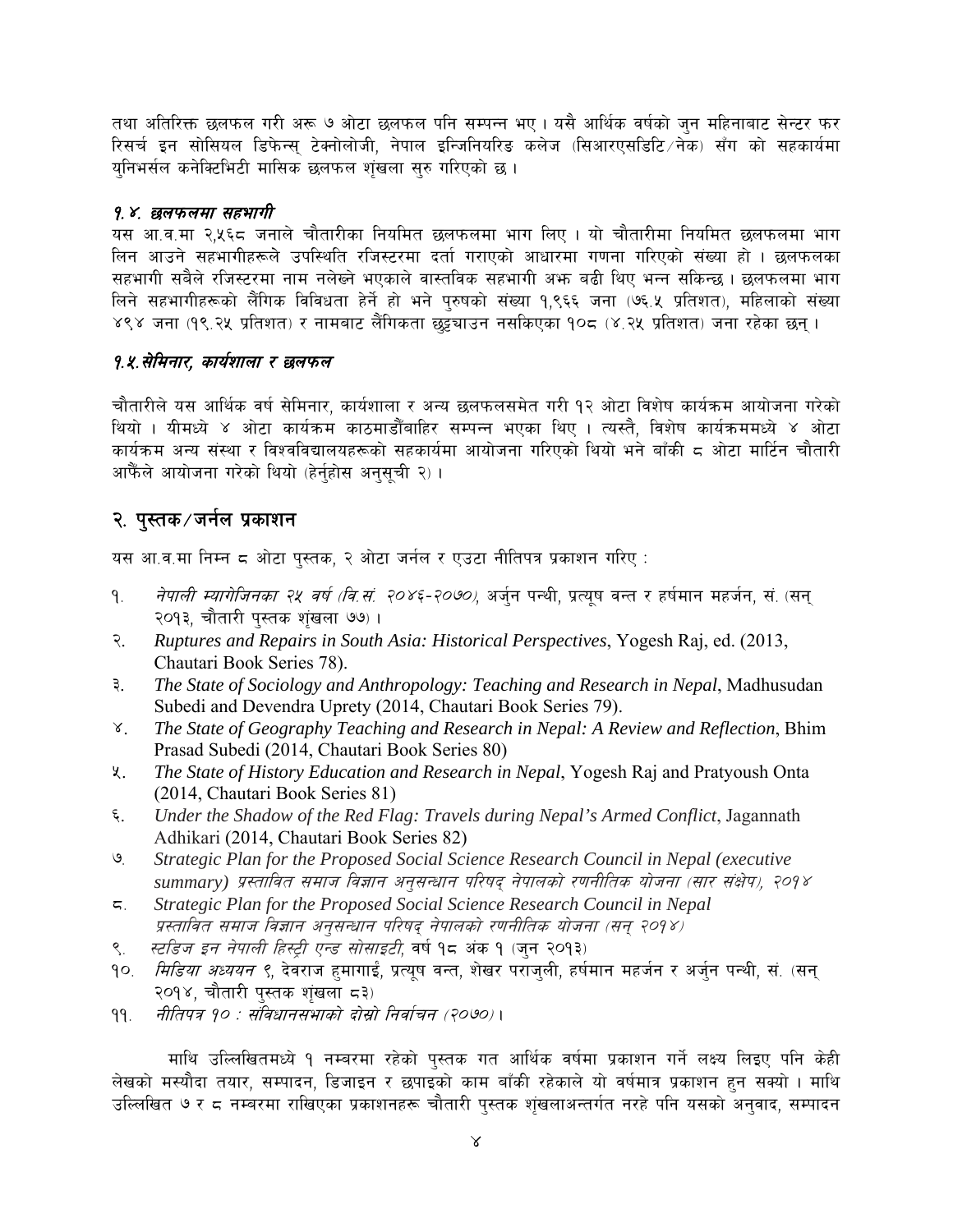तथा लेआउट डिजाइनको काम मार्टिन चौतारीले गरेको हो । यसका लागि सामाजिक समावेशीकरण अनुसन्धान कोष (सर्फ) सँग चौतारीले आर्थिक सहयोगसम्बन्धी सम्भौता गरेको थियो । यी दवै पस्तकको प्रकाशक नेपाल सरकार, महिला बालबालिका तथा समाजकल्याण मन्त्रालय हो ।

*मिडिया अध्ययन* जर्नल यसै वर्ष (अंक ९) देखि नै भूक्**टी एकेडेमिक पब्लिकेसन्स्**सँगको सहकार्यमा प्रकाशन हुँदैछ । जर्नल उत्पादनको सम्पूर्ण जिम्मेवारी भने विगतमा भैँँ मार्टिन चौतारीले नै लिएको छ । यसअन्तर्गत प्रेसमा ्<br>पठाउनका लागि तयारी चरणसम्मकै काम चौतारीले गर्नेछ । प्रकाशक भुकुटीले छपाइ लागत बेहोरी जर्नल बिक्री वितरण गर्नेछ । जर्नल प्रकाशनबापत पर्नजाने आर्थिक भार दुई संस्थाबीच बाँडफाँड गरी यसलाई दीर्घजीवी बनाउने उद्देश्यले यो सहकार्य गरिएको हो । यसै गरी, *स्टडिज इन नेपाली हिस्ट्री एन्ड सोसाइटी*को वर्ष १८ अंक १ (जुन २०१३) अंक छपाइका लागि प्रेसमा छ । यो जर्नलको सम्पादकीयसम्बन्धी सम्पूर्ण जिम्मा चौतारीले र प्रकाशनको काम मण्डला बक प्वाइन्टले पहिल्यैदेखि गर्दैआएको छ ।

निम्नलिखित पुस्तक, जर्नल तथा नीतिपत्रहरू भने यस वर्ष प्रकाशन गर्ने लक्ष्य राखिए पनि समयाभावका कारण आउँदो आ.व.का लागि स्थगित हुन पुगेका छन् :

१. सन् २०१० र ११ मा प्रदान गरिएको उच्चशिक्षामा समावेशीकरणसम्बन्धी वृत्ति (फेलोसिप) मा संलग्न व्यक्तिहरूले तयार पारेका लेखहरूको सम्पादित पस्तक । यो पस्तकका विभिन्न लेखहरूको सम्पादन सरु भए पनि सम्पादकको समयाभावका कारण रोकिइरहेको छ ।

२. *सिन्हास* जर्नल १८(२) यसका लेखहरू विभिन्न चरणमा रहेका छन ।

३. शैक्षिक संस्थाबाहिर ज्ञान उत्पादनको अवस्था (Knowledge production beyond Academia) । यो पुस्तकका अध्यायहरू सम्पादन तथा लेखकहरूद्वारा परिमार्जनको प्रक्रियामा छन् ।

४. अड हफ्टनको जीवनी । यो पुस्तकको पाण्डुलिपि प्राप्त भएर, त्यसको समीक्षाको काम सकिएको छ भने सम्पादनको काम बाँकी छ। छपाइका लागि आर्थिक सहयोग जटाउने प्रयास पनि भइरहेको छ।

५. नेपालमा उच्च शिक्षा । यो पुस्तकका लागि अनुसन्धान कार्य सुरु भएको छ ।

६. *नीतिपत्र ११ : दोस्रो संविधानसभापछिको अवस्था* । यो नीतिपत्र लेखनको काम जारी रहेकाले आगामी आर्थिक वर्षको पहिलो त्रैमासिकमा प्रकाशन हुनेछ ।

चौतारीले अनुसन्धान गरेका र तयार पारेका कतिपय सामग्री मुद्रित रूपमा प्रकाशन नगरी वेबसाइटमा मात्र पनि प्रकाशन गर्ने गरिएको छ । यही आ.व.मा त्यसरी चौतारीको वेबसाइटमा राखिएका प्रतिवेदन तथा सन्दर्भसुचीहरू निम्नानुसार रहेका छन् :

## प्रतिवेदन तर्फ

काठमाडौँ उपत्यकामा कबाड व्यापारको सञ्जाल : अनुसन्धान प्रतिवेदन", तीर्थ विष्ट र योगेश राज (सन् २०१३, http://martinchautari.org.np/files/KabaadReport2013.pdf)

## सन्दर्भ सामग्रीतर्फ

- Aryal, Dipak. 2014. Bibliography of Works by/on BP Koirala and His Writings. [version 1; 22] June]. http://martinchautari.org.np/files/BibliographyOfWorksByOnBPKoiralaAndHis Writings.pdf
- Budhathoki, Shak Bahadur. 2013. Bibliography on Constituent Assembly. [version 1; 7 August]. http://martinchautari.org.np/files/Bibliography-on-ConstituentAssembly-ShakBB.pdf
- Sharkey, Gregory. 2009. Bibliography of Fr. John K. Locke's Writings. Extracted from the former's article 'Scholar of the Newars: The Life and Work of John K. Locke.' Studies in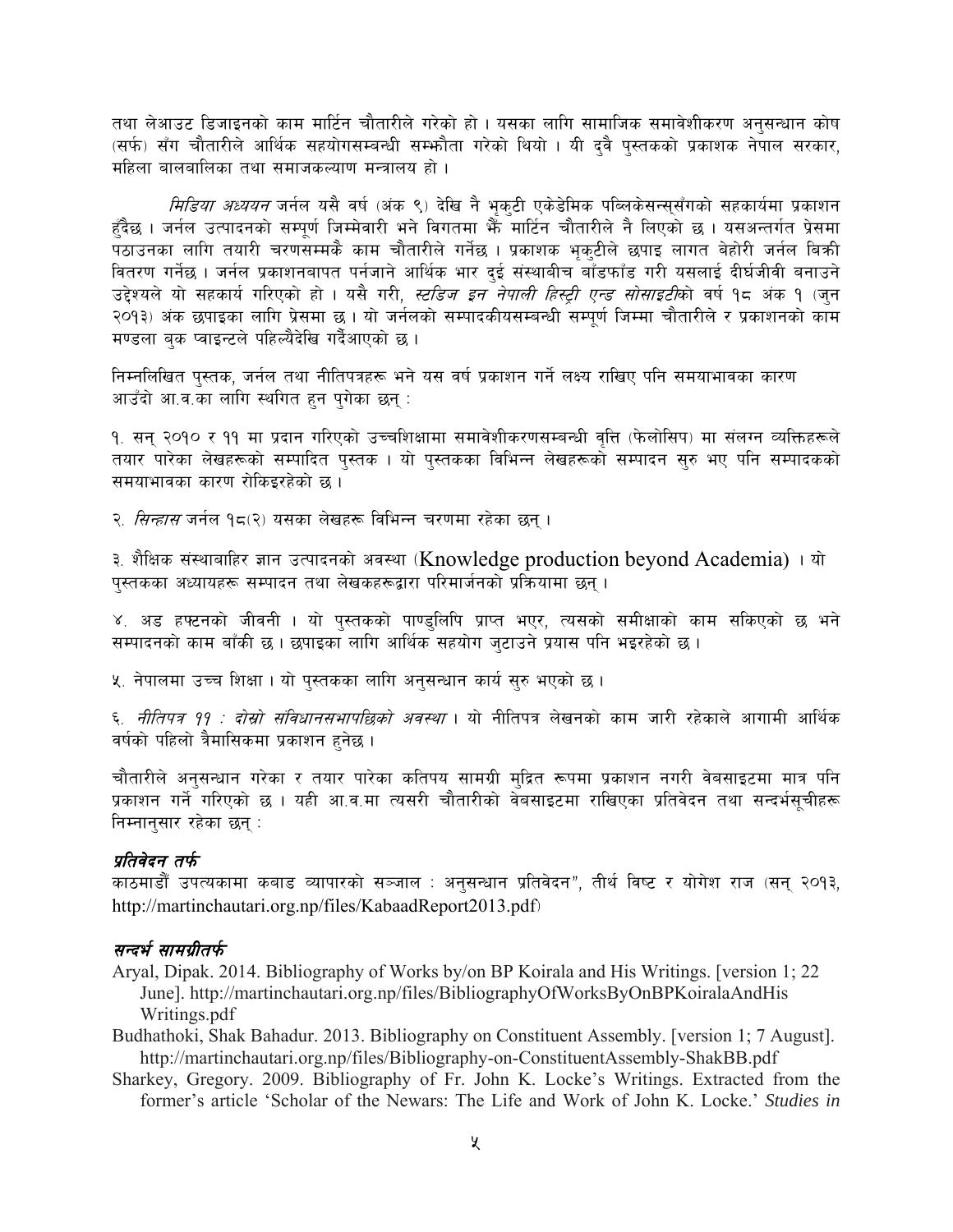*Nepali History and Society* 14(2): 423-440.http://martinchautari.org.np/files/Bibliography-of-John-K\_-Lockes-Writings.pdf

- Maharjan, Mahesh Raj and Yogesh Raj. 2013. Bibliographical Works related to Tirthalal Na:gha:bha:ni. [version 1; 18 August]. http://martinchautari.org.np/files/Three-Bibliographies-on-Tirthalal-Naghabhani.pdf
- Chand, Obindra B. 2013. A Bibliography of Dalit related Studies in Nepal. [version 1; 9 December].http://martinchautari.org.np/files/A\_Bibliography\_of\_Dalit\_related\_Studies\_in\_ Nepal-By-Obindra\_Chand.pdf
- Maharjan, Harsha Man. 2013. Nepalma Patrakarita tatha Aamsanchar Shiksha: Sandarbha Suchi. [Bibliography of Writings on Journalism and Mass Communication/Media Education in Nepal]. [version 1; 27 December]. http://martinchautari.org.np/files/Biblio\_Journalism-and-Mass-Communication-Media-Education-in-Nepal\_By-HarshamanMaharjan.pdf
- Maharjan, Harsha Man, Ramita Maharjan, Arjun Panthi and Shailesh Pandey. 2014. Writings on the Internet in Nepal: A Bibliography. [version 1; 11 June]. http://martinchautari.org.np/files/ Writings on the Internet in Nepal A Bibliography.pdf

# ३. मार्टिन चौतारी पुस्तकालय

मार्टिन चौतारी पुस्तकालयमा २०७१ असारसम्ममा जम्मा २० हजार १९७ ओटा पुस्तक, थेसिस, अप्रकाशित प्रतिवेदन आदि सामग्रीहरू संकलित छन् । हाम्रो संकलनमा पुस्तकबाहेक कार्यपत्र, अनुसन्धानमुलक लेख, शोधपत्र, अप्रकाशित प्रतिवेदन, जर्नल, पत्रपत्रिका, न्युजक्लिपिडुस, म्यागेजिन पनि छन् । २०७१ असार अन्त्यसम्म यस केन्द्रमा मिडियासम्बन्धी करिब ५५१७ सामग्रीको संग्रह छ । मिडियासम्बन्धी प्रतिवेदनहरू २५८ ओटा, नेपाली मिडियाबारेका कार्यपत्रहरू २८५ ओटा, मिडियासम्बन्धी अनुसन्धानमुलक फुटकर लेखहरू १,३९७ ओटा र मिडियाबारेका शोधपत्रहरू १८६ ओटा संकलनमा छन् । बाँकी ३३९१ मिडियासम्बन्धी पुस्तकहरू रहेका छन् । यीबाहेक शिक्षा, समाजशास्त्र, राजनीतिशास्त्र, लैंगिकता, वातावरण, इतिहास, धर्म, स्वास्थ्य, अर्थशास्त्र, साहित्य आदि विषयका पुस्तकहरू रहेका छन् .

# *३.१ पुस्तकालयमा थपिएका पुस्तक⁄ जर्नल⁄लेखहरू*

पुस्तकालयमा २०७० साउन १ देखि २०७१ असार मसान्तसम्ममा जम्मा ७७० ओटा पुस्तकहरू थपिएका छन् । यीमध्ये ४९४ ओटा किनिएका र बाँकी २७६ ओटा पुस्तकहरू उपहारस्वरूप चौतारी पुस्तकालयलाई प्राप्त भएका हुन् । पस्तकहरू संकलन गर्न सजिलो होस भनेर काठमाडौँ उपत्यकाको मख्य-मख्य पस्तक पसलहरूको सची बनाइएको छ र इमेल तथा टेलिफोनमार्फत सम्पर्क गरी पुस्तकहरू ल्याउने व्यवस्था गरिएको छ । काठमाडौँका केही पस्तक पसलसँग नयाँ पुस्तकको सूची मासिक रूपमा माग्ने र त्यसमध्ये आवश्यक छनोट गरी खरिद गर्ने गरिएको छ । नयाँ पुस्तकका साथै नेपालसँग सम्बन्धित पुराना पुस्तकहरू पनि संकलन गर्ने कार्य भइरहेको छ । बेलाबेलामा सामग्रीहरू उपहारस्वरूप चौतारीलाई प्राप्त हुने गरेका छन् । साथै नेपाल बाहिरबाट प्रकाशित भएका पुस्तकहरू पनि चौतारीका शभेच्छकहरूलाई विशेष आग्रह गरेर ल्याउने गरिएको छ ।

मार्टिन चौतारी पस्तकालयमा यो वर्ष पनि नेपालबाट प्रकाशित जर्नल अनसन्धानात्मक पत्रिका संकलन गर्ने कार्य भइरहेको छ । यस पुस्तकालयमा नेपालबाट प्रकाशित २२७ सहित देश विदेशका गरी ३५९ शीर्षकका जर्नलहरू .<br>संकलित छन् । यसमा त्रिभुवन विश्वविद्यालयका केन्द्रीय विभागहरू, नेपालको पुर्वदेखि पश्चिमसम्मका आङ्गिक क्याम्पसहरू, विद्यार्थी समूहहरू, व्यक्ति, निजी तथा सरकारी कार्यालय, अनुसन्धान केन्द्रहरू आदिले प्रकाशन गर्ने जर्नलहरू रहेका छन् । संकलित जर्नलहरू समाजशास्त्र मानवशास्त्र, इतिहास, विकास, भाषा, संस्कृति आदि विविध विषयका छन् । जर्नलहरू अङ्ग्रेजी, नेपाली, नेपालभाषा लगायत नेपालका अन्य राष्टभाषा एवं द्वैभाषिक र बहभाषिक समेत छन ।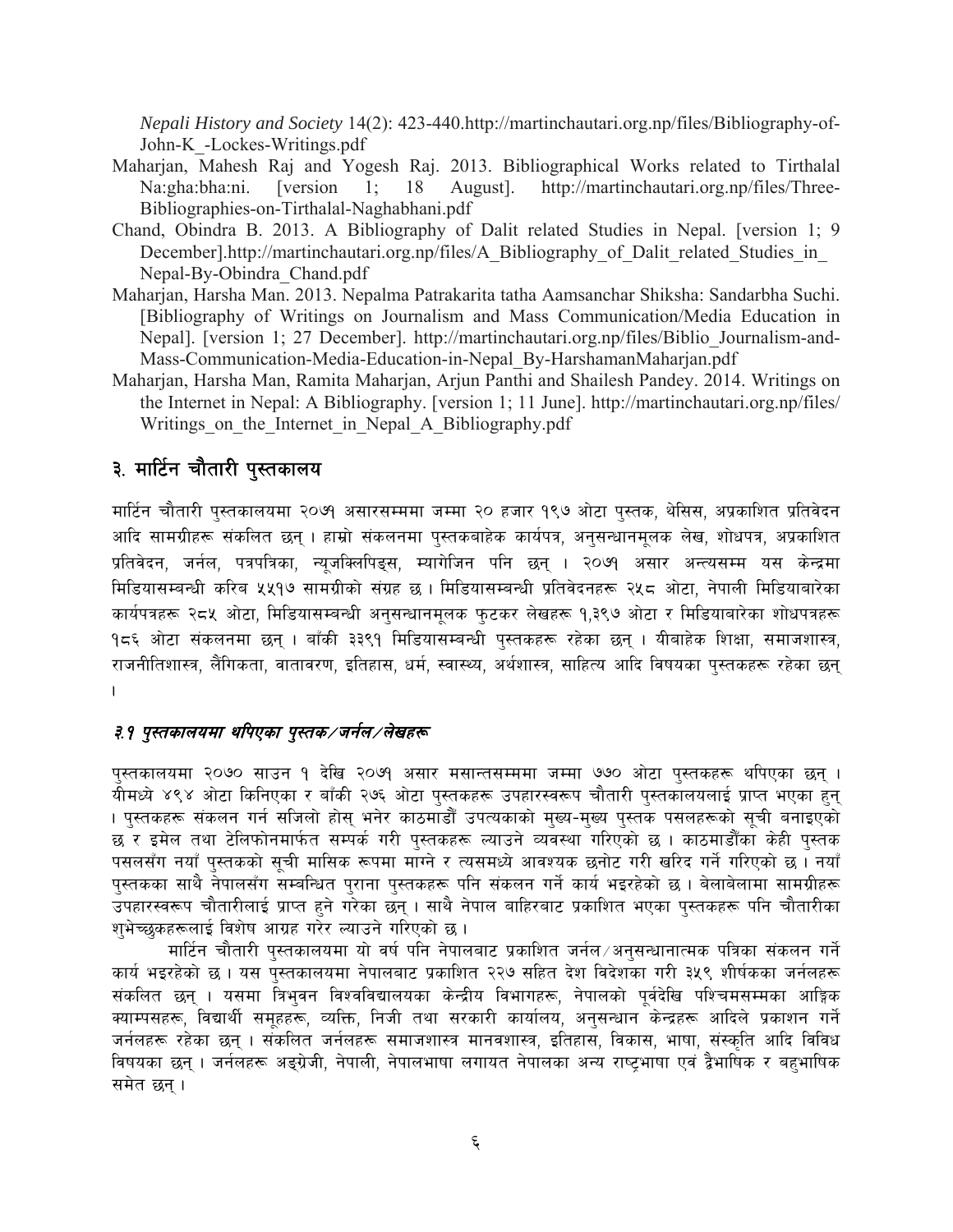वाणिज्यशास्त्र, विज्ञान प्रविधि तथा चिकित्साशास्त्रका जर्नलहरू भने संकलनमा परेका छैनन् । काठमाडौँबाट प्रकाशित हुने जर्नलहरू रमेश राई, शकबहादुर बुढाथोकी र रमिता महर्जनले क्षेत्र बाँडेर संकलन गर्ने गर्नुभएको छ । काठमाडौँ बाहिरबाट प्रकाशित हुने जर्नलहरू चाहिँ बाहिर गएको बेलामा चौतारीका अन्य साथीहरूले संकलन गर्दै आउनुभएको छ । व्यक्तिगत चिनजानका आधारमा पनि जर्नलहरू यस पुस्तकालयमा आउँछन् ।

पस्तक, जर्नलबाहेक मिडियासम्बन्धी अनुसन्धानमुलक लेखहरूको संकलन गर्ने कार्य पनि भइरहेको छ । यी लेखहरू विभिन्न पुस्तक, जर्नल तथा म्यागेजिनबाट संकलन गरिएका हुन् । यसका साथै नेपालमा भइरहेका विभिन्न सेमिनारहरूमा प्रस्तुत गरिएका कार्यपत्रहरू पनि संकलन भइरहेको छ।

२०७० पुसदेखि चौतारी पुस्तकालय आफैंले उच्च शिक्षाको प्रेस क्लिपिड्स बनाउन थालेको छ । साथै चौतारीले आवश्यक ठानेका अन्य विषयहरूको पनि लेख तथा प्रकाशन संकलन र व्यवस्थापन गर्दैआएको छ ।

## ३.२ पत्रपत्रिका ⁄ अनलाइन जर्नल

पुस्तकालयमा राजधानीबाट प्रकाशित हुने प्राय: सबैजसो दैनिक र साप्ताहिक पत्रपत्रिकाहरू उपलब्ध छन् । नेपाली र्दैनिक पत्रपत्रिकाहरूमा १८ शीर्षकका सङ्ग्रहित छन्, जसमध्ये १४ शीर्षकका नियमित छन् र बाँकी बन्द भइसकेका वा अनियमित रूपले निस्किरहेका छन । अडग्रेजीमा सात शीर्षकका दैनिक पत्रिकाहरू सडग्रहित छन. जसमध्ये चार शीर्षकका नियमित छन् भने तीनओटा बन्द भइसकेका वा अनियमित रूपले निस्किरहेका छन् । साप्ताहिकतर्फ २८ शीर्षकमा पत्रपत्रिकाहरू संकलित छन । नेपाल तथा विदेशबाट निस्केका करिब डेढ दर्जन म्यागेजिनहरू पनि यस पस्तकालयमा उपलब्ध छन्।

अध्ययन अनुसन्धानका लागि अनलाइन जर्नलहरू निकै उपयोगी मानिन्छन् । अनलाइन जर्नलहरू उपलब्ध गराउनेमध्ये नेपालमा सन् २००९ देखि सञ्चालनमा आएको संस्था {Nepal Library and Information Consortium (NeLIC)} प्रमुख हो । यसैमार्फत् चौतारी पुस्तकालयले अनलाइन जर्नलहरू सब्सकाइब गर्दै आएको छ । मार्टिन चौतारी सन् २००९ मा NeLIC को सञ्चालक समितिको सदस्य भएको थियो । NeLIC को सदस्य भएबापत मार्टिन चौतारीले विभिन्न e-resources सदश्यहरू बीचमा दामासयीले रकम तिर्ने व्यवस्थाअनुरूप रकम तिरेर प्राप्त गर्दैआएको छ। यस पुस्तकालयमा उपलब्ध भएका e-resources प्राय: सबै NeLIC को सदस्यतामार्फत् उपलब्ध भएका हुन् । उपलब्ध अनलाइन जर्नलहरूमध्ये Project MUSE, JSTOR सःशल्क Subscribe गरिएको छ । यस बर्ष पनि NeLIC को सदश्यता रिन्यू गरेर चौतारीले e-resources हरूको उपलब्धता चौतारी पुस्तकालयमा जारी राखेको छ। NeLIC मार्फत चौतारीमा e-resources को उपलब्धता सन् २०१४ को अन्त्यसम्म हुनेछ।

## $3.3$  Online catalogue  $H$  सुधार

पुस्तकालयमा भएका सामग्रीलाई कम्प्युटर डेटावेसमा राखिएको छ । पाठकले आफूले चाहेको सामग्रीहरू कम्प्युटरमार्फत खोजेर उपयोग गर्न सक्छन् । साथै अनलाइन क्याटलगमार्फत पनि चौतारीमा उपलब्ध सामग्रीहरूका बारेमा जानकारी लिन सकिन्छ । चौतारी पुस्तकालयको अनलाइन क्याटलगको सफ्टवेयर परिवर्तन गरेका कारणले नयाँ सफ्टवेयरअनुसार सर्च गर्दा एउटा खण्डमा आउनुपर्ने सूचनामा no item available भन्ने सन्देश आउने गर्दथ्यो । नयाँ क्याटलगमा त्यसका लागि आवश्यक जानकारी थपेर त्यस्तो सन्देश नआउने बनाउन यस वर्ष प्रशस्त काम गरियो त्यस क्रममा आधाभन्दा बढी डाटा सुधार भैसकेको छ । करिव १७ हजार ५ सय डाटा मध्ये ९ हजार बढी डाटाले सही सन्देश दिनथालेका छन् । आगामी बर्षका केही महिनामा पुरा काम गरेर सम्पूर्ण डाटामा एकरूपता ल्याउन प्रयास गरिनेछ ।

चौतारी पुस्तकालयमा उपलब्ध पत्रपत्रिका तथा म्यागेजिनको परिमार्जित सुची गरी १० जुलाई २०१४ मा वेभसाइटमा अपलोड गरियो । चौतारी पुस्तकालय तथा मिडिया सेन्टरको पुस्तकालय जानकारी तथा सुचनाहरू समय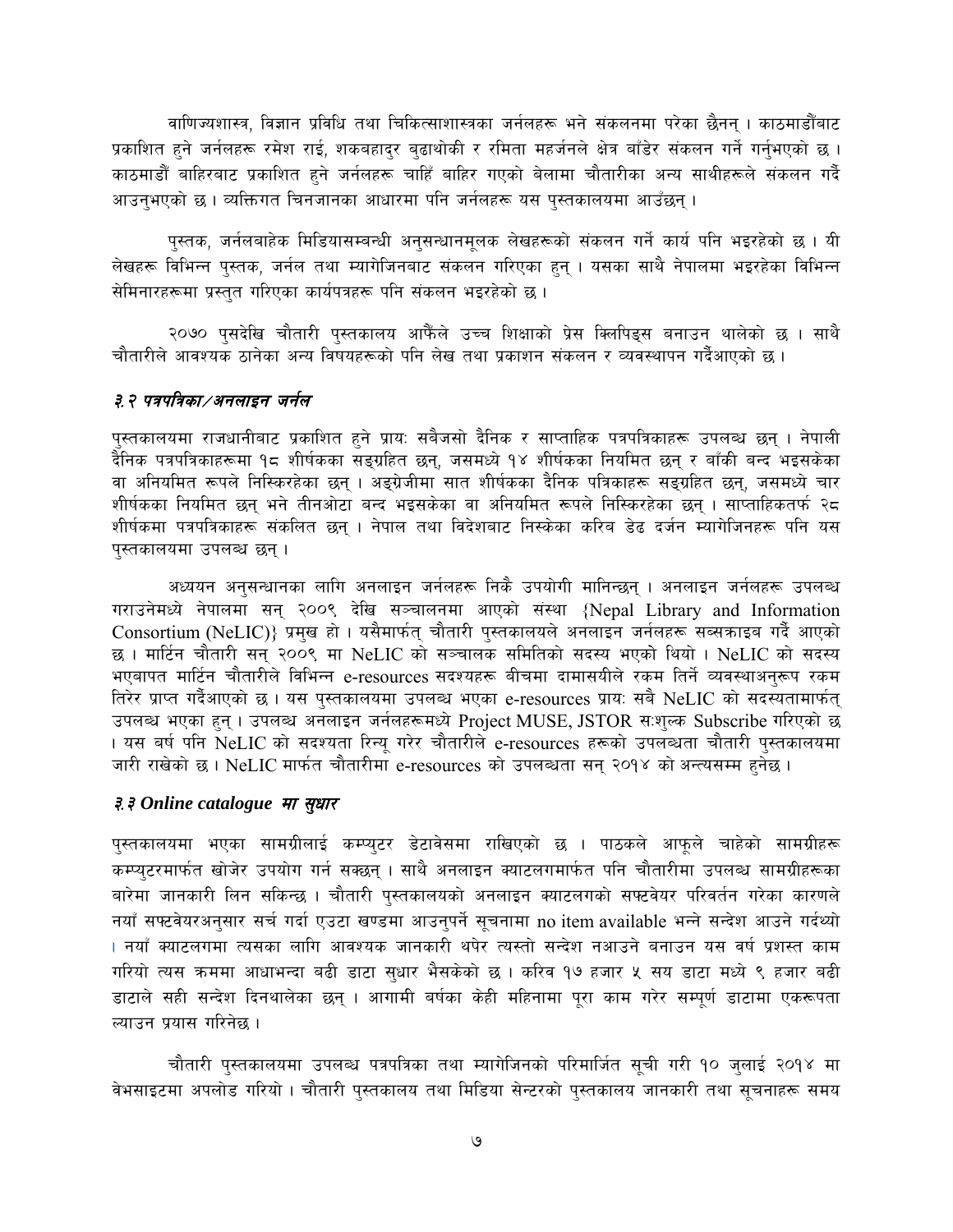समयमा परिमार्जन गरी सूचना पाटीमा टाँस्ने गरिएको छ । क्याटलगमा इन्टी भएका डाटाहरूको व्याकअप पेनडाइभ तथा पुस्तकालयको एक कम्प्युटरमा राखिएको छ।

# ३.४ इन्टर्न्/अल्पकालीन कर्मचारी

बिगत बर्षमा पुस्तकालयमा कसैले पनि इन्टर्नका रूपमा काम गरेनन् । शकबहादुर बुढाथोकीले साताका ३ दिन अध्ययन कक्ष हेर्ने र सामग्री संकलनका लागि प्रत्यक्ष सहयोग गर्दैआउन्भएको छ। यसबाहेक बुद्ध श्रेष्ठले साताका दुई दिन आधासमय काम गर्दै आउन्भएको छ भने अन्य समयमा चौतारी पुस्तकालयमा कार्यरत साथीहरूले नै अध्ययन कक्षको रेखदेख गर्नुभयो ।

# *३.४* स्टक भेरिफिकेसन

मार्टिन चौतारी पुस्तकालयमा स्टक भेरिफिकेसन २०७० मंसिर १६ र १७ गते (December 1 & 2, 2013) का दिन गरियो । यस अवधिमा पुस्तकालयका सबै सेवा बन्द गरिएका थिए । पुस्तकालयका सबै ३४ ओटा दराजको स्टक भेरिफिकेसन गरियो जसमा ३० ओटा पुस्तक, रिपोर्ट इत्यादि राखिएका दराज थिए भने जर्नल राखिएका ४ ओटा दराजको पनि भेरिफिकेसन गरियो । भेरिफिकेशन गर्दा Random sample survey विधि प्रयोग गरिएको थियो । सबै पुस्तक एक-एक गरेर हेर्न समय र जनशक्तिका कारण सम्भव नहने भएपछि बढीमा प्रत्येक ५ ओटा पुस्तकलाई एकै पटक निकालेर हेरियो र यसो गर्दा कुनै पुस्तक शंकास्पद देखिएमा त्यसलाई निकालेर थप काम गरियो । सानो आकारका बढीमा ५ ओटा र ठूलो आकारका प्रत्येक पुस्तकलाई निकालेर पुस्तक तथा पुस्तक राखिएको दराज अनुगमन गरियो । विगतमा धमिराले आक्रमण गरेका स्थानलाई बढी समय दिएर अनुगमन गरियो र अवस्था ठीक रहेको पाइएको छ । भेरिफिकेसनबाट जम्मा ८५ ओटा पुस्तक जर्नल निकालियो । तीमध्ये ७ ओटा कल नम्बर मिलाउने, ३ ओटा बाइण्डिइमा पठाउने, एकै शीर्षक तर कल नम्बर फरक-फरक परेका पुस्तक जम्मा ३४ ओटा फेला परे । ४ ओटा पब्लिशर्स क्याटलग दर्ता पुस्तिका र अनलाइन क्याटलगबाट हटाइयो । ३७ ओटा दुईभन्दा बढी प्रति रहेका पुस्तक पनि दराजबाट निकालियो । २०६८ सालमा गरिएको उपचारपश्चात् पुस्तकालयमा धमिरा देखिएको छैन

# *३.६* बाइन्डिङ

चौतारी पुस्तकालयमा यो आर्थिक वर्ष जर्नल, म्यागेजिन, पुस्तक र अखबार गरी ४ थरी सामग्री बाइन्डिड गरियो । कतिपय पुराना जर्नलका भोल्युम पुरा भएकाले तिनलाई बाइन्डिङ गरियो । त्यस्तै, पुस्तकालयमा किनिएका म्यागाजिनहरू प्रकाशन प्रकृतिका आधारमा निश्चित समयको अन्तरमा बाइन्डिङ गर्ने कामलाई निरन्तरता दिइयो । पुस्तकालयमा च्यातिने अवस्थामा रहेका वा च्यातिएका कतिपय पुस्तकको पनि बाइन्डिङ गरिएको छ । दैनिक तथा साप्ताहिक पत्रपत्रिका बाइन्डिङ गर्नका लागि विगतको जस्तो बाहिर पठाउने क्रम रोकियो तर चौतारीमा पत्रिकाका आकारअनुसारका फाइल किनेर ल्याउने र पत्रिकालाई प्रत्येक महिनाको एउटा फाइल बनाएर फाइलिङ गर्न थालियो । हाल अध्ययन कक्षमा बस्ने छुट्टै कर्मचारी नभएकाले पत्रपत्रिका फाइलिङको काम केही समयदेखि रोकिएको छ । आगामी दिनमा बाइन्डिडका लागि पत्रपत्रिका बाहिर पठाइने छैन, चौतारीमै फाइलिङ गरिनेछ । यो आर्थिक वर्ष जर्नल, म्यागेजिन र पस्तक गरी जम्मा ५४ थान बाइन्डिड गरियो।

# ३.७ प्रयोगकर्ता

पुस्तकालयमा राखिएको गेट रजिष्टरबाट यस आ.व. मा पुस्तकालय आउने आगन्तुकहरूको सङ्ख्या ८७९ रहेको देखिन्छ । तर विभिन्न सेवाहरूमध्ये चौतारी पुस्तकालयमा संकलित पत्रपत्रिकाका पुराना अंक हेर्ने प्रयोगकर्ता मात्रको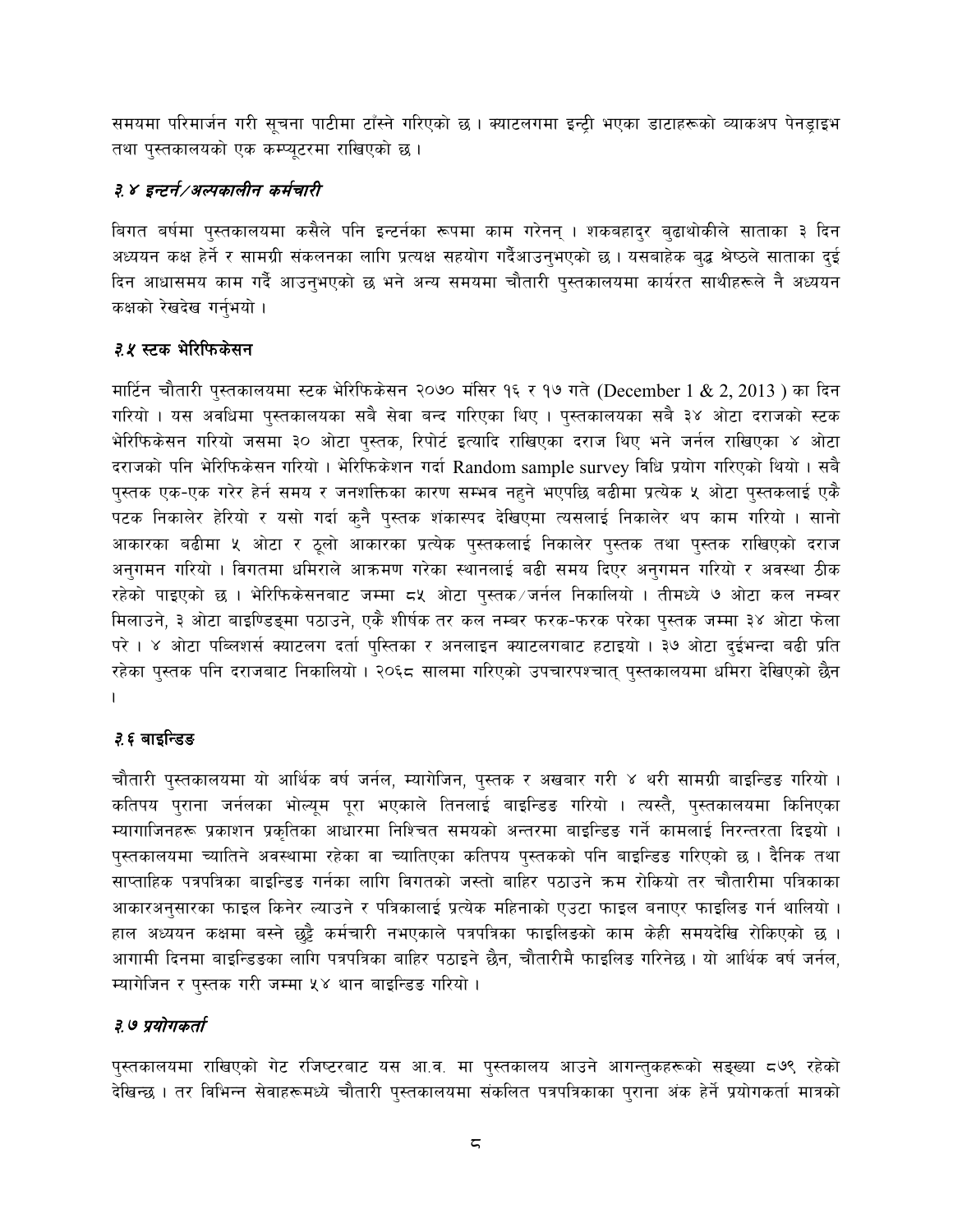संख्या १०१७ छ । त्यस्तै फोटोकपि सेवा लिनेको सङ्ख्या ७१२ छ । त्यसै गरी अध्ययन कक्षमा बसेर चौतारीको कम्प्युटर प्रयोग गरी इन्टरनेट सेवा लिनेको सङ्ख्या ४६४ छ । गत बर्षदेखि अध्ययनकक्षमा ल्यापटप लिएर आउनेका लागि पनि तारमार्फत इन्टरनेटको सुविधा दिन थालिएकाले व्यक्तिगत कम्प्युटर प्रयोगकर्ता बढेको देखिन्छ । यी सबै तथ्यांकमा चौतारीका सदस्य वा कर्मचारीले लिएको सेवा गणना गरिएको छैन । यस अवधिमा मार्टिन चौतारीका कर्मचारी र सदस्यहरूले १०३० पुस्तकहरू घर लगेर पढेको पाइयो ।

यस पुस्तकालयमा भएका सामग्रीहरू जतिसक्दो धेरै प्रयोग होस् भनेर चौतारीले आफ्ना नियमित छलफलमा पनि उपलब्ध सामग्रीहरूको बारेमा सूचना दिने कार्य भइरहेको छ।

## ३. ८ अन्य

२०६६ सालमा बनाइएको पुस्तकालय म्यानुअलको दोश्रो संस्करण यस वर्ष तयार गरियो । यो म्यानुअल पुस्तकालयका कर्मचारीहरूको लागि तयार पारिएको हो । पुस्तकालय प्रयोगकर्ताका लागि पुस्तकालय प्रयोगसम्बन्धी छुट्टै म्यान्अल आवश्यक ठानेर योगेश राजको लेखनमा प्रयोगकर्ताका लागि म्यान्अल पनि तयार गरियो र असारको सुरुदेखि नै यसलाई डाफ्टका रूपमा प्रयोगकर्तालाई वितरण गर्न थालिएको छ । साथै चौतारीको वेबसाइटमा पनि यसलाई अपलोड गरिएको छ, जसको लिंक यसप्रकार छ : http://martinchautari.org.np/files/LibraryUserManual. pdf । पुस्तकालयका कामको समीक्षा गर्नका लागि चौतारीका सदश्यद्वय सिर्जना सुब्बा र संगीता पाण्डेको दुई सदर्श्यीय समिति गत वर्ष गठन भएको थियो । सो समितिले अध्ययनका क्रममा दिएका केही बुँदागत सुभ्राव तथा आन्तरिक तथा बाह्य छलफलपछि चौतारी पुस्तकालयको समीक्षा तयार गरियो । समीक्षा लेखन रमेश राईले गर्नुभयो । पुस्तकालय समीक्षाकै क्रममा चौतारी पुस्तकालयको क्याटलग सर्च गर्ने कम्प्युटर उभिएर खोज्न अप्ठेरो भएकाले बसेर खोज्न मिल्ने बनाउन पुस्तकालयका पाठकहरूबाट सुभाव आयो र सोहीबमोजिम बसेर सर्च गर्न मिल्ने बनाइयो

# ४. मिडिया अनुसन्धान शाखा

## ४.१ पुस्तक संकलन

चौतारी पुस्तकालय तथा स्रोत-सामग्री केन्द्रमा कार्यपत्र र प्रकाशित अनुसन्धानमूलक तथा विश्लेषणात्मक लेख, शोधग्रन्थ र अप्रकाशित प्रतिवेदन, पुस्तक संकलन गर्ने काम गरियो । संकलनंबारे थप चर्चा मार्टिन चौतारी पुस्तकालय उपशीर्षकमा अगाडि नै गरिएको छ।

## ४.२ पुस्तक प्रकाशन

अघिल्लो वर्ष निकाल्ने योजना गरिएको म्यागेजिनसम्बन्धी पुस्तक यो वर्ष प्रकाशित भयो । करिब ४५० पुष्ठको यस पुस्तकमा २०४६ सालपछि प्रकाशित विभिन्न किसिमका म्यागेजिनबारे नयाँ लेखिएका र पूर्व प्रकाशित गरी १५ ओटा लेखहरू प्रकाशित छन् जसमध्ये केही सम्बन्धित म्यागेजिनमा काम गरेका व्यक्तिहरूको संस्मरण हुन् भने बाँकी अनुसन्धानमूलक लेखहरू हुन् । यो पुस्तक प्रकाशन भइसकेपश्चात् ३ ओटा समीक्षा (*गोरखापत्र, नेपाल र नागरिक*मा) तथा एउटा पुस्तक परिचय (*कान्तिपुर*मा) प्रकाशित भइसकेका छन् । त्यस्तै, वार्षिक मिडिया जर्नल *मिडिया अध्ययन* ९ (सन् २०१४) यो आर्थिक वर्षको अन्तिमतिर प्रकाशित भएको हो । करिब २५० पृष्ठको यस अंकको संयोजन र सम्पादन देवराज हुमागाईं, प्रत्यूष वन्त, शेखर पराजुली, हर्षमान महर्जन र अर्जुन पन्थीले गर्नुभएको हो । जर्नलको यस अंकमा छओटा लेख, एउटा टिप्पणी, दुइटा संस्मरण, एउटा अन्तर्वार्ता र दुईओटा पुस्तक समीक्षा गरी १२ ओटा सामग्री छापिएका छन् । लेखकबाट समयमा परिमार्जन नभएका केही लेखहरूलाई *मिडिया अध्ययन* १० को लागि थाती राखिएको छ।

<sup>&</sup>lt;sup>9</sup> गेटमा राखिएको रजिस्टरमा आगन्तुक सबैले नाम लेख्दैनन् । तर पुराना पत्रपत्रिका प्रयोग गर्ने वाइन्टरनेट प्रयोग गर्ने व्यक्तिहरूको नाम अनिवार्य रूपमा लेख्न लगाइन्छ। पुस्तकालयमा आउनेमध्ये सबैले पुराना पत्रपत्रिका नहेर्ने हुनाले पुस्तकालयमा आउने आगत्तकको संख्या एक हजारभन्दा बढी नै रहेको भन्न सकिन्छ।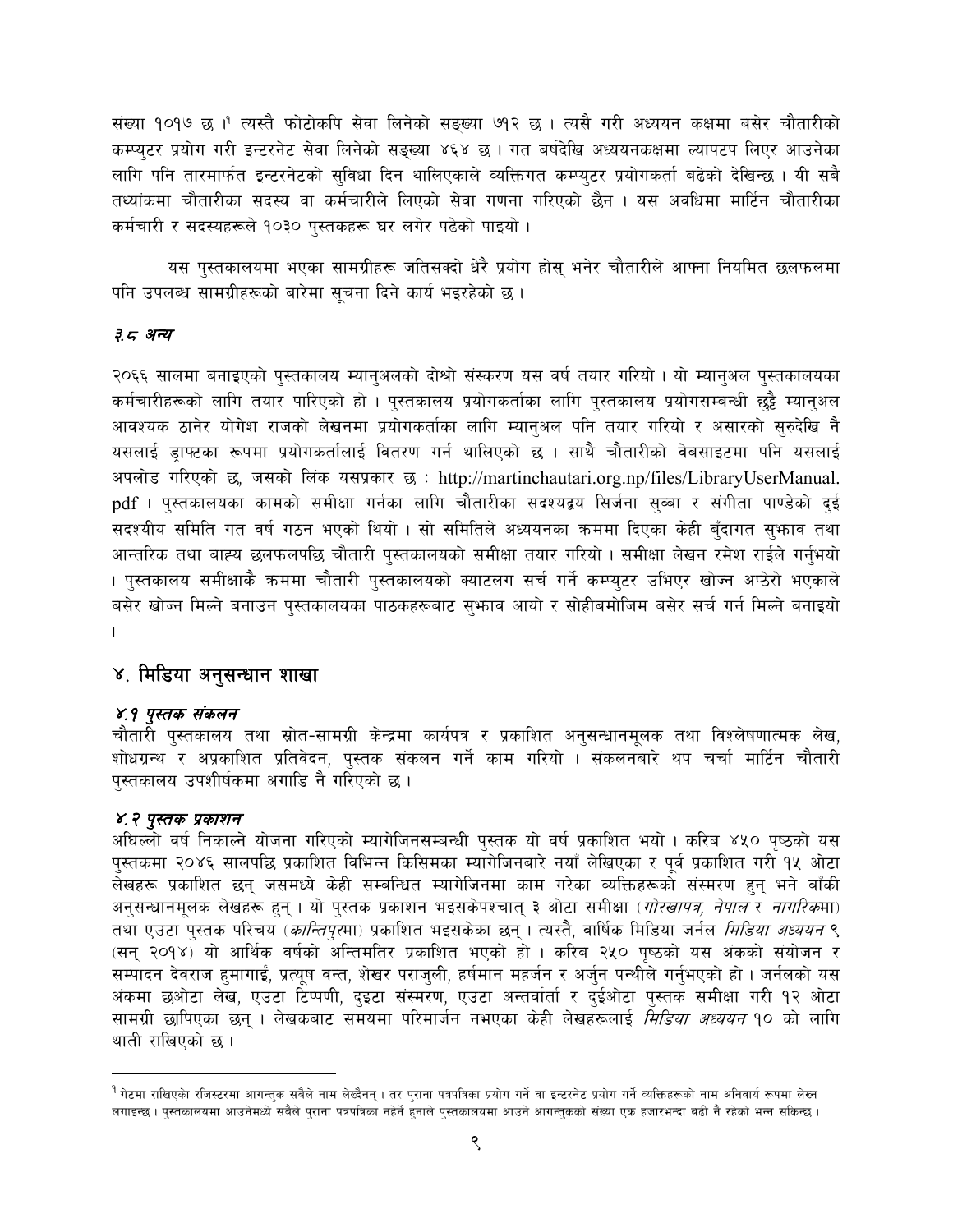## ४.३ अनुसन्धान

गएको आ.व.मा जस्तै यस वर्ष पनि मिडिया अनुसन्धान समूहले नेपालमा म्यागेजिनकारिता बारेको अध्ययनलाई स्तरात्मा सामान्या स्थिति । त्या स्थानिकार्या अनुसन्धान जनजाति म्यागेजिन तथा *हिमाल खबरपत्रिका*बारे र परिचय खण्ड<br>लगायत अरू अघिल्लो आ.व.मा गरिएको अनुसन्धानका मस्यौदाहरूमा पनि परिमार्जनको काम गरियो । म्यागेजिनसम्बन्धी पुस्तक प्रकाशित गर्ने उद्देश्यले गएको आ.व.मा प्राप्त भएका म्यागेजिनसम्बन्धी लेख सम्पादन गर्ने, रचानाबारसम्बन्धाः गुरस्तकं प्रकारस्त नगे उदरचरा नर्इका आद्यास्त प्रारंग नर्इका स्वामाबारसम्बन्धाः सञ्च सम्मादन<br>लेआउट गर्ने र प्रुफ हेर्ने काम पनि भयो । म्यागेजिनसम्बन्धी पुस्तकमा र *मिडिया अध्ययन*को लागि मार्टिन<br>चौतारीभित तालिकामा दिइएको छ :

| क.सं          | लेखको नाम                                                                                                | व्यक्ति                                                | कैफियत                                                                                                                                                                                                                                                                                                                                                                                                                             |
|---------------|----------------------------------------------------------------------------------------------------------|--------------------------------------------------------|------------------------------------------------------------------------------------------------------------------------------------------------------------------------------------------------------------------------------------------------------------------------------------------------------------------------------------------------------------------------------------------------------------------------------------|
| ۹.            | 'बेस्ट सेलर' बनाउने होड : पुस्तकको<br>बजार प्रवर्द्धनमा मिडियाको उपयोग                                   | अर्जुन<br>पन्थी<br>र<br>देवराज हुमागाई                 | <i>मिडिया अध्ययन</i> ९ मा प्रकाशित लेख ।                                                                                                                                                                                                                                                                                                                                                                                           |
| २.            | नयाँ व्यवस्थामा बुद्धिजीवीको व्यवस्थापन<br>: पञ्चायत, लेखक र <i>रमभ्रम</i> को सम्बन्ध                    | हर्षमान महर्जन                                         | आवमा लेखी यो आवमा विभिन्न पटक<br>अघिल्लो<br>परिमार्जन गरी <i>मिडिया अध्ययन</i> ९ मा प्रकाशित लेख ।                                                                                                                                                                                                                                                                                                                                 |
| ३.            | जनजाति<br>म्यागेजिन<br>समावेशी<br>$\mathcal{L}_{\mathcal{L}}$<br>सार्वजनिक वृत्त निर्माणको प्रयास        | वन्त<br>र<br>प्रत्युष<br>देवराज हुमागाई                | नेपाली म्यागेजिनका २५ वर्ष (वि.सं. २०४६-२०७०) मा<br>प्रकाशित ।                                                                                                                                                                                                                                                                                                                                                                     |
| $\mathbf{X}$  | म्यागेजिन पुस्तकको परिचय                                                                                 | अर्जुन पन्थी, प्रत्यूष<br>वन्त र<br>हर्षमान<br>महर्जन  | अघिल्ला आ.व.मा सुरु गरी यो आ.व.मा<br>नेपाली<br>वर्ष (वि.सं.<br>म्यागेजिनका २५<br>$7086 - 7000$ HI<br>प्रकाशित लेख ।                                                                                                                                                                                                                                                                                                                |
| ५.            | 'मध्यमार्ग'को बदलिँदो रूप : <i>हिमाल</i><br><i>खबरपत्रिका</i> को राजनीतिक पक्षधरता                       | अर्जुन पन्थी                                           | अघिल्लो<br>आ.व.मा सुरु गरी यो आ.व.मा<br>नेपाली<br>म्यागेजिनका <i>२५ वर्ष (वि.सं. २०४६-२०७०)</i> मा प्रकाशित<br>लेख ।                                                                                                                                                                                                                                                                                                               |
| ६.            | नेपालमा सूचनाप्रविधि / इन्टरनेटसम्बन्धी<br>सरकारी नीतिहरूको समीक्षा                                      | हर्षमान महर्जन र<br>शैलेशबहादुर पाण्डे                 | अनुसन्धान जारी । यसको संक्षिप्त अंश (अनुसन्धान<br>संक्षेपका रूपमा छुट्टै तथा लामो लेख मिडिया अध्ययन<br>१० मा प्रकाशित गरिने ।                                                                                                                                                                                                                                                                                                      |
| $\mathcal{O}$ | नेपालमा सूचनाप्रविधि इन्टरनेट क्षेत्रमा<br>काम गर्ने सरोकारवालाहरूको सर्वेक्षण                           | शैलेशबहादुर पाण्डे,<br>अर्जुन पन्थी<br>र<br>तष्णा सिंह | सर्वेक्षणको प्रश्नावली तयार पारी, सर्वेक्षण कार्य सुरु<br>गरिएको ।                                                                                                                                                                                                                                                                                                                                                                 |
| 5.            | Expansion of the Public Sphere<br>amidst Market Challenges: Janajati<br>Magazines in Nepal in the 1990s. | प्रत्यूष वन्त                                          | Published in Ethnicity in the Margins: Adivasis<br>and Janajatis in India and Nepal. Marine<br>Carrin, Gérard Toffin and Pralay Kanungo, eds.,<br>pp. 255-277. New Delhi: Primus Books (2014).                                                                                                                                                                                                                                     |
| ९.            | <b>Emerging Challenges of Social</b><br>Science Research and Knowledge<br>Gaps                           | प्रत्युष वन्त                                          | Paper presented in a panel entitled "Emerging<br>Challenges of Social Science Research and<br>Knowledge Gaps" as part of the International<br>Conference on 'Status and Role of Social<br>Science Research in Asia- Emerging Challenges<br>and Policy Issues" organized by the Indian<br>Council for Social Science Research (ICSSR)<br>and the International Development Research<br>Centre (IDRC) in New Delhi on 14 March 2014. |

|  |  |  |  | तालिका १ : मिडिया अनुसन्धान समूहअन्तर्गत यस वर्ष भएका अनुसन्धानको विवरण |  |
|--|--|--|--|-------------------------------------------------------------------------|--|

तालिकामा उल्लिखित अनुसन्धानबाहेक यो वर्ष हर्षमान महर्जनले पत्रकारिता तथा आमसञ्चार शिक्षासम्बन्धी सन्दर्भसूची तयार पार्नुभयो, जसलाई चौतारीको वेबसाइटमा यो लिंकमा गएर हेर्न सकिन्छ : http://martinchautari.org.np/files/Biblio\_Journalism-and-Mass-Communication-Media-Education -in-Nepal By-HarshamanMaharjan.pdf । त्यस्तै, हर्षमान महर्जन, रमिता महर्जन, अर्जुन पन्थी र .<br>शैलेशबहादुर पाण्डेले नेपालमा इन्टरनेटसम्बन्धी लेखिएका सामग्रीको सन्दर्भसुची तयार गर्नुभयो । यो सन्दर्भसुची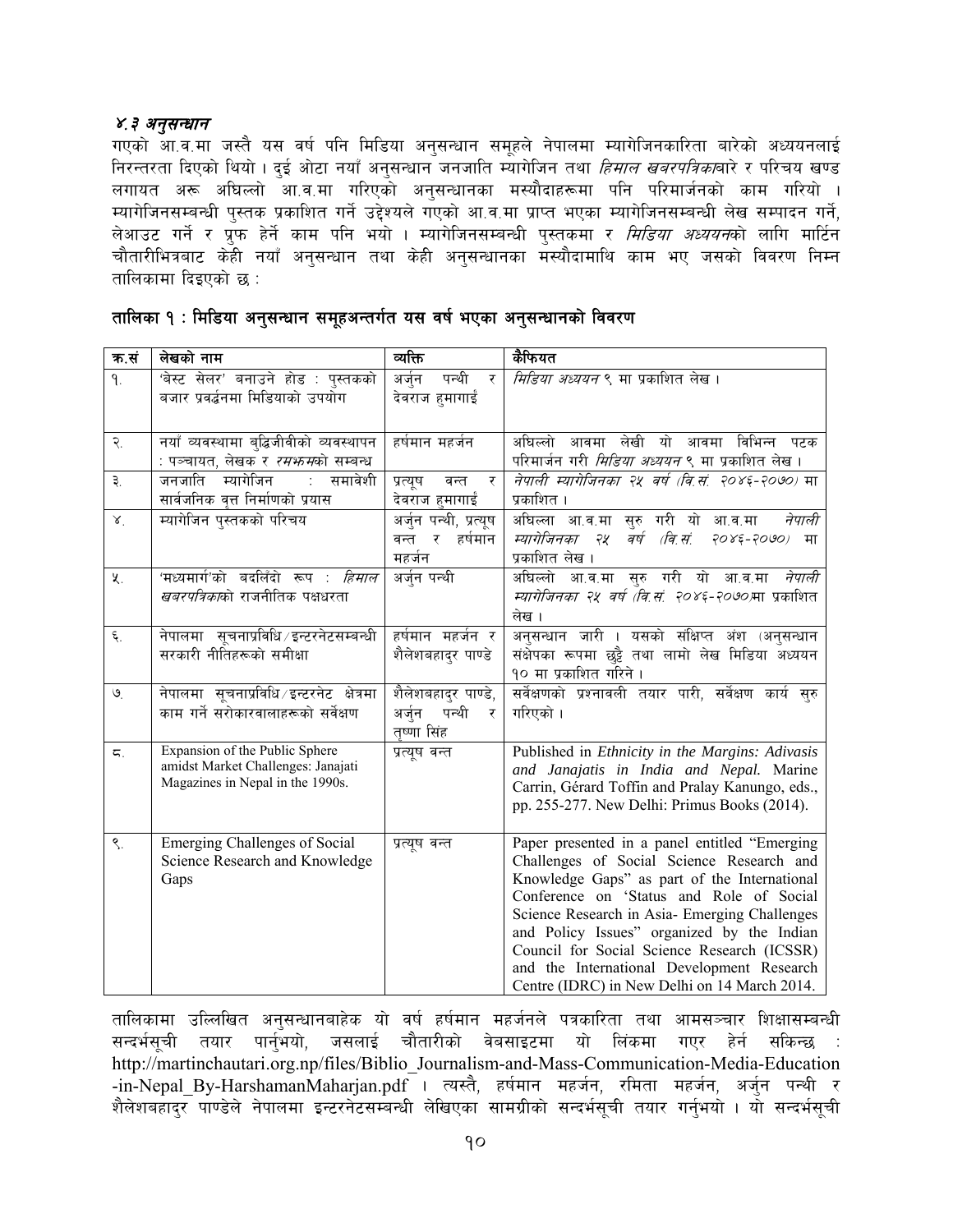चौतारीको वेबसाइटमा यो लिंकमा गएर हेर्न सकिन्छ : http://www.martinchautari.org.np/files/Writings on the Internet in Nepal A Bibliography.pdf I

\_<br>मिडिया अनसन्धान कार्यक्रमअन्तर्गत नै बाहिरका व्यक्तिहरूसँग करार गरी निश्चित विषयमा अनसन्धान गराउने कार्यलाई यस वर्ष पनि निरन्तरता दिइयो । यस क्रममा तिलक पाठकलाई *मिडिया अध्ययन*का आठ अंकसम्मको समीक्षा गर्न लगाइयो । त्यसै गरी अघिल्लो आ.व.मा दीपक अर्याललाई नेपाली पत्रपत्रिकामा ग्राफिक्स प्रयोगको परम्परा र राष्ट्रियताको सवालबारे अनुसन्धानमूलक लेख लेख्न अनुरोध गरिएको थियो । उक्त विषयको लेख *मिडिया अध्ययन* ९ मा<sup>ं</sup> प्रकाशित छ । त्यसै गरी कल्पना न्यौपानेलाई माओवादीले युद्धकालमा सञ्चालन गरेको भमिगत रेडियोमा आफले काम गर्दाको अनभव लेख्न तथा खगेन्द्र संग्रौलालाई नेपाली मिडियाको पाठकका रूपमा संस्मरण लेख लेख्नको लागि अघिल्लो आ.व.मा सम्भुौता गरिएको थियो । उहाँहरूका संस्मरणात्मक लेखहरू पनि *मिडिया अध्ययन* ९ मा प्रकाशित छन ।

# ४.४ मिडिया फेलोसिप

सन् २००६ देखि दिँदै आएको चौतारी मिडिया फेलोसिप यस आ.व.मा कसैलाई पनि दिइएन । अघिल्लो आ.व.मा ्<br>अनुसन्धानपश्चात् तयार गरिसकेको शोधपत्रलाई लेखमा रूपान्तरण गर्न सहयोग गर्ने हिसाबले एकजनालाई फेलोसिप दिइएको थियो । त्रिविअन्तर्गत अंग्रेजी केन्द्रीय विभागबाट एमफिल सकेका बलबहादर थापाले 'Nationalism's Appropriation of Modernity in Anagarik and Maitighar' शीर्षकमा लेखेको शोधपत्रलाई परिमार्जन गर्न लगाई नेपाली भाषामा*"माइतिघर र अनागरिक*मा राष्टको परिकल्पना*"* शीर्षकको लेख लेखिएको छ । यो लेख *मिडिया अध्ययन* ९ मा प्रकाशित छ ।

# ४.४ मिडिया छलफल. सेमिनार र कार्यशाला

नेपाली मिडियाका विभिन्न आयामबारे बिहीबार नियमित छलफल गर्ने र वृत्तचित्र तथा चलचित्र देखाउने कामले यस वर्ष निरन्तरता पाएन । तर आइतबार र मंगलबार मिडियासम्बन्धी विभिन्न **१३ ओटा छलफलहरू भए । त्यसै गरी** ३ ओटा सेमिनार, नेपाली युवा पत्रकारहरूका लागि समसामयिक राजनीतिक मद्दाहरूबारे एउटा कक्षा, इन्टरनेटको पहुँच र प्रयोगसम्बन्धी स्थानीय साभेन्दार संस्थासँग मिलेर एउटा परिचयात्मक कार्यशाला तथा एउटा अनसन्धान सम्मेलन पनि आयोजना गरिएका थिए।

| क.सं.                     | कार्यक्रमको नाम                                                                      | मिति                         | सहकार्य∕वक्ता                                |
|---------------------------|--------------------------------------------------------------------------------------|------------------------------|----------------------------------------------|
| ۹.                        | <u>संविधानसभा</u> निर्वाचनमा नेपाली मिडिया : पहिलो<br>निर्वाचनको अनुभवले सिकाएको पाठ | २०७० कात्तिक १२              | धर्म अधिकारी, मिडिया फाउण्डेसन               |
| $\mathcal{R}$ .           | <i>मिडिया अध्ययन</i> जर्नलको समीक्षा                                                 | २०७० मंसिर ३०                | तिलक पाठक, सेन्टर फर मिडिया रिसर्च-<br>नेपाल |
| ३.                        | Media's Role in Transition to Democracy :<br>The situation in Post-conflict Nepal    | २०७० फाग्न ४                 | निर्मल रिजाल, इक्वेल एक्सेस                  |
| $\mathsf{X}^{\mathsf{I}}$ | राजनीतिक<br>समसामयिक<br>नेपालको<br>मुद्दाहरूबारे<br>कार्यशाला                        | २०७० कात्तिक ४, ७,<br>99, 98 | सीके लाल                                     |
| ঁ২.                       | नेपालमा इन्टरनेटको पहुँच र प्रयोग: परिचयात्मक<br>कार्यशाला                           | २०७१ जेठ २३                  | मार्टिन चौतारी र सिआरएसडिटि ∕ नेक            |
| ६.                        | अनुसन्धान कार्यान्वयन र व्यवस्थापन कार्यशाला                                         | २०७१ असार २०                 | मार्टिन चौतारी र सिआरएसडिटि ∕ नेक            |

तालिका २ : मिडिया अनसन्धान समहअन्तर्गत यस आ.व.मा भएका विशेष कार्यक्रमको विवरण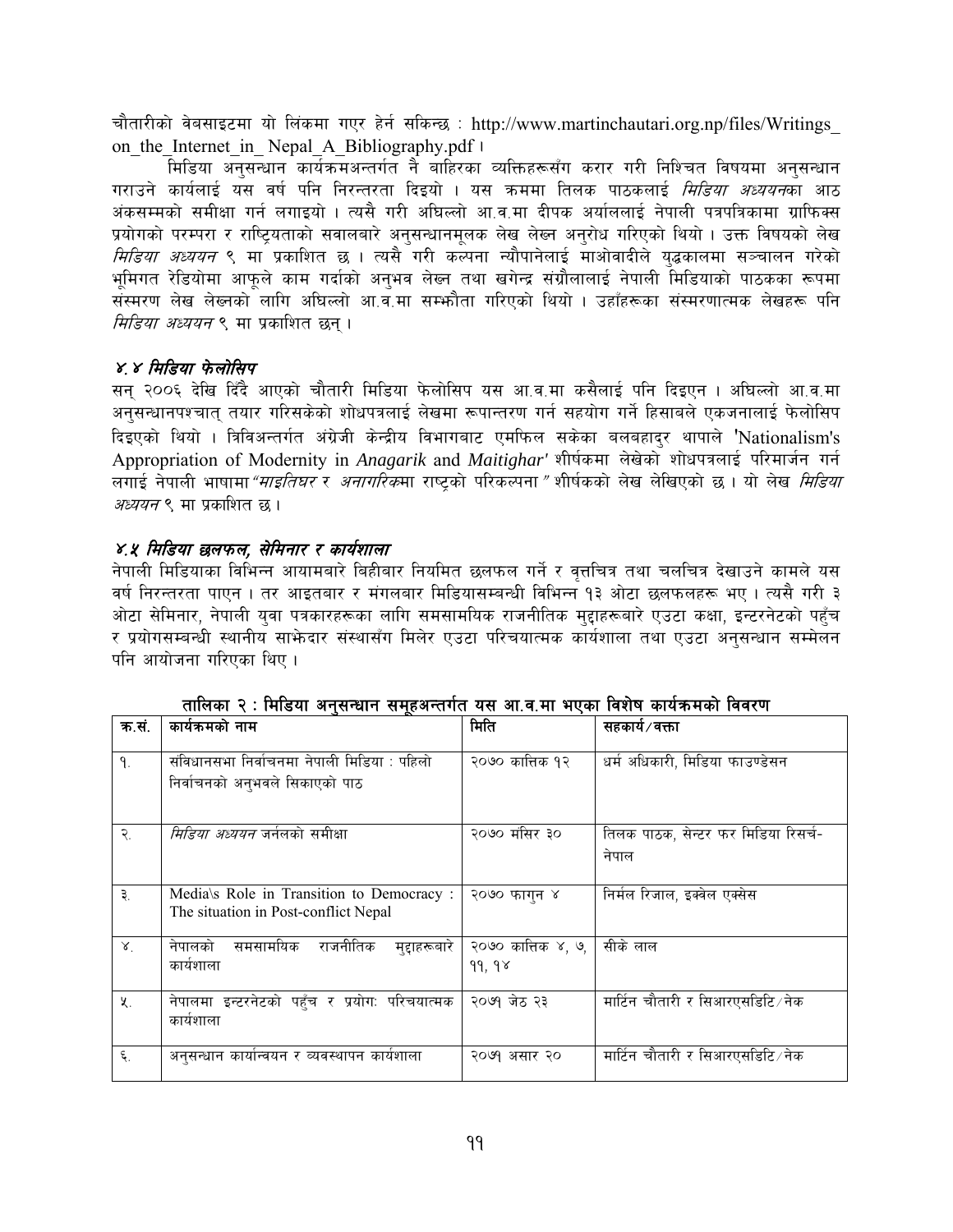# ४.६ मिडिया अनुसन्धान सम्मेलन

मार्टिन चौतारीले २०७१ वैशाख १४ गते काभ्रेको धुलिखेलमा 'मिडिया अनुसन्धान सम्मेलन-५' को आयोजना गऱ्यो । मार्टिन चौतारी एक्लैले विगतमा पहिलो र दोस्रो मिडिया अनुसन्धान सम्मेलन गरेकामा काठमाडौँ विश्वविद्यालयसँग तेस्रो पटकको सहकार्यमा पाँचौँ सम्मेलन आयोजना गरिएको हो । यसका लागि अनुसन्धानको सारसहितको आवेदन आह्वान गरेअनुरूप जम्मा १२ जनाको आवेदन परेको थियो । दिइएको अन्तिम अवधिसम्म ३ जनाले अनुसन्धानपत्रको पुरारूप पठाएनन् । त्यसैले ९ जना कार्यपत्र प्रस्तोताको प्रत्येक पत्रका लागि छट्टाछट्टै टिप्पणीकर्ताको व्यवस्था गरिएको थियो । सम्मेलनलाई कल तीनओटा सत्रमा बाँडिएको थियो । अन्तिम सत्रमा "नेपालमा खोज पत्रकारिताको अभ्यास" शीर्षकमा प्यानल छलफल गरिएको थियो । एक्लैले सम्मेलन गर्नभन्दा काठमाडौँ विश्वविद्यालय, भाषा तथा आमसञ्चार विभागसँग सहकार्य गर्दा कार्यक्रमको पहुँच र प्रभाव केही फराकिलो भएको, तथा कार्यबोभ्रु पनि बाँडिएको तेस्रो र चौथो सम्मेलनका क्रममा चौतारीले गरेको मूल्यांकन थियो । त्यसैले पाँचौँ सम्मेलन पनि सहकार्यमै आयोजना गरियो । यो अनुसन्धान सम्मेलनमा समयमा खाना तयार नहनु, कुपनको व्यवस्था नहनु र रजिस्ट्रेसनको व्यवस्थापनमा कमजोरी देखिएको थियो । यो अनुसन्धान सम्मेलनको तालिका अनुसूची ३ मा दिइएको छ ।

# <u> ४. लोकतन्त्र र शासनपद्धति शाखा</u>

मार्टिन चौतारीले आ.व. २०७० ⁄ ७१ मा Democracy and Governance (लोकतन्त्र र शासनपद्धति) शीर्षकअन्तर्गत विभिन्न कार्यक्रम प्रस्ताव गरेको थियो जसमध्ये संविधान-निर्माण प्रक्रियालाई नजिकबाट अनुगमन गर्दै नीतिपत्रहरू प्रकाशन गर्ने, राष्ट्रियताका विषयमा विभिन्न जिल्लाहरूमा क्षेत्रीय र जिल्लास्तरीय सघन अन्तर्कियात्मक छलफल गराउने, चौतारी छलफलमा तत्कालीन राजनीतिक परिवेशलाई समेटेर महिनामा एकपटक 'नेपालमा के हँदैछ ?' शीर्षकमा छलफल गराउने लक्ष्य राखिएको थियो । सोहीअनुरूप आ.व. २०७०/७१ मा निम्नलिखित कार्य सम्पन्न भए ।

## ४.१ नीतिपत्रहरूको प्रकाशन

माथि भनिएभैँ चौतारीले संविधानसभालाई केन्द्रबिन्दुमा राखेर यस आर्थिक वर्षमा दुईओटा नीतिपत्र प्रकाशन गर्ने योजना बनाएको थियो । जसअनरूप *नीतिपत्र १० : संविधानसभाको दोस्रो निर्वाचन (२०७०)*, २०७० कात्तिकमा प्रकाशित भयो । यो नीतिपत्र नेपालीमा १५ सय प्रति छापेर वितरण गरिएको थियो । यसको अंग्रेजी संस्करण भने चौतारीको वेबसाइटमा मात्र राखी इमेलमार्फत चौतारीको नेटवर्कमा भएका सबैलाई लिंक पठाइयो । अर्को नीतिपत्र संविधानसभा निर्वाचन नियमावली एवं आचारसंहिता र ककसहरूको कार्यसम्बन्धी प्रकाशन गर्ने योजना राखिएको थियो । उक्त नीतिपत्र समयाभावका कारण यस वर्ष निस्कन नसकेकाले अर्को आर्थिक वर्षको लागि सारिएको छ । अहिलेसम्म प्रकाशित नीतिपत्रहरू चौतारीको वेबसाइटमा उपलब्ध छन् । रुचि हुने जोसुकैले यसलाई http://martinchautari.org.np/2012-08-27-08-45-41/policy-briefs.html लिंकमा गएर सजिलै डाउनलोड गर्न सक्छन् । यी नीतिपत्रहरू 'डिजिटल हिमालय' को वेबसाइट http://www.digitalhimalaya.com/ collections/journals/mcpb/ मा पनि राखिएको छ।

मार्टिन चौतारीले प्रकाशन गरेका *नीतिपत्र*हरूबारे सकारात्मक टिप्पणी पाइएको छ । देशभित्र तथा विदेशका प्रमुख समाचार संस्थाले मार्टिन चौतारीले उठाएका विषयवस्तुलाई थप विस्तार गर्ने तथा मार्टिन चौतारीका *नीतिपत्र*मा प्रकाशित तथ्यांकलाई उद्धत गर्दै सामग्री प्रकाशन गरेकाले हामीले उठाएका विषयवस्तुको महत्ता तथा औचित्य स्थापित भएको छ भन्न सकिन्छ । *नीतिपत्र* प्रकाशन र वितरणबाहेक विभिन्न प्रमुख राष्ट्रिय दैनिक *(द काठमाण्डू पोष्ट*) मा विचार, टिप्पणीहरूको प्रकाशनमार्फत पनि मार्टिन चौतारीले संविधान निर्माण प्रक्रियालाई नजिकबाट अनुगमन गर्ने गरेको थियो (हेर्नुहोसु अनुसुची ४)।

## ५.२ नेपाली राष्ट्रियता र राष्ट्रिय पहिचानसम्बन्धी बहस

यस आ.व.मा मार्टिन चौतारीले नेपाली राष्ट्रियता र राष्ट्रिय पहिचानका विषयमा देशभरका विभिन्न स्थानमा आठओटा अन्तर्कियात्मक छलफल चलाउने योजना बनाएको थियो । तर, चितवन, रुक्म र नुवाकोट गरी तीन स्थानमा मात्र स्थानीय र क्षेत्रीय स्तरका छलफल सम्पन्न हुन सक्यो । खास गरी डानिडाको सहयोग डिसेम्बरमा सकिएको र सो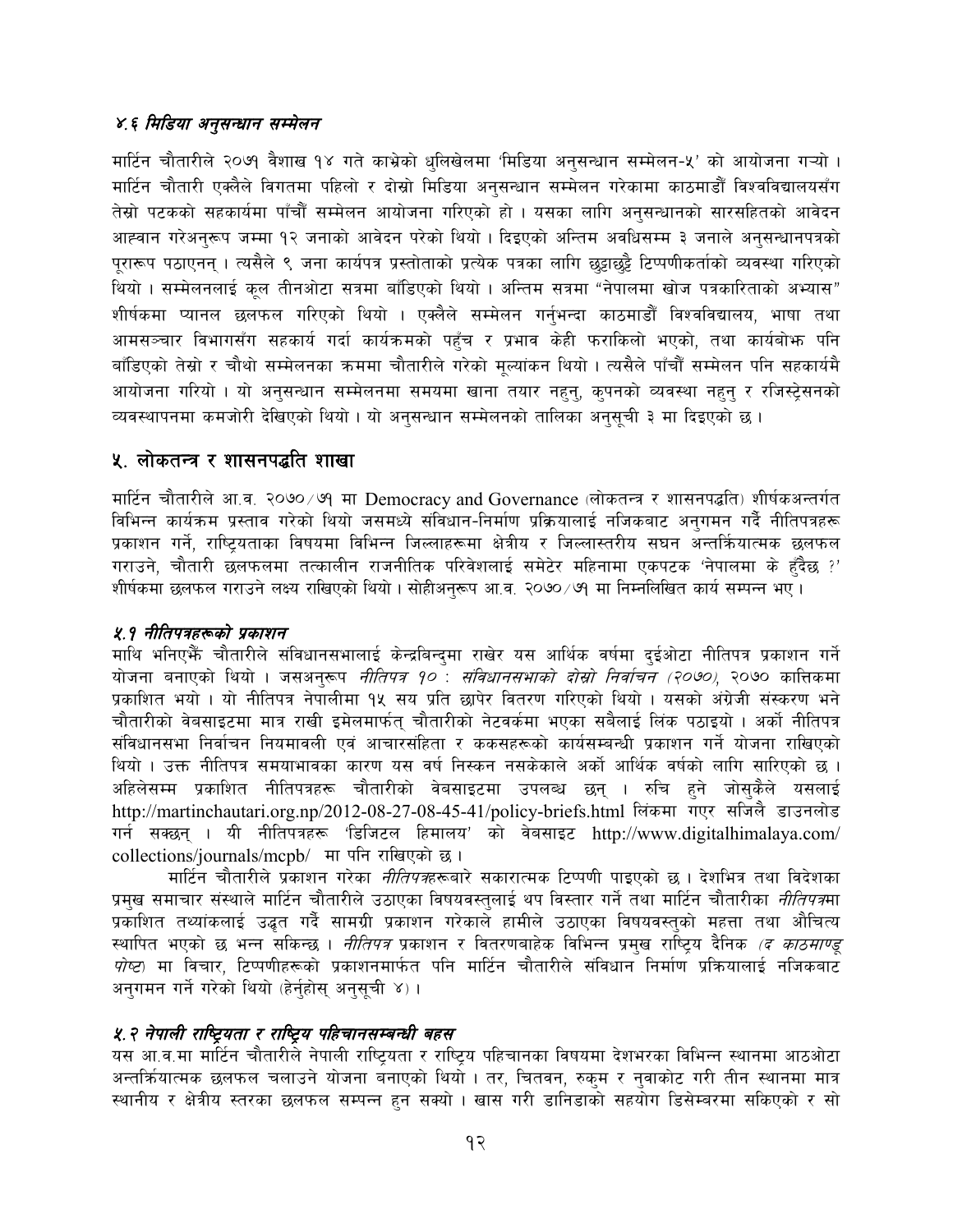छलफलका लागि अन्यत्रबाट आवश्यक सहयोग जुटुन नसकेका कारण बाँकी छलफल गर्न सकिएन । नेपाली राष्ट्रियता र राष्ट्रिय पहिचानसम्बन्धी विभिन्न सरोकारवाला व्यक्तिहरूको विचार-निर्माणमा मद्दत पुग्ने र आगामी बहसमा उपयोगी हनसक्ने अपेक्षाका साथ *नेपाली राष्ट्रियता : चिन्तन र अभिव्यक्ति* नामक पुस्तक वितरण गरिएको थियो । राष्टियतासम्बन्धी छलफल कार्यक्रम अफ्र बढी गहन होऊन भनेर कार्यक्रम हुन एक-दई हप्ता अगाडि नै कतिपय सहभागीहरूलाई पुस्तक उपलब्ध गराइएको हो । कार्यक्रममा चौतारीले प्रकाशन गरेका *नीतिपत्र*हरू पनि वितरण गरिएको थियो ।

उक्त कार्यक्रमहरूमा प्रमुख वक्ताको रूपमा खगेन्द्र संग्रौला सामेल हुनुभएको थियो । यस्तै, स्थानीय टिप्पणीकर्ताका रूपमा कार्यक्रम हुने जिल्ला वा क्षेत्रका सामाजिक, राजनीतिक व्यक्तित्वहरूलाई विशेष टिप्पणीका लागि अनरोध गरिएको थियो । सबै ठाउँमा सम्पन्न भएका कार्यक्रमहरूमा स्थानीय क्षेत्रका विभिन्न राजनीतिक दलका प्रतिनिधि, समाजसेवी, प्राध्यापक /शिक्षक, सञ्चारकर्मी, गैससका प्रतिनिधि, विद्यार्थी, वकिल, अधिकारकर्मी, स्वतन्त्र व्यक्तित्व तथा नागरिक समाजका प्रतिनिधिहरू सहभागी थिए । यी छलफलबारे समाचार तथा टिप्पणी स्थानीय एफएम स्टेसनबाट प्रसारित एवं पत्रपत्रिकाहरूमा छापिएकाले कार्यक्रमका सहभागी मात्र नभई ती समाचार माध्यमका श्रोता, पाठक तथा दर्शकहरूसम्म पुगेको थियो भन्न सकिन्छ (हेर्नुहोसु अनुसूची ४)।

स्थानीय तथा क्षेत्रीयस्तरमा भएका राष्टियतासम्बन्धी छलफलको थप विवरण तल दिइएको छ :

**चितवन** : चितवन जिल्लाको नारायणगढमा २०७० भदौ ८ का दिन क्षेत्रीयस्तरको नेपाली राष्टियताको बहस कार्यक्रम सम्पन्न भयो । कार्यक्रममा लेखक खगेन्द्र सँग्रौला, रमेश पराजुली तथा टिप्पणीकर्ताद्वय रमाकान्त पोखरेल (प्राध्यापक तथा समाज विज्ञान अध्येता) र मीना खरेल (महिला अधिकारकर्मी) ले कार्यक्रमको सुरुमा राष्ट्रियताबारे आफ्ना विचार राख्नुभएको थियो । कार्यक्रममा चितवन र नवलपरासी जिल्लाबाट विभिन्न क्षेत्र, समुदाय र लिङ्गका सहभागीहरूको संलग्नता थियो । कार्यक्रममा १६२ जनाको सहभागिता थियो जसमध्ये १३३ पुरुष र २९ महिला थिए । कार्यक्रमका सहभागीमध्ये ३० जना सहभागीहरूले आ-आफ्ना विचार, जिज्ञासा र दृष्टिकोण राखेका थिए। नेपाल पत्रकार महासंघ, चितवनले कार्यक्रमको स्थानीय संयोजन गरेको थियो । छलफल कार्यक्रमबारे *कायाकैरन, पारदर्शी* दैनिक तथा स्थानीय रेडियो त्रिवेणी एफएम, विजय एफएम, टाँडी एफएम र क्रिष्टल टिभीले राष्ट्रियतासम्बन्धी कार्यक्रम तथा समाचार प्रमुखताका साथ प्रकाशन एवं प्रसारण गरे (हेर्नुहोस् अनुसूची ४)।

**रुकुम** : रुकुम जिल्लाको खलंगामा २०७० असोज ११ का दिन नेपाली राष्टियताबारे बहस कार्यक्रम सम्पन्न भयो । कार्यक्रममा लेखक खगेन्द्र संग्रौला तथा टिप्पणीकर्ता गणेश हमाल (अधिवक्ता) ले कार्यक्रमको सुरुमा राष्ट्रियताबारे आफ्ना विचार राख्नुभएको थियो । कार्यक्रममा १२९ जनाको सहभागिता थियो जसमध्ये ११३ पुरुष र १६ महिला थिए । कार्यक्रमका सहभागीमध्ये ३० जना सहभागीहरूले आ-आफ्ना विचार, जिज्ञासा र दृष्टिकोण राखेका थिए । नेपाल पत्रकार महासंघ, रुकुमले कार्यक्रमको स्थानीय संयोजन गरेको थियो । छलफल कार्यक्रमलाई स्थानीय रेडियो सानी भेरी र उत्तरगंगा एफएमले प्रत्यक्ष प्रसारण गरेका थिए।

नवाकोट : नुवाकोट जिल्लाको विदुर नगरपालिकामा २०७० मंसिर ३० का दिन नेपाली राष्ट्रियताको बहस कार्यक्रम सम्पन्न भयो । कार्यक्रममा लेखक खगेन्द्र सँग्रौला तथा श्यामसुन्दर श्रेष्ठ (समाजसेवी) ले कार्यक्रमको सुरुमा राष्ट्रियताबारे आफ्ना विचार राख्नुभएको थियो । कार्यक्रममा विभिन्न क्षेत्र, समुदाय र लिङ्गका सहभागीहरूको संलग्नता थियो । कार्यक्रममा ४७ जनाको सहभागिता थियो जसमध्ये पुरुष ३७ र १० महिला थिए । कार्यक्रमका सहभागीमध्ये १५ जना सहभागीहरूले आ-आफ्ना विचार, जिज्ञासा र दृष्टिकोण राखेका थिए । टिभी त्रिशुलीले कार्यक्रमको स्थानीय संयोजन गरेको थियो । छलफल कार्यक्रमबारे टिभी त्रिशुली, त्रिशुली एफएम र नुवाकोट एफएफले प्रमुखताका साथ प्रसारण गरे।

## ५.३. मासिक छलफल शृंखला : नेपालमा के हुँदैछ ?

यस आर्थिक वर्षमा प्रत्येक अंग्रेजी महिनाको हरेक दोस्रो मंगलबार 'नेपालमा के हुँदैछ ?' शीर्षकअन्तर्गत भएकासहित समसामयिक राजनीतिबारे ११ ओटा छलफल आयोजना गरिए (हेर्नुहोस् अनुसूची १) । जसअन्तर्गत पहिलो र दोस्रो संविधानसभा निर्वाचन केन्द्रित विविध विषयमा ५ ओटा छलफलमा निर्वाचन क्षेत्र निर्धारण समितिका तत्कालीन सदस्य डम्बर चेम्जोड, माओवादी नेता खिमलाल देवकोटा, नेकपा एमाले नेता अग्नी खरेल, सन्त ब. बस्नेत, तुलानारायण साह, यम ब. किसान, कला राई र शंकर लिम्बु, उपत्यकाको सडक बिस्तारसम्बन्धी भाइकाजी तिवारी,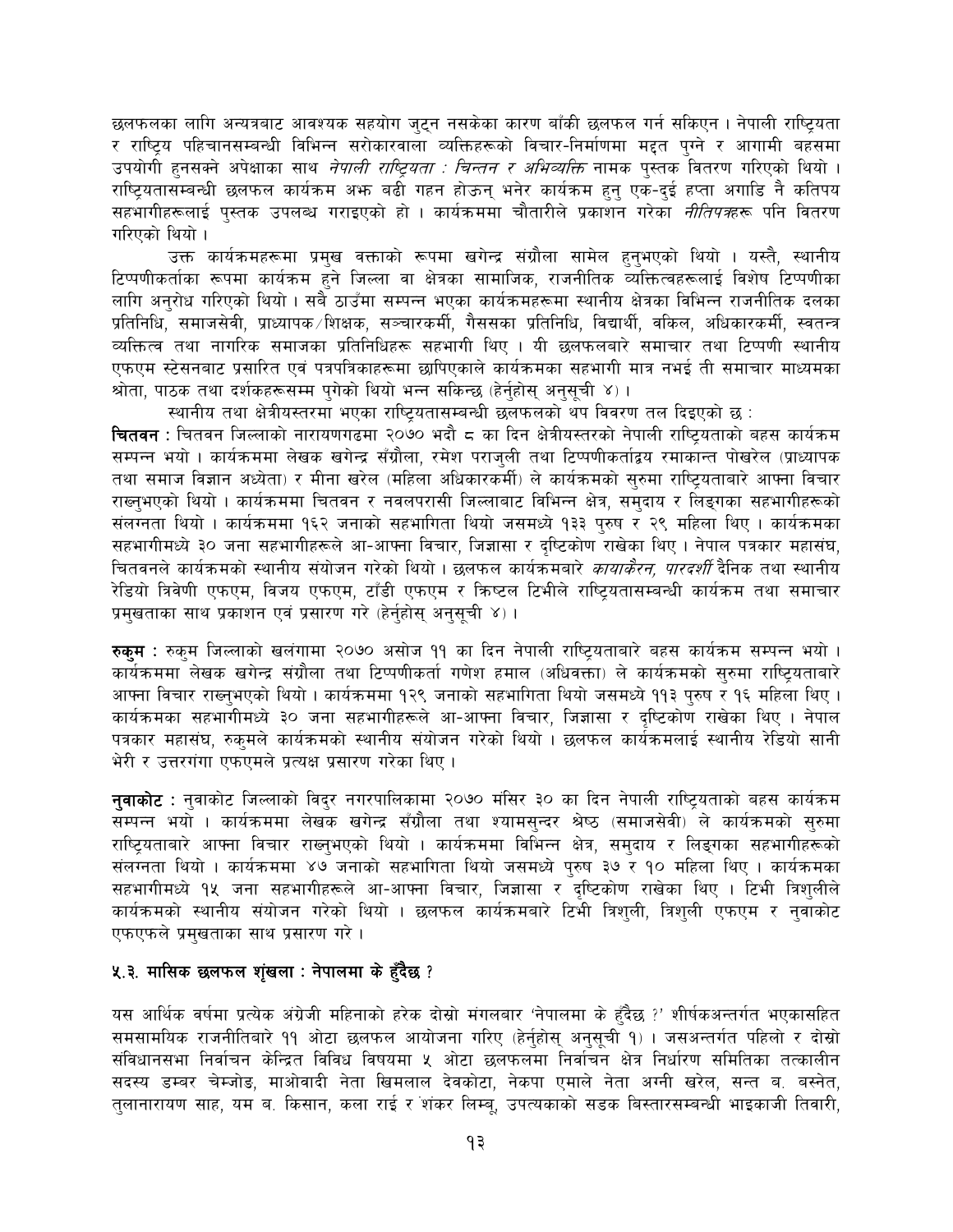महिला मुक्तिबारेमा माओवादी नेतृ हिसिया यमि, एमालेको नवौँ महाधिवेशनसम्बन्धी राजनीतिक विश्लेषक मुमाराम खनाल र युद्धपश्चात्को अवस्थाबारे Jamie McGoldrick, UN Resident Coordinator लगायतका वक्ताहरूले आ-आफ्ना विचार व्यक्त गर्नभएको थियो।

# ६.जनजीविका अनुसन्धान शाखा

# ६.१. शिक्षा

समाजविज्ञान तथा उच्चशिक्षालाई मध्यनजर गर्दै यसवर्षका छलफलहरू आयोजना गरिएका थिए । यस आर्थिक बर्षमा 'नेपालमा समाजविज्ञानको अध्ययन तथा अनुसन्धान', 'प्रस्तावित समाजविज्ञान अनुसन्धान परिषद्' र 'प्रस्तावित उच्च शिक्षा नीति' जस्ता विषयमा सेमिनार ब्रार्यशालाहरू आयोजना गरिए (हेर्नुहोस् अनुसूची ५,६ र ७)। मार्टिन चौतारीको नियमित छलफलअन्तर्गत यस आर्थिक वर्ष दुई ओटा शिक्षासम्बन्धी छलफल आयोजना गर्ने वार्षिक लक्ष्य भए पनि यस अवधिमा शिक्षाका विभिन्न ९ ओटा विषयमा छलफलको आयोजना गरियो (हेर्नुहोस अनुसूची १) । शिक्षा शाखाअन्तर्गत प्रकाशित गर्ने भनिएका पुस्तकहरू Ruptures and Repairs in South Asia: Historical Perspectives (दक्षिण एसियाको इतिहासमा क्रमभंग र सम्भार) तथा नेपालमा समाजशास्त्र मानवशास्त्र, भूगोल तथा इतिहास विषयको शिक्षण र अनुसन्धानको अवस्थाबारेका तीन ओटा पुस्तकहरू पनि प्रकाशन गरिए । सन् २०१० र २०११ का फेलोहरूले गरेको अनुसन्धानमा आधारित पुस्तक तथा शैक्षिक संस्थानबाहिर ज्ञान उत्पादनसम्बन्धी पस्तक भने प्रकाशन हन सकेन । दुवै पुस्तक सम्पादनको क्रममा रहेका छन् र यी आगामी वर्ष निस्कने छन् ।

ओपन सोसाइटी फाउन्डेसनको आर्थिक सहयोगमा सञ्चालन हुने परियोजनाअन्तर्गत शिक्षासम्बन्धी अनुसन्धानको सिलसिलामा नेपालको उच्च शिक्षा नीतिसम्बन्धी अनुसन्धानँहरू जारी छन् । यसै सिलसिलामा विश्वविद्यालय अनुदान आयोगले वैशाख २०७१ मा सार्वजनिक बहसका लागि उपलब्ध गराएको प्रस्तावित उच्चशिक्षा नीतिको मस्यौदाको समीक्षा गर्ने काम चौतारीले गरेको थियो । यस क्रममा देवेन्द्र उप्रेती, प्रमोद भट्ट र प्रत्युष वन्तद्वारा लेखिएको एउटा लेख *कान्तिपुर दैनिक*को २६ असारको अंकमा प्रकाशित भएको थियो (हेर्नुहोस् अनुसूची ४ मा उप्रेती र अरू २०७१)। यसै परियोजनाअन्तर्गत उच्चशिक्षासम्बन्धी सन्दर्भ सुची तयार गरी चौतारीको वेबसाइटमा राखियो । यसका लागि निम्न लिंक हेर्नहोला: http://martinchautari.org.np/files/BibliographyOfWritings OnHigherEducationReformInNepal.pdf

## ६.१. १ युवा अनुसन्धान सम्मेलन - २०१३

चौथो युवा अनुसन्धान सम्मेलन सन् २०१४ जनवरी २ र ३ मा मार्टिन चौतारीको सभाहलमा सम्पन्न भयो । यो सम्मेलन आयोजना गर्नुको उद्देश्य समाज विज्ञानमा युवाहरूको उपस्थितिलाई प्रोत्साहन गर्ने र समसामयिक सामाजिक-राजनीतिक बहसमा युवा अनुसन्धाताको आवाज<sup>ँ</sup> बुलन्द गर्ने थियो । नेपाली समाजका विभिन्न विषयहरूमा गरिएका ११ ओटा अनुसन्धान कार्यपत्रहरू यस सम्मेलनमा प्रस्तुत भए (हेर्नुहोस् अनुसूची ८) । यसमा समाज विज्ञानसम्बन्धी अनुसन्धानमा चासो राख्ने युवा पुस्ताका करिब ७० जनाको सहभागिता थियो ।

## ६.२ स्वास्थ्य

नेपालमा मानसिक स्वास्थ्य र 'भिन्न रूपका सक्षम' का मुद्दा सार्वजनिक बहसका अति सीमान्तीकृत विषय हुन् । यी सीमान्तीकृत विषयलाई सामान्यतः सार्वजानिक तहमा र विशेषतः जनस्वास्थ्यको क्षेत्रमा मुलप्रवाहीकरण (मेनस्ट्रिमिङ्) गर्ने उद्देश्यले सेप्टेम्बर २०१२ देखि हरेक दुई महिनाको एकपल्ट "मानसिक स्वास्थ्य छलफल शृंखला" सुरु गरिएको छ (हेर्नुहोस् अनुसूची १) । यो शृंखला मार्टिन चौतारी, नेपाल मेन्टल हेल्थ फाउन्डेसनसँगको संयुक्त आयोजनामा भएको हो । यस शृंखलाअर्न्तगत आर्थिक वर्ष २०७०/७१ मा मानसिक स्वास्थ्यमा ५ ओटा छलफल गर्ने लक्ष्य राखिए पनि यस अबधिमा ६ ओटा छलफल आयोजना गरियो (छलफलहरूको विवरण अनुसूची १ मा हेर्नुहोस्) । यसै गरी पाटन एकेडेमी अफ हेल्थ साइन्सेस्, न्युक्यासल विश्वविद्यालय, वेलायतको सहकार्यमा मार्टिन चौतारीले २२ फेब्रुवरी २०१४ मा एकदिने 'मेडिकल हयुमानिटिजु' का बारेमा कार्यशालाको आयोजना गऱ्यो (हेर्नुहोसु अनुसूची ९)। यस कार्यशालामा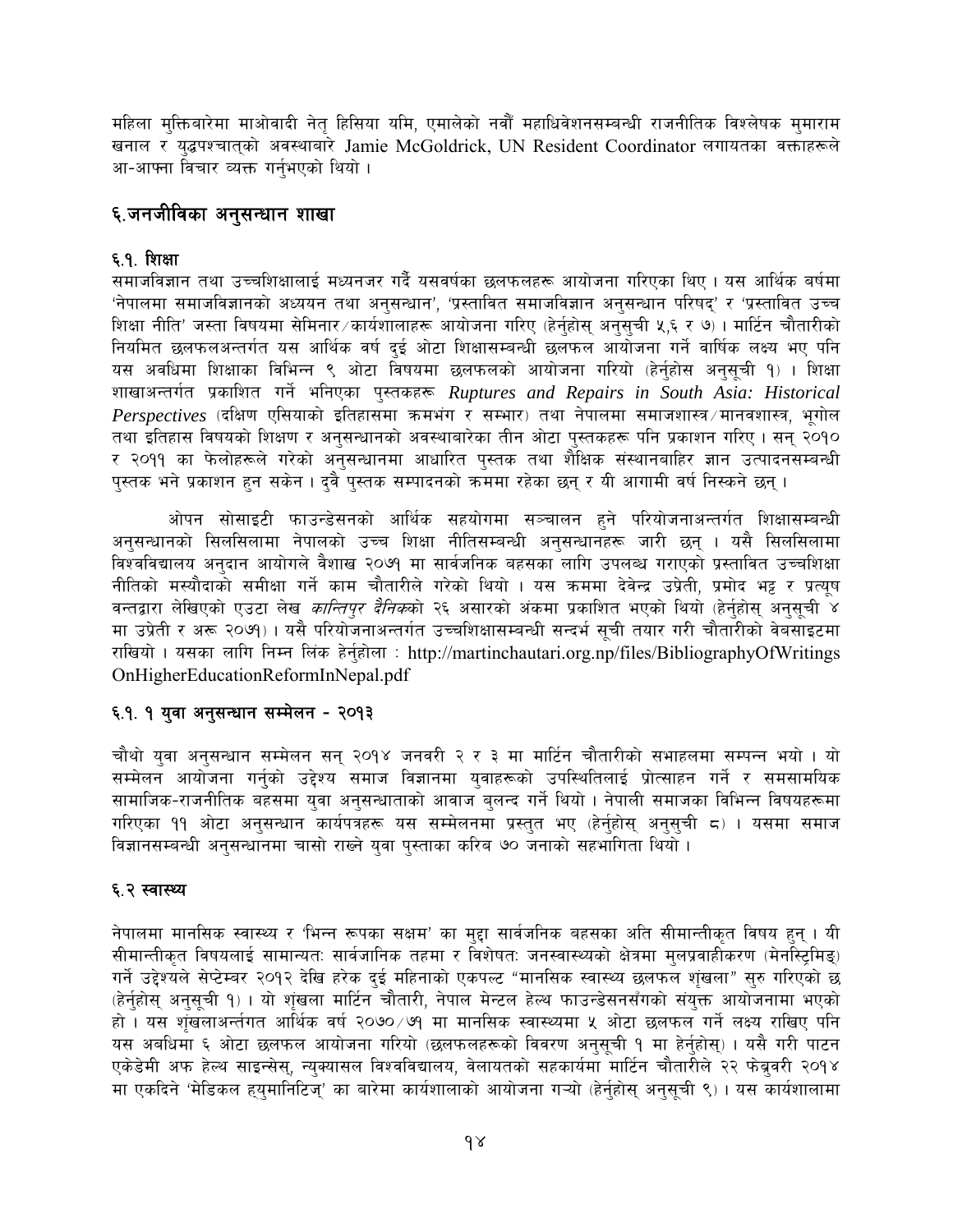मेडिकल सोसियोलोजी /एन्थ्रोपोलोजी, पब्लिक हेल्थ, साइकोलोजी र मेडिकल साइन्ससेस अध्ययन अनुसन्धान गरिरेहका र जनस्वास्थ्यमा चासो राख्ने करिब ३० जना व्यक्तिको उपस्थिति थियो । यस आर्थिक वर्षमा स्वास्थ्य शाखाअन्तर्गत नै अहिले नेपालसम्बन्धी 'भिन्न रूपमा संक्षम'का बारेमा लेखिएका कृतिहरूको सन्दर्भ सूची बनाउने काम भएको छ । मेडिकल सोसियोलोजी /एन्थ्रोपोलोजीसम्बन्धी मधसदन सुवेदीको पुस्तक प्रकाशन गर्ने योजना भए पनि काम नसकिएकोले निस्कन सकेन।

# ६.३ जलबाय परिवर्तन

जलवाय् परिवर्तनसँग सम्बन्धित क्नै पनि गतिविधि यस वर्ष गरिएन । जनशक्ति तथा आर्थिक स्रोतको अभावका कारण यस विषयमा काम गर्ने कुनै योजना चौतारीले बनाएको थिएन।

## ६.४ शहरी फोहोर व्यवस्थापन

शहरी फोहोर व्यवस्थापनसम्बन्धी गतिविधिहरू पनि जनशक्ति तथा स्रोतको अभावमा यस वर्ष खासै हन सकेन । गएको आ.व. मा तीर्थ विष्ट तथा योगेश राजले गरेको अनुसन्धानमा आधारित अनुसन्धानको प्रतिवेदनले यो वर्ष चौतारीको वेबसाइट अन्तिम रूप पायो  $\mathbf{1}$ सो प्रतिवेदन http://martinchautari.org.np/files/ KabaadReport2013.pdf मा हेर्न सकिन्छ।

# ७ प्रशासन तथा वित्तीय शाखा

डानिडा हुगोसँग आ.व. २०६६/६७ देखि सुरु भएको चार वर्षे रणनीतिक साभेजदारी कार्यक्रम आ.व. २०६९/७० को अन्तदेखि समाप्त भएपछि डानिडा हगोले रणनीतिक साभेनदारी कार्यक्रमलाई विस्तार गर्दै साढे पाँच महिनाका लागि उपलब्ध गराएको आर्थिक सहयोग २०७० पुसमा अन्त भयो । सो सहयोग बराबर प्राप्त रकमको बेग्लै लेखा परीक्षण गरी डानिडा हुगोलाई बुफ़ाइयो । जापान फाउन्डेसनले "Ruptures & Repairs in South Asian History" परियोजनाअन्तर्गत दिंदै आएको अनुदान पनि यसै आ.व.देखि समाप्त भयो।

यस आ.व.मा कार्यक्रम संयोजकका रूपमा लोकरञ्जन पराजुलीलाई आन्तरिक तवरबाट पूर्णकालीन करारमा नियक्त गरियो । आन्तरिक तवरबाट नै सहायक लाइब्रेरियन रमेश निरौलालाई लाईब्रेरियन, सहायक प्रशासन तथा वित्तीय व्यवस्थापक रोजिना सिटौलालाई प्रशासन तथा सहायक वित्तीय व्यवस्थापक र कार्यालय सहायक अंकलाल चलाउनेलाई फ्रन्ट डेस्क अफिसर पदमा बढ्वा गरियो । छलफल संयोजक देवेन्द्र उप्रेतीले दिएको निवेदनअनुसार उहाँलाई पुर्णकालीन करारबाट हप्तामा चार दिन मात्र कार्यालय उपस्थिति जनाउने गरी आंशिक करारमा नियुक्त गरियो । मार्टिन चौतारी र सेन्टर फर रिसर्च इन सोसियल डिफेन्स टेक्नोलोजी ∕नेपाल इन्जिनियरिङ कलेज ( सिआरएसटिडि ∕ नेक) का बीचमा नेपालमा इन्टरनेटको पहुँच र प्रयोगबारे गरिने अनुसन्धान परियोजनामा दुई संस्थाको सहकार्यका सम्बन्धमा भएको समभ्रुदारी अनुसार सिआरएसटिडिका श्री शैलेशबहादुर पाण्डेलाई वरिष्ठ अनुसन्धाताको रूपमा आन्तरिक तवरबाट ६ महिनाको परिक्षण कालमा सो परियोजनाका लागि नियुक्त गरियो । चौतारीका पब्लिक नलेज फेलो योगेश राजको करार २०७० मंसिरमा सकिएपश्चात् नयाँ करार गरिएन तर उहाँलाई नेपालमा इन्टरनेटको प्रयोग र पहुँचसम्बन्धी परियोजनामा अनुसन्धान निर्देशकको जिम्मेवारी दिइयो ।

यही आ.व.मा मिडियामा सहायक अनुसन्धाताका रूपमा कार्यरत तीर्थ विष्टद्वारा दिइएको स्वेच्छिक राजिनामा स्वीकृत गरियो । फ्रन्ट डेस्क अफिसरमा बढुवा भएपश्चात् अंकलाल चलाउनेले लाइब्रेरीको लागि गर्दै आउनुभएको काम शकबहादुर बुढाथोकी, बुद्ध श्रेष्ठ, रमेश निरौला र रमिता महर्जनबीच बाँडफाँड गरियो । साधारणसभाको २०७० भदौ १५ गतेको निर्णयअनुसार लेखापरीक्षकमा नवराज थपलियालाई नियुक्त गरियो । यसै गरी मार्टिन चौतारीको कर्मचारीहरूको सेवाका सर्त, सविधा र सहलियतसम्बन्धी नियमावलीमा रहेको वार्षिक बिदा तथा बिरामी बिदा बँदामा सुधार गरी वर्षको अन्तमा कुनै कर्मचारीको बार्षिक तथा बिरामी विदा ७ दिन संचित भएमा सो बिदालाई अर्को वर्षको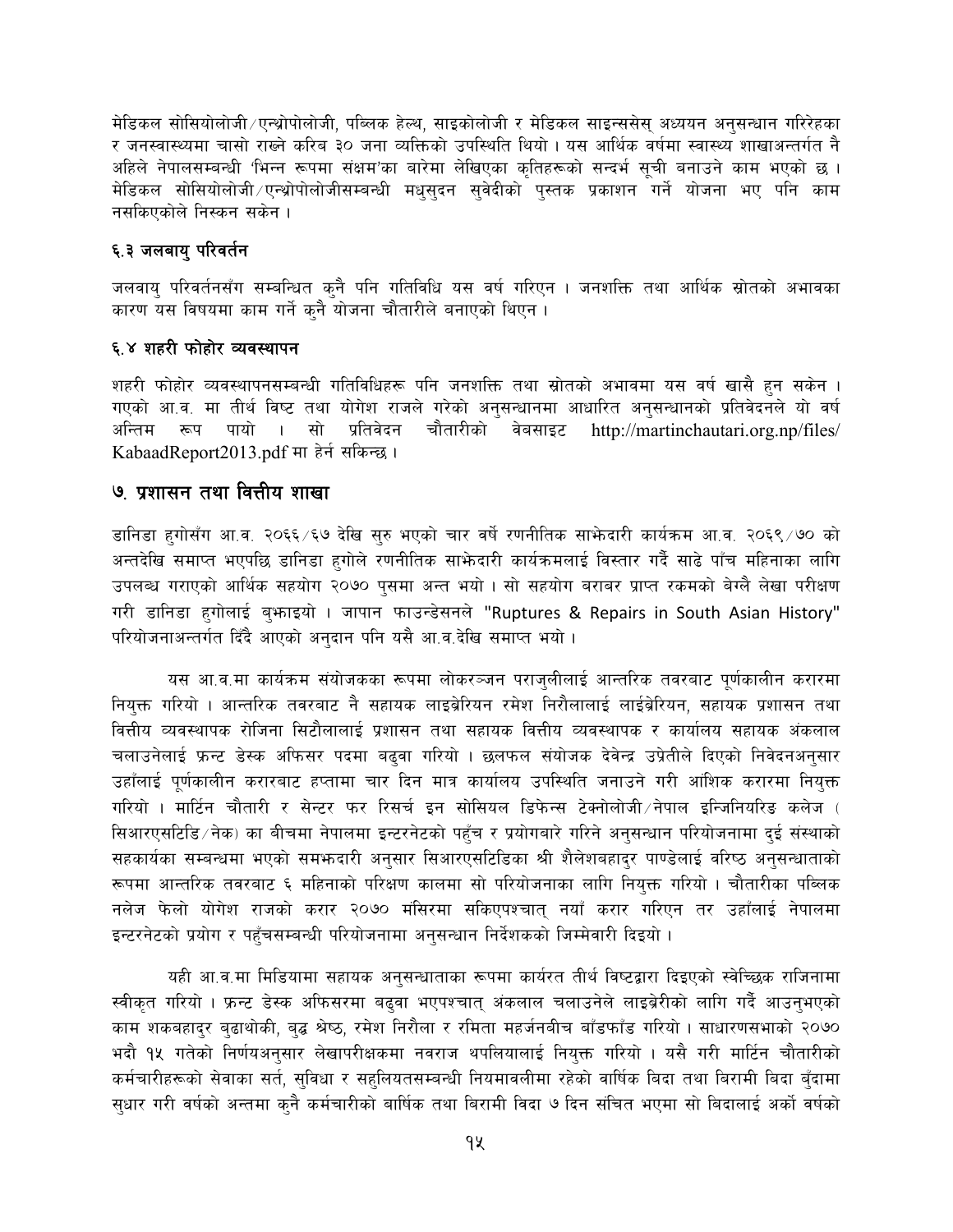लागि संचित नगरिने तथा मार्टिन चौतारीको विधानमा रहेको निर्वाचनसम्बन्धी बुदाँमा केही द्विधा भएको हुनाले सो सुधार गर्ने निर्णय गरियो । यस आ.व मा लैंगिक समता र सामाजिक समावेशीकरणसम्बन्धी अडिट गर्ने भनिए पनि सो अडिट हन सकेन। यही आ.व. मा मार्टिन चौतारीको कार्यसम्पादन मूल्यांकन (Performance Evaluation) कार्य ODC की श्री इरा श्रेष्ठले गर्नभयो।

गत आर्थिक वर्षफैँ यस वर्ष पनि पर्णकालीन करारमा कार्यरत कर्मचारीको हकमा स्वास्थ्य बीमाको व्यवस्थालाई निरन्तरता दिइयो । कर्मचारीको क्षमता अभिवद्धि गर्न यसै आ.व.मा लेखा व्यवस्थापक विवेक शाह २१ दिने तालिममा भाग लिन डेनमार्क जानुभयो । बेला बेलामा हुने लाइब्रेरीसम्बन्धी कार्यशाला तथा नेपाल लाइब्रेरी एसोसिएसन तथा भक्तपुर लाइब्रेरी एसोसिएसनद्वारा प्रदान गरिएको दुइदिने लाइब्रेरीसम्बन्धी तालिममा रमेश निरौलाले भाग लिनुभयो । चौतारीका सबै कर्मचारीलाई दैनिक कामको सिलसिलामा आवश्यक पर्ने कम्प्युटरसम्बन्धी थप ज्ञान हासिल होस् भनेर आन्तरिक तवरबाट किशोर प्रधानद्वारा तीन दिने कम्प्यूटर तालिम प्रदान गरियो जसमा चौतारीका १६ जना कर्मचारीहरूको उपस्थिति थियो ।

यही आ.व मा अनुसन्धान निर्देशक सेरा तामाडले डेनमार्कमा आयोजित Danish Civil Rally 2013: On Track for Change?" कार्यक्रममा स्रोत व्यक्तिको रूपमा भाग लिन्भयो । कार्यकारी समिति अध्यक्ष प्रत्यूष वन्त दिल्लीमा Institute for Defense Studies and Analysis द्वारा आयोजित कार्यशालामा 'Does Academia Matter to the Shaping of Mutual Perceptions in South Asia? शीर्षकमा कार्यपत्र प्रस्तुत गर्न जानुभयो । त्यस्तै, वन्त Indian Council for Social Science Research (ICSSR) and the International Development Research Centre (IDRC) द्वारा आयोजित 'Status and Role of Social Science Research in Asia- Emerging Challenges and Policy Issues" विषयक अन्तर्राष्ट्रिय सम्मेलनमा "Emerging Challenges of Social Science Research and Knowledge Gaps" शीर्षकको कार्यपत्र प्रस्तुत गर्न पनि जानुभयो । कार्यक्रम संयोजक लोकरञ्जन पराजुलीले थाइल्याण्डमा आयोजित Asia Pacific Scholarship Consortium (APSC) Student Meeting मा वक्ताको रूपमा भाग लिनुभयो । साथै उहाँले जापानमा आयोजित International Union of Anthropological and Ethnological Sciences (IUAES 2014) मा पनि कार्यपत्र प्रस्तुत गर्नुभयो र २०७१ असारबाट ६ महिनाको फेलोसिप पाएर उहाँ भारत जानुभयो । अनुसन्धानकर्ता हर्षमान महर्जनले एलाइन्स फर सोसल डाइलग (एएसडी) ले हरेक वर्ष सार्वजनिक नीतिसम्बन्धी अनुसन्धान गर्न प्रदान गर्ने फेलोसिप पाउनुभयो । यस फेलोसिपअन्तर्गत उहाँले Policy Agendas for State Support to Media: Rethinking Distribution of Governmental Public Welfare Advertisements in Nepal शीर्षकमा अनुसन्धान गर्दै हुनुहुन्छ । योगेश राज पनि यही आ.व. मा भारतको कलकत्ताको बर्द्वमान विश्वविद्यालयले आयोजना गरेको इतिहाससम्बन्धी सेमिनारमा कार्यपत्र प्रस्तुत गर्न तथा फोर्ड फाउन्डेसनले आयोजना गरेको दातृ संस्थाहरूसँगको प्रारम्भिक बैठकमा भाग लिन भारतको पुणे जानुभयो । त्यस्तै, योगेश राजले नेपा: स्कूल अफ सोसल साइन्सेस एन्ड ह्युमानिटिजले प्रदान गरेको एक वर्षे वरिष्ठ अनुसन्धान फेलोसिप प्राप्त गर्नुभयो । यो फेलोसिपको अवधि सन् २०१४ डिसेम्बर १ देखि २०१४ नोभेम्बर ३० सम्म रहेको छ । उहाँ उक्त फेलोसिपअन्तर्गत Violent Structuration of Society: Lynching and other extreme collective शीर्षकमा अनुसन्धान गर्दै हुनुहुन्छ प्राप्त गर्नुभयो ।

मार्टिन चौतारीले कलासम्बन्धी विषयमा सहकार्य गर्ने उद्देश्यले लसना लाइभ आर्ट हबलाई आफ्नो प्रांगणमा जग्गा उपलब्ध गराउने कामलाई यसवर्ष पनि निरन्तरता दिइयो । केही वर्षदेखि मार्टिन चौतारीले आफ्नो प्रकाशनको बजार प्रवर्द्वन हिमाल किताबमार्फत गर्दैआएकोमा यही आ.व. मा हिमाल सँगको करार समाप्त भएपछि त्यसको नवीकरण गरिएन । त्यो भन्दा उपयुक्त अन्य विकल्पहरू खोजी तथा परीक्षण गर्ने उद्देश्यले यसो गरिएको थियो । त्यसअनरूप चौतारीले आफ्नो प्रकाशनहरूको स्टक क्लियरेन्स गर्ने उद्देश्यले विभिन्न पस्तक पसलहरूसँग सम्पर्क गरी केही बढी (५० प्रतिशतसम्म) छटमा पस्तकहरू बजारमा पऱ्याइरहेको छ । नयाँ आ.व. मा मार्टिन चौतारीले आफ्नो

१६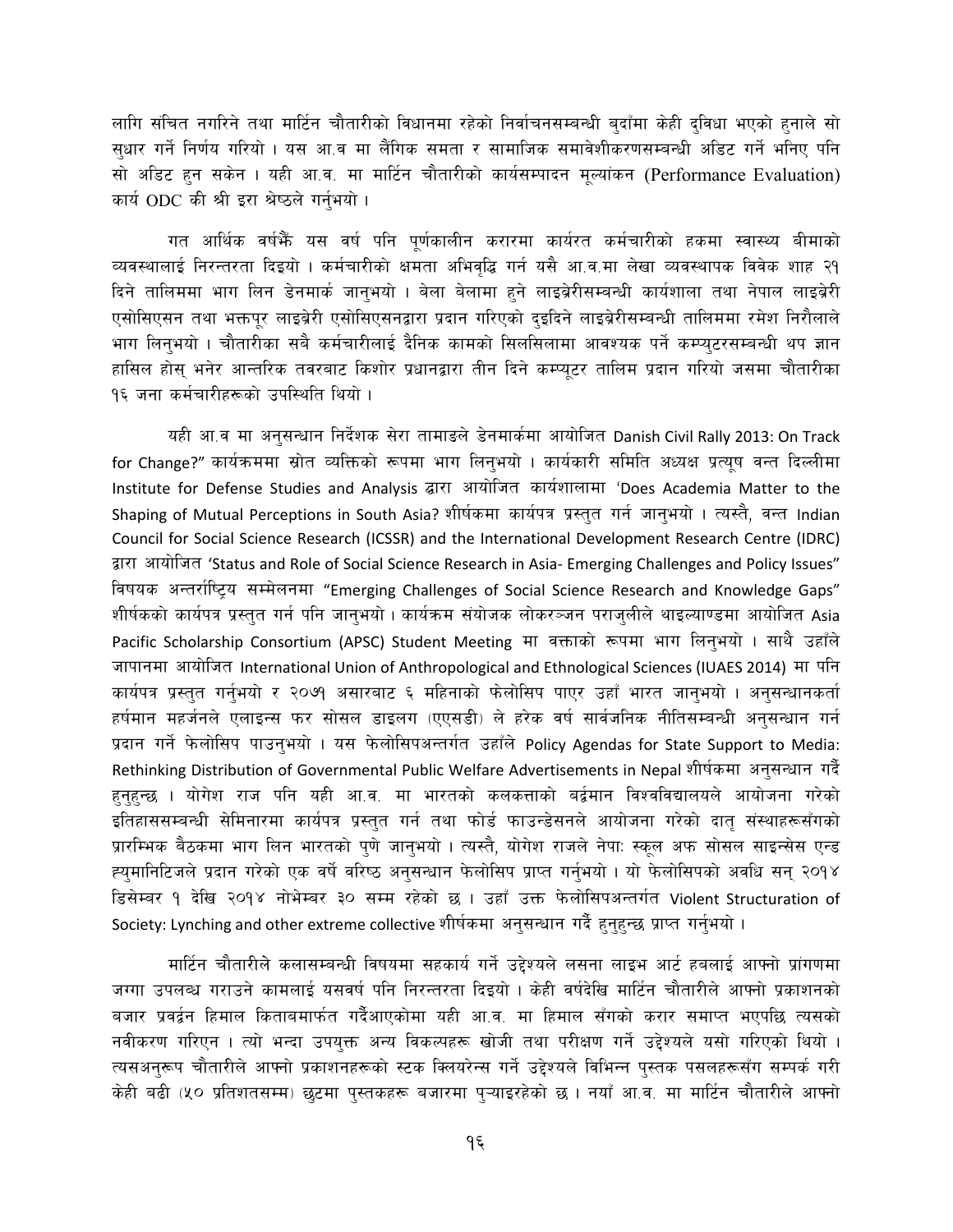प्रकाशनको वितरण कार्य वितरकमार्फत नै गर्ने योजना छ । यस क्रममा पुरानै वितरक हिमालसँग नै कुराकानी भइरहेको छ ।

यस आ.व.मा मार्टिन चौतारीले आफुले गर्दैआएको कार्यलाई निरन्तरता दिन विभिन्न व्यक्ति तथा संस्थाहरूसमक्ष आर्थिक सहयोगका लागि निवेदन दिएको थियो । जसअनुरूप यही आ.व. मा Ford Foundation नामक संस्थाबाट Connected Futures: Framing Interventions to Universal Connectivity in Nepal प्रोजेक्ट, Foundation Open society Institute नामक संस्थाबाट Promoting Public Debate on Higher Education Reforms in Nepal through Research and Public Interactions प्रोजेक्टमा काम गर्न अनुदान प्राप्त भयो भने भारतीय राजद्तावासलाई ब्भ्राएको प्रस्तावमा स्वीकृत भएर दइपक्षीय हस्ताक्षर हुन बाँकी छ । यही आ.व. मा समाज विज्ञानसम्बन्धी कार्य गर्न मार्टिन चौतारी र एसएनभि ∕सर्फ बीच करार गरियो । नेसनल इन्डाउमेन्ट फर डेमोकेसी, युएसआइपी, डिफिड, UNDEF र INET लाई दिएको निवेदन भने सफल हुन सकेन । त्यसै गरी फिनिस राजदतावासलाई बुभ्राइएको निवेदन समयावधि सकिएपछि बुभ्राइएको भन्दै कुनै जवाफ आएन । अड हफ्टनको जीवनी छाप्न नर्वेजियन राजदतावासलाई बुभ्राइएको निवेदन पनि सफल हुन सकेन । नेसनल इन्डाउमेन्ट फर डेमोक्रेसीमा संविधानसभासम्बन्धी कार्यक्रमहरू सञ्चालन गर्न बुभ्फाइएको पछिल्लो प्रस्तावको भने निर्णय हुन बाँकी छ । त्यस्तै, डानिडा फेलोसिप सेन्टरमा बुभाइएको विस्तुत प्रस्ताव छनोट भई त्यसमा केही सुभावहरू प्राप्त भएका छन् जसको जबाफ २०१४ जुलाईको अन्तसम्ममा पठाइसक्नुपर्नेछ । त्यसपछि मात्र उक्त प्रस्तावको अन्तिम निर्णय हुनेछ । मार्टिन चौतारी र प्रस्तावित डोर फाउण्डेसनले डोरबहादुर विष्टसम्बन्धी काम गर्ने भनेर बनाएको योजनाअनुसार प्रस्तावित डोर फाउण्डेसनबाट दोस्रो र तेस्रो किस्तास्वरूप बाँकी सत्तरी हजार प्राप्त भयो । त्यसै गरी नेपाल सरकार सूचना तथा सञ्चार मन्त्रालयमा बुभ्राइएको निवेदनको जवाफमा आगामी आ.व. का लागि रु. १ लाख चौतारीलाई प्रदान गरिएको जानकारी प्राप्त भएको छ । शिक्षा मन्त्रालय, उपेन्द्र महतो, सुन्दरमणि दीक्षितसमक्ष सहयोगका लागि बुभ्राइएको निवेदनको कुनै जवाफ प्राप्त भएको छैन ।

गत आ़बॅ.मा चौतारीको कामलाई निरन्तरता दिन विभिन्न व्यक्ति तथा संस्थाबाट कोष उपलब्ध गराउन सुरु गरिएको Fund Raising Campaign लाई यो वर्ष पनि निरन्तरता दिइयो । यसअन्तर्गत यो आ.व. मा रु. ३३३,५३२.१२ रुपैयाँ मात्र संकलन हुन सक्यो । गत आ.व.मा चौतारीको कोर अकाउन्टबाट रु. ६५ लाख लुम्बिनी बैंकमा मुद्दती निक्षेपको रूपमा जम्मा गरिएको थियो । सो कार्यलाई यो आ.व. मा पनि निरन्तरता दिइयो ।

कार्यालयका कर्मचारीहरूबीच सामुहिक भावना वृद्धि गर्न र कर्मचारीहरूलाई मनोरञ्जन प्रदान गर्न समावेश गरिएका अतिरिक्त क्रियाकलापहरू भने यस वर्ष पनि हन सकेन ।

यस आर्थिक वर्षमा चौतारीको कार्यकारी समितिले तीन जना व्यक्तिहरू तीर्थ विष्ट, रामबहादुर के.सी र योगेश राम मिश्रलाई नयाँ सदस्यता प्रदान गऱ्यो । पुराना सदस्य अरुण पौडेलले चौतारी सदस्यता नवीकरण नगरेको र बारम्बार सम्पर्क गर्न खोज्दा सम्पर्क हुन नसकेकाले उहाँको सदस्यता खारेज गरियो।

## ८. अनुगमन तथा मूल्यांकन

मार्टिन चौतारीमा छट्टै औपचारिक किसिमको अनुगमन तथा मूल्यांकन एकाई छैन । तर, अनुगमन तथा मूल्यांकन फोकल पर्सनको रूपमा मिडिया अनुसन्धान एकाईका संयोजक देवराज हमागाईलाई तोकिएको छ, जसद्वारा विभिन्न एकाईसँग समन्वय गरी वार्षिक कार्ययोजना र बजेट (AWAB) मा उल्लेख भएका लक्ष्य तथा कियाकलापहरू के कति सम्पन्न भए र कति बाँकी छन् भन्ने बारेको त्रैमासिक प्रगति प्रतिवेदन अद्यावधिक गर्ने तथा विभिन्न एकाई तथा सम्बन्धित शाखाका अनुसन्धान निर्देशकहरूसमक्ष प्रस्तुत गर्ने काम हुन्छ । सोही त्रैमासिक प्रतिवेदनहरूका आधारमा आर्थिक वर्षको मध्यावधिमा वार्षिक कार्ययोजना र बजेट परिमार्जन गर्ने, वार्षिक प्रतिवेदन तयार गर्ने र चौतारीको वार्षिक अनुगमन तथा मुल्यांकन फ्रेमवर्क अद्यावधिक गर्ने काम गरिन्छ ।

त्यस्तै, हरेक एकाईका क्रियाकलापको अनौपचारिक ढंगले अनुगमन गर्ने संयन्त्र हुन्छ । वार्षिक कार्ययोजना तयार गरिँदा चौतारीका विभिन्न एकाईलाई आफ्नो समुहभित्र छलफल गरी आउने वर्षभरी गर्ने कार्यको योजना पेश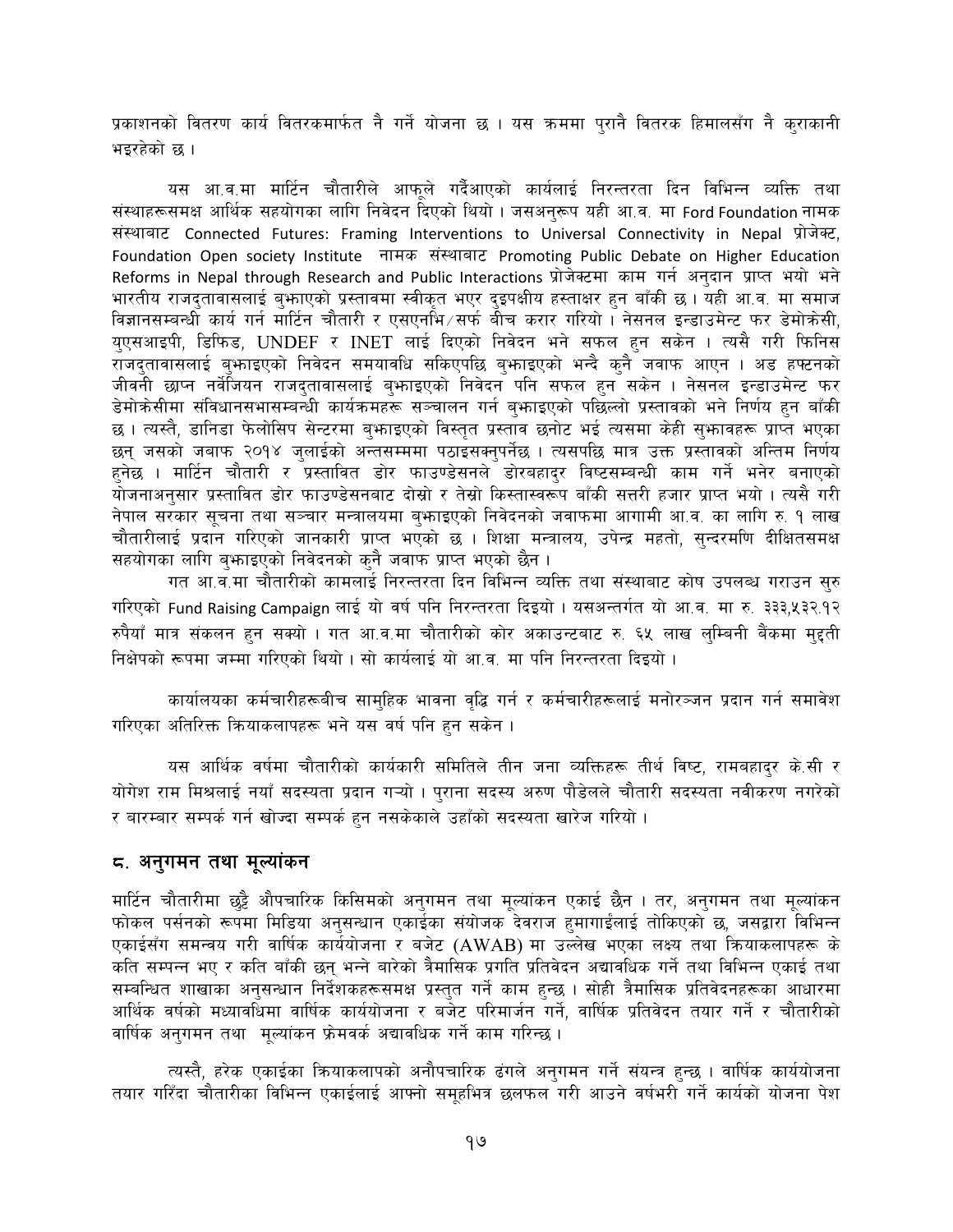गर्न भनिन्छ । सबै एकाईले बुभ्राएको कार्ययोजनामाथि छलफल गरी तिनको उपयोगिता, आवश्यकता र सम्भाव्यतामाथि छलफल गरिन्छ । छलफलपश्चात् तिनमा आवश्यक काँटछाँटपछि वार्षिक कार्ययोजना बन्छ । र, सोहीअनरूप बजेट बनाइन्छ । कार्ययोजना तयार भई स्वीकृत भएपछि एकाईहरूले आ-आफ्ना एकाईबाट वर्ष भरी सम्पन्न गरिने कार्यक्रमहरू कन समयमा. कसरी र कसले गर्ने भन्ने कार्यान्वयन योजनाको फेहरिस्त तयार गर्दछन ।

सबै एकाईले आफैँले कार्यक्रम तय गर्ने र सो कार्यान्वयनको योजना पनि आफैँले निर्माण गर्ने हुनाले समयमा गणस्तरयक्त कार्य सम्पन्न गर्ने दायित्व समग्रमा सम्बन्धित एकाईको रहन्छ । र, सम्पन्न गर्न नसकेमा सोको ्<br>जवाफदेही पनि सम्बन्धित एकाई नै हुन्छ । सम्बन्धित एकाईका विभिन्न कर्मचारी तथा अनुसन्धानकर्ताहरूलाई आ.व.को सुरुमा सम्फौता गर्दा दिइएको TOR तथा सम्बन्धित एकाईको योजनाअनुसार कार्य भइरहेको वा हुन नसकेकोबारे महिनाको कम्तीमा दुईपटक जस्तो सम्बन्धित एकाईका संयोजकको उपस्थितिमा एकाईभित्र छलफल हुने गर्दछ । उक्त छलफलमा अगाडि नबढेको कामको सम्बन्धमा सम्बन्धित व्यक्तिलाई घच्घच्याउने तथा अगाडि कसरी जाने भन्ने विषयमा अल्पकालीन योजना बनाइन्छ । कामको प्रकृति तथा अवस्था मुल्यांकन गर्दै पुर्वयोजनामा परिमार्जन गर्नपर्ने भएमा सबैको सहमतिमा परिमार्जन गरिन्छ। चौतारीका विभिन्न एकाईहरू सेरा तामाङ, प्रत्यष वन्त र योगेश राजलाई भाग लगाएर त्यसको नियमित अनगमनको जिम्मा दिइएको छ । सेरा तामाङको मातहतमा लोकतन्त्र र शासनपद्धति तथा मिडिया एकाई; प्रत्यूष वन्तको मातहतमा शिक्षा, पुस्तकालय, छलफल र प्रकाशन एकाई रहेका छन्। त्यस्तै, मेटेरियल टान्सफर्मेसनन्ससम्बन्धी एकाईको जिम्मा योगेश राजलाई दिइएको छ। उनीहरूले आ-आफ्नो मातहतका एकाईको कामको निरन्तर अनुगमन गर्ने सिलसिलामा एकाईहरूसँग बोर्डले नियमित भेटघाट र छलफल गरिरहने, प्रगतिबारे सोधपुछ गरिरहने हुनाले सबैलाई आफुले रोजेको काम र तोकेको समयभित्र सम्पन्न गर्न सदैव दबाब रहन्छ ।

तीन-तीन महिनामा तयार गरिने प्रगति प्रतिवेदनका अलावा समय समयमा विभिन्न एकाईअन्तर्गत भएका कामको आन्तरिक समीक्षा गरी प्रतिवेदन तयार पार्ने काम पनि गरिन्छ । मिडिया *अध्ययन जर्नल*को आठ अंकसम्मको आन्तरिक समीक्षा प्रतिवेदन यसको वेबसाइटमा राखिएको छ (हेर्नुहोस् : http://martinchautari.org.np/files/ Eight-Years-of-Media-Journal 20May2014.pdf) । त्यस्तै, चौतारीको पुस्तकालयबारे गत आर्थिक वर्षमा गरिएको अध्ययनका आधारमा यस आ.व.मा प्रतिवेदन तयार पारिएको छ । यस्ता समीक्षाहरूबाट विगतमा गरेका कामहरू फर्केर हेर्ने र भएका कमीकमजोरी सच्याएर अघि बढ्ने अवसर प्राप्त हुन्छ।

चौतारीका सबै कार्य सार्वजनिक हुने र अफ्र चौतारीले सदैव आफ्ना कार्यको सार्वजनिक मुल्यांकन होओस् भन्दै आएको छ । विभिन्न व्यक्तित्वहरूले सार्वजनिक सभा-समारोहमा, पत्रिकामा मार्टिन चौतारीबारे विभिन्न अवसर तथा मञ्चमा अभिव्यक्त गरेका विचार, चौतारीका प्रकाशनमाथि गरिएका समीक्षा र टिप्पणीलाई पनि अनगमन तथा मल्यांकनका क्रममा ध्यान दिने गरिएको छ।

चौतारीले अनौपचारिक शैलीमा विगतदेखि गर्दैआएको अनुगमन तथा मूल्यांकनको माथि उल्लिखित तरिकाका अलावा डानिडा हुगोको पाँच वर्षे रणनीतिक साभेन्दार भएपछि सो दातु संस्थाको आग्रहमा औपचारिक किसिमको संयन्त्र तयार गरी त्यसलाई लागू गर्ने गरेको पनि छ । त्यसको सिलसिलामा तयार पारिएको अनुगमन तथा मुल्यांकन ढाँचा (M&E Framework) लाई उक्त संस्थाको सुभगवका आधारमा अन्तिम रूप दिएर एउटा संस्थागत डकमेन्ट तयार भएको छ । उक्त ढाँचाअनुसार २०६५/०६६ लाई आधार वर्ष बनाई पाँचवर्ष (२०६६/०६७ देखि २०७०/०७१ सम्म) को मार्टिन चौतारीको हरेक वर्षको लक्ष्य (target) निर्धारण गरिएको छ, जुन संख्यात्मक भएकाले लक्ष्यअनुसार कति काम भयो वा भएन भनेर हेर्न सकिन्छ । यस वर्ष पनि गत वर्ष जस्तै छलफल तथा सम्मेलन आयोजनाका सन्दर्भमा M&E Framework मा लिइएको वार्षिक लक्ष्यको नजिक पगिएको छ । प्रकाशनका सन्दर्भमा भने कतिपय लक्षित पस्तक वा नीतिपत्र प्रकाशन हन सकेनन (हेर्नहोस यसै प्रतिवेदनको दोस्रो खण्ड)।

विगत वर्षहरूमा डानिडा हुगो समेतको संलग्नतामा चौतारीले गरेको कामको संयुक्त वार्षिक मुल्यांकन (Joint Annual Review) गर्ने गरिएको थियो । गत आर्थिक वर्षमा डानिडा हुगोसँगको साफ्रेदारी अन्तिम वर्ष .<br>भएकोले साभ्रेदारीकै एकमुष्ट मूल्यांकन भयो । गत आर्थिक वर्षको समाप्तीपश्चात् चौतारी र डानिडा हुगोबीचको साफ़ेदारीको (चार वर्षे) मुल्यांकन गर्नका लागि चौतारीले Organization Development Center (ODC) मा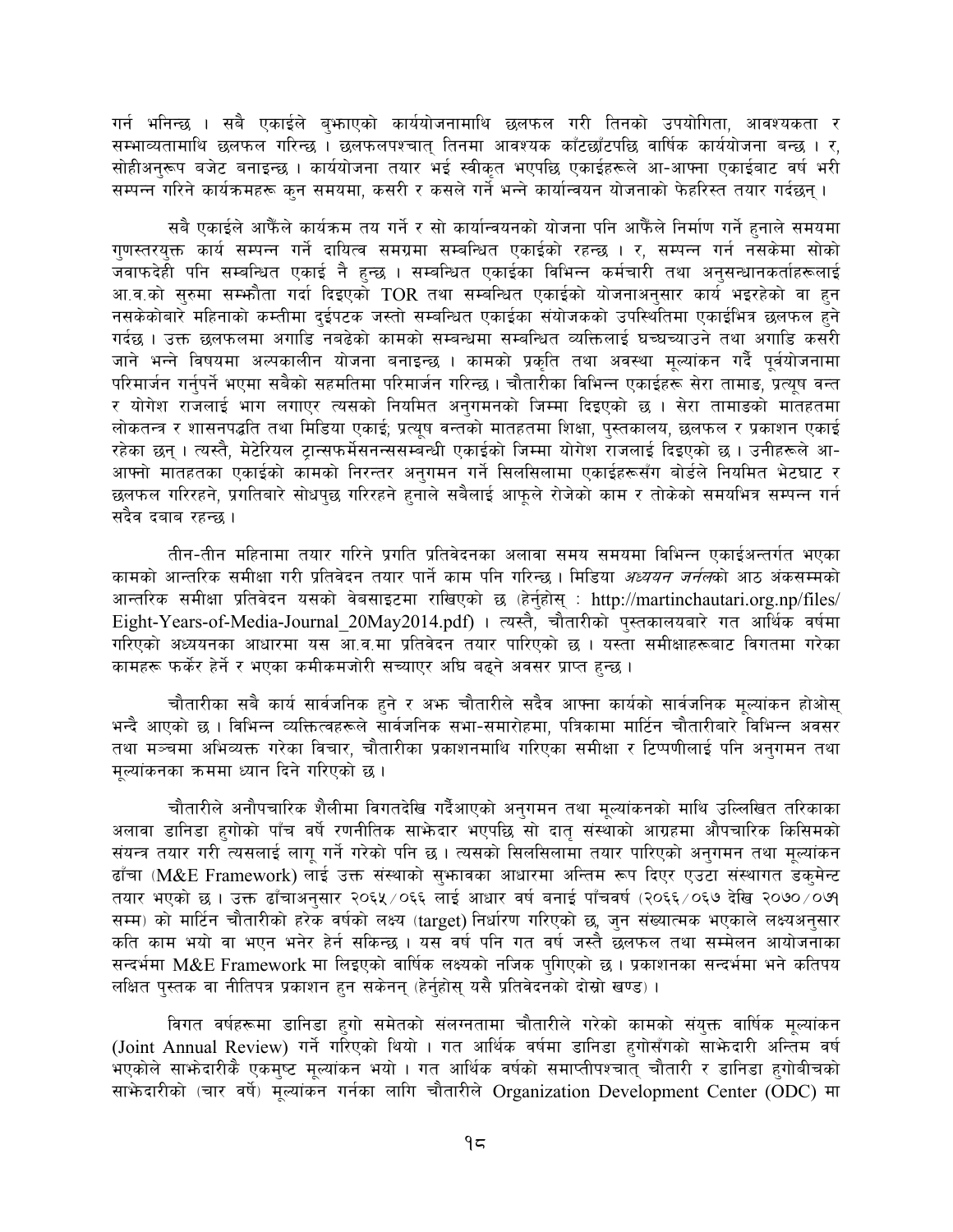आवद्ध परामर्शदाता इरा श्रेष्ठलाई छनोट गरेको थियो । उहाँले गर्नुभएको मूल्यांकन प्रतिवेदनको पहिलो मस्यौदा नोभेम्बर २०१३ मा दिनुभएको थियो । त्यसलाई चौतारीको कार्यकारी समितिका प्रतिनिधि, कर्मचारीहरूले अध्ययन गरी चौतारीको तर्फबाट प्रदान गर्नुपर्ने सुभाव दिएका थिए । चौतारी तथा डानिडा हगोका तर्फबाट दिइएका विभिन्न चरणको सुभ्रावका आधारमा सो प्रतिवेदनलाई मार्च २०१४ मा अन्तिम रूप दिइएको थियो । ५७ पेजको अनुसूचीसहित कूल ११४ पृष्ठको सो प्रतिवेदनमा चौतारीले चार वर्षको लक्ष्य, उद्देश्य तथा योजना के कति हासिल गर्न सक्यो, यसलाई विभिन्न सरोकारवालाहरूले के कस्तो मूल्यांकन गरे, तथा चौतारीले आफूलाई दीगो रूपमा टिकाउनका लागि के कसरी अगाडि बढ्नु आवश्यक छ भन्ने पक्षबारे विस्तत चर्चा छ । चौतारीले गरिरहेको अनुसन्धानमुखी कामलाई विभिन्न प्राज्ञिक क्षेत्रका व्यक्तित्वहरूले उच्च मुल्यांकन गरेको, चौतारी नेपालको वर्तमान परिवेशमा परिवर्तनको निकै महत्वपूर्ण बाहक भएको, यसका गतिविधिबाट अनुसन्धान क्षेत्रमा लागेका वा लाग्न चाहने व्यक्तिहरूले लाभ लिइरहेकोले यस्तो संस्थाको स्थायित्व अति महत्वपूर्ण छ भन्ने सो प्रतिवेदनको निष्कर्ष छ। यद्यपि, प्राज्ञिक अनुसन्धानमा केन्द्रित यसका गतिविधिका कारण अहिलेको परिस्थितिमा चौतारीले गर्ने क्रियाकलाप नेपालमा काम गरिरहेका वा गर्न चाहने दातुसंस्थाको प्राथमिकतामा नपर्ने हुनाले नै यसले आर्थिक संकट बेहोर्नुपरेको बताइएको छ । त्यसैले आर्थिक रूपमा टिक्नका लागि या त वैकल्पिक स्रोतको पहिचान गरी त्यसतर्फ पहल गर्नुपर्ने अथवा विकासे प्रकतिका कामहरूमा पनि आफलाई सरिक गराउँदै आफनो अनुसन्धानमुखी चरित्रलाई त्यतातिरबाट आर्थिक रूपमा भरथेग गर्दै दीगोपन दिनुपर्ने सुभ्फाव सो प्रतिवेदनमा दिइएको छ । थोरै बाहेक चौतारीले वार्षिक योजनाअनुसार गर्ने भनेका क्रियाकलापहरू समयमाँ सम्पन्न गरेको हुँदाहुँदै पनि पाँच वर्षे रणनीतिक योजना र अनुगमन तथा मुल्यांकन ढाँचामा उल्लेख गरिएका लक्ष्य, उद्देश्य तथा अपेक्षित परिणामलाई मापक बनाएर हेर्दा चाहिँ तीसँग कियाकलापको वा चौतारीले गरेका योगदानको त्यति तादात्म्यता नदेखिएको प्रतिवेदनको निष्कर्ष छ । अर्को शब्दमा भन्नुपर्दा चौतारीले रणनीतिक योजनामा उल्लेख गरेको लक्ष्य वा त्यसमा उल्लिखित विभिन्न सूचकलाई आधार बनाएर हेर्दा यसका क्रियाकलापहरूबाट के परिणाम प्राप्त भयो भनेर प्रस्ट देखाउन नसकिएको करालाई प्रतिवेदनमा चौतारीको कमजोरीका रूपमा औंल्याइएको छ ।

# ९. मार्टिन चौतारीका कियाकलापको सार्वजनिक चर्चा र प्रभाव

मार्टिन चौतारीले आयोजना गरेका विभिन्न छलफल र यस संस्थाले प्रकाशन गरेका पस्तक, जर्नल र नीतिपत्र आदिका विषयबारे छापामाध्यम, र अन्य मिडियामा समाचार, फिचर लेख, समीक्षा र क्याप्सनसहित फोटाहरू प्रकाशित भए । कान्तिपुर, द काठमाण्डु पोष्ट, नागरिक, रिपब्लिका, नेपाल समाचारपत्र, अन्नपूर्ण पोष्ट, नयाँ पत्रिका, र गोरखापत्रजस्ता राष्ट्रिय दैनिकले चौतारीले आयोजना गरेका छलफल, सेमिनार, सम्मेलन र यस संस्थाले प्रकाशन गरेका विभिन्न पुस्तक, जर्नल र नीतिपत्रका बारेमा समाचार दिएका छन् । त्यसै गरी अन्तर्राष्ट्रिय जर्नलहरूमा पनि मार्टिन चौतारीले प्रकाशित गरेका पुस्तकहरूबारे समीक्षा भए (हेर्नुहोसु अनुसूची ४)।

यो आ.व.मा मार्टिन चौतारीको प्रकाशनबारे मिडियामा राम्रै चर्चा भयो । चौतारीले प्रकाशन गरेको *नेपाली म्यागेजिनका २५ वर्ष* पुस्तकबारे प्राध्यापक पी. खरेल, जनारबाब बस्नेत र ऋषिकेश दाहालले समीक्षा गरे । यस पस्तकलाई खरेलले 'अलमलबीचको प्रकाशन' भन्दै 'स्थायी सम्पादक र नियमित कलमजीबीबाहेक अन्य हस्तीको ्<br>अधिकतम सहयोग सामेल हुन सके थप नयाँ सोच, विचार र सिर्जनाको सम्भावना बढ्छ भन्ने सुभाव दिएका छन् । बस्नेतले 'म्यागेजिनकारिताको अध्ययन गर्न चाहनेका लागि पुस्तकले नयाँ मार्ग देखाएको छ' र ऋषिकेश दाहालले 'नेपालको म्यागेजिनकारिताका केही प्रवति बुभून उपयोगी छ ' भनी टिप्पणी गरेका छन् । चौतारीबाट प्रकाशित जेबी विश्वकर्मा लिखित पुस्तक *नेपाली मिडियामा दलित*का बारेमा रधुनाथ लामिछानेको समीक्षा *नागरिक* दैनिकमा छापियो । सञ्चारमा दलित विमर्श शीर्षकमा प्रकाशित यस समीक्षाले पुस्तकलाई '…अन्य क्षेत्रमा दलितको पहुँच नियाल्दै सञ्चार माध्ययममा उनीहरूको उपस्थिति र सार्थक भूमिका खोज्ने प्रयत्न' भने । चौतारीबाट प्रकाशित भएको तात्सुरो फ्जिक्राको *'डिस्कोर्सेस अफ अवेरनेस : डेभलपमेन्ट, सोसल म्भमेन्ट एण्ड द प्राक्टिस अफ फ्रिडम इन नेपाल'* का बारेमा समीक्षा गर्दै दीपक अर्यालले 'विकासको सामाजिक, आर्थिक, राजनीतिक तथा प्रभुत्ववादी चरित्र बुभून चाहनेहरूका लागि यो किताव उत्कृष्ट खुराक हुन सक्छ' भनेर लेखे । योगेश राजको *सन्ध्या संरचना : हिन्दुनेवारहरूको मृत्युचेतना* का बारेमा *हिमाल खबर*पत्रिकामा एउटा समीक्षा छापियो । उक्त समीक्षामा यस पुस्तकलाई ' ... समाजशास्त्र, नेतृत्व, इतिहास, मनोविश्लेषण आदिका विद्यार्थी तथा गम्भीर अध्येताहरूका लागि यो कति एउटा दर्लभ उपहार भएर आएको छ' भनी उल्लेख गरेको छ। सञ्जीव उप्रेतीले *समकालीन साहित्य*मा चौतारीले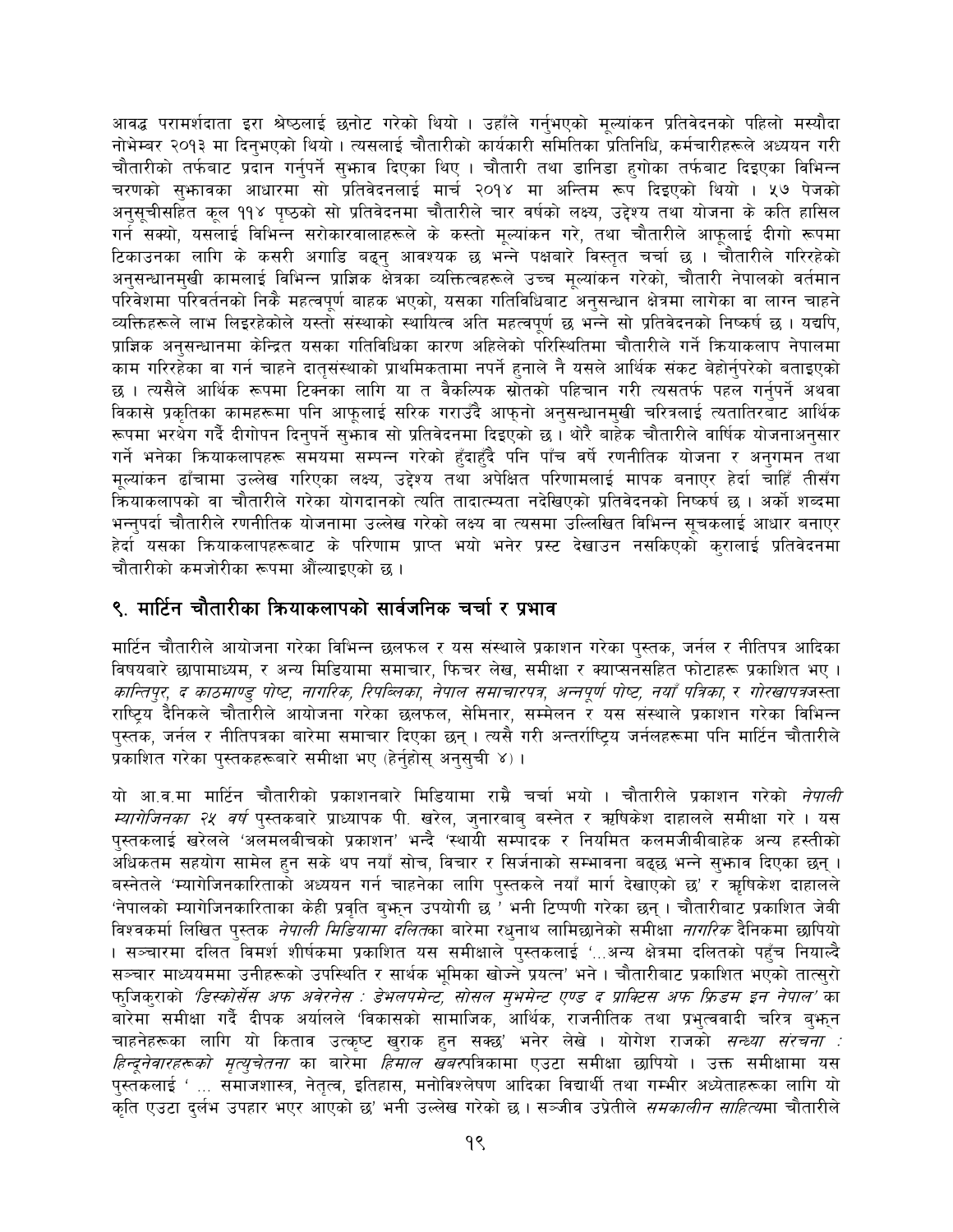केही वर्षअघि पुन:प्रकाशित गरेको मार्क लिक्टीको पुस्तक *स्विटेबली मोडर्न* का बारेमा आफ्**ना धारणा पर्स्कंदै यस** पुस्तकले वामविश्लेषहरूले भन्ने गरेको मध्यम वर्गका बारेमा खासै केही चर्चा नगरेको भन्दै आलोचना गरेका छन् । .<br>यति हँदाँहदै पनि यो पुस्तक समाजशास्त्रीदेखि लिएर साहित्य संस्कृतिका सबै अध्येताहरूका निम्ति उपयोगी छ भन्ने उप्रेतीको मत छ । Werner Menski ले *साउथ एसियन रिसर्च* ३३(३) मा सीके लालद्वारा लिखित *नेपालीय हुनलाई* को समीक्षा गरेका थिए । यसरी अधिकांश समीक्षकहरूले चौतारीले प्रकाशन गरेका पुस्तकहरूलाई 'महत्वपूर्ण' र 'उपयोगी' बताएका छन्।

यसबाहेक चौतारीले निकालेका पुस्तक र आयोजना गरेका कार्यक्रमहरूलाई उद्धृत गर्दै विभिन्न लेखक तथा पत्रकारहरूले लेख वा समाचार लेखेका छन् । प्राध्यापक अभि सुवेदीले चौतारीको पुस्तक *इलोक्वेन्ट हिल्स*को बारेमा काठमाडौँमा गरिएको छलफललाई लिएर *कान्तिपुर* दैनिकमा 'प्रभाव, माइक र साँफ़' शीर्षकमा लेख लेखेका थिए । त्यसै गरी जेम्स श्यारोकले *द काठमाडौं पोष्ट*मा, अर्चना थापाले *ल.लिट*.मा चौतारीले प्रकाशन गरेका पस्तकको चर्चा गरेका छन । त्यसै गरी मार्टिन चौतारीले नियमित रूपमा आयोजना गर्ने योड़ रिसर्चर्स कन्फरेन्सका बारेमा *द काठमाडौं पोष्ट*ले फिचर बनाएर प्रकाशन गरेको थियो (हेर्नुहोस् अनुसूची ४) ।

सार्वजनिक छलफल, अनुसन्धान र अनुसन्धानात्मक कृतिको प्रकाशन गर्ने संस्थाका रूपमा मार्टिन चौतारीको प्रभावकारिता बढ्दो छ । हामीले प्रकाशित गरेका केही सामग्रीलाई विभिन्न विश्वविद्यालयले आफुना पाठ्यक्रमहरूमा स्रोत सामग्रीको सूचीमा समेटेका छन् । त्यस्तै विभिन्न राष्ट्रिय तथा अन्तर्राष्ट्रिय संस्थाहरूले चौतारीसँग साभ्रेदारी गरेर संयुक्त गतिविधिहरू गर्न रुचि देखाएका छन् । तदन्रूप विभिन्न संस्थाहरूसँग अनसन्धान तथा छलफलको सिलसिलामा विभिन्न किसिमका सहकार्यहरूले यस आर्थिक वर्षमा पनि निरन्तरता पायो ।

चौतारीले निकालेका पुस्तक वा यहाँबाट उत्पादित अनुसन्धानमूलक लेखहरू त्रि.वि. र मध्यपश्चिमाञ्चल विश्वविद्यालयका विभिन्न पाठ्यक्रममा स्रोत सामग्रीका रूपमा समावेश हुने क्रम बिस्तारै बढ्न थालेको छ । जस्तो, पाएकामध्ये त्रि.वि.को एमफिल समाजशास्त्र, एमफिल हामीले अहिलेसम्म थाहा अंग्रेजी. एम.ए. समाजशास्त्र ∕ मानवशास्त्रमा तथा मध्यपश्चिमाञ्चल विश्वविद्यालयको बी.ए तथा एम.ए. तहको पाठ्यक्रममा पनि चौतारीबाट प्रकाशित विभिन्न पुस्तकहरू पाठ्य सामग्री वा स्रोत सामग्रीका रूपमा राखिएका छन् ।

मार्टिन चौतारीले गरिरहेको अध्ययन अनुसन्धानको प्रयोग विश्वविद्यालयभन्दा बाहिर पनि भइरहेको छ । डच सहायता नियोगअन्तर्गतको सर्फको आर्थिक सहयोगमा प्रकाशित नेपालमा इतिहास शिक्षा र अनुसन्धानबारे योगेश राज र प्रत्यूष वन्तले गरेको अनुसन्धानमा प्रयोग गरिएको तथ्यांक पत्रिकामा अरूले पनि उद्धत गर्न थालेका छन् । उदाहरणका लागि १७ जुन सन् २०१४ को *द काठमाडौँ पोष्ट*मा नेपालमा इतिहास पढ्ने विद्यार्थीको संख्या घट्दै गएकोबारे समाचारमा यसरी तथ्यांक प्रयोग गरिएको थियो । यसले नेपालमा इतिहास अध्ययनबारे चौतारीको अध्ययन प्रभावकारी र विश्वसनीय रहेको देखाउँछ ।

नेपालमा समाज विज्ञानको विकासका लागि समाज विज्ञान अनुसन्धान परिषद्को आवश्यकताबारे मार्टिन चौतारीले निरन्तर आवाज उठाइरहेको छ । यसलाई ध्यान दिई यस आँ.व.मा प्रस्तावित समाज विज्ञान अनुसन्धान परिषद् नेपालको राणनीतिक योजना बनाउने कार्यमा मार्टिन चौतारीले पनि सहयोग गरेको थियो । डा. पिताम्बर शर्मा, डा. बालगोपाल वैद्य र डा. द्वारिकानाथ ढंगेलद्वारा तयार पारिएको मस्यौदामाथि चौतारीका विज्ञहरूले टिप्पणी गरेका थिए जसका कारण त्यो रणनीतिक योजना परिमार्जन गर्न मद्दत पगेको थियो । चौतारीबाट दिइएका धेरै टिप्पणी सम्बोधन भई यो रणनीतिक योजना समाज विज्ञान अनुसन्धान परिषद् तदर्थ समितिबाट प्रकाशित भइसकेको छ ।

मार्टिन चौतारीले सरकारी नीति तथा योजनाका मस्यौदामाथि पनि छलफल र बहस गर्दै आइरहेको छ । यो आ.व.मा चौतारीले उच्चशिक्षा नीति र सुचना प्रविधि मार्गचित्रका मस्यौदाबारे छलफल मात्र आयोजना गरेन, यी दुवै मस्यौदाबारे बृहत् समूहमा बहस गर्ने उद्देश्यले राष्ट्रिय दैनिक पत्रिकामा लेख पनि प्रकाशित गऱ्यो । देवेन्द उप्रेती, प्रमोद भट्ट र प्रत्युष वन्तद्वारा लिखित 'समीक्षामा उच्चशिक्षा नीति' शीर्षकको लेख २०७१ असार २६ मा *कान्तिपुर*मा छापिएको थियो । त्यस लेखको समर्थन गर्दै र यस्ता नीतिबारे सार्वजिनक बहस हुन आवश्यक भएको तर्कसहित भोलिपल्ट एक जना पाठकले उक्त पत्रिकामा पत्र लेखेकी थिइन् । त्यस्तै सन् २०१४ जुन २५ मा *द काठमाडौँ पोष्ट*मा योगेश राजको 'रोडम्याप टू नो होयर' शीर्षकको लेख छापिएको थियो । उक्त लेख नेपाल सरकारले जारी गर्न लागेको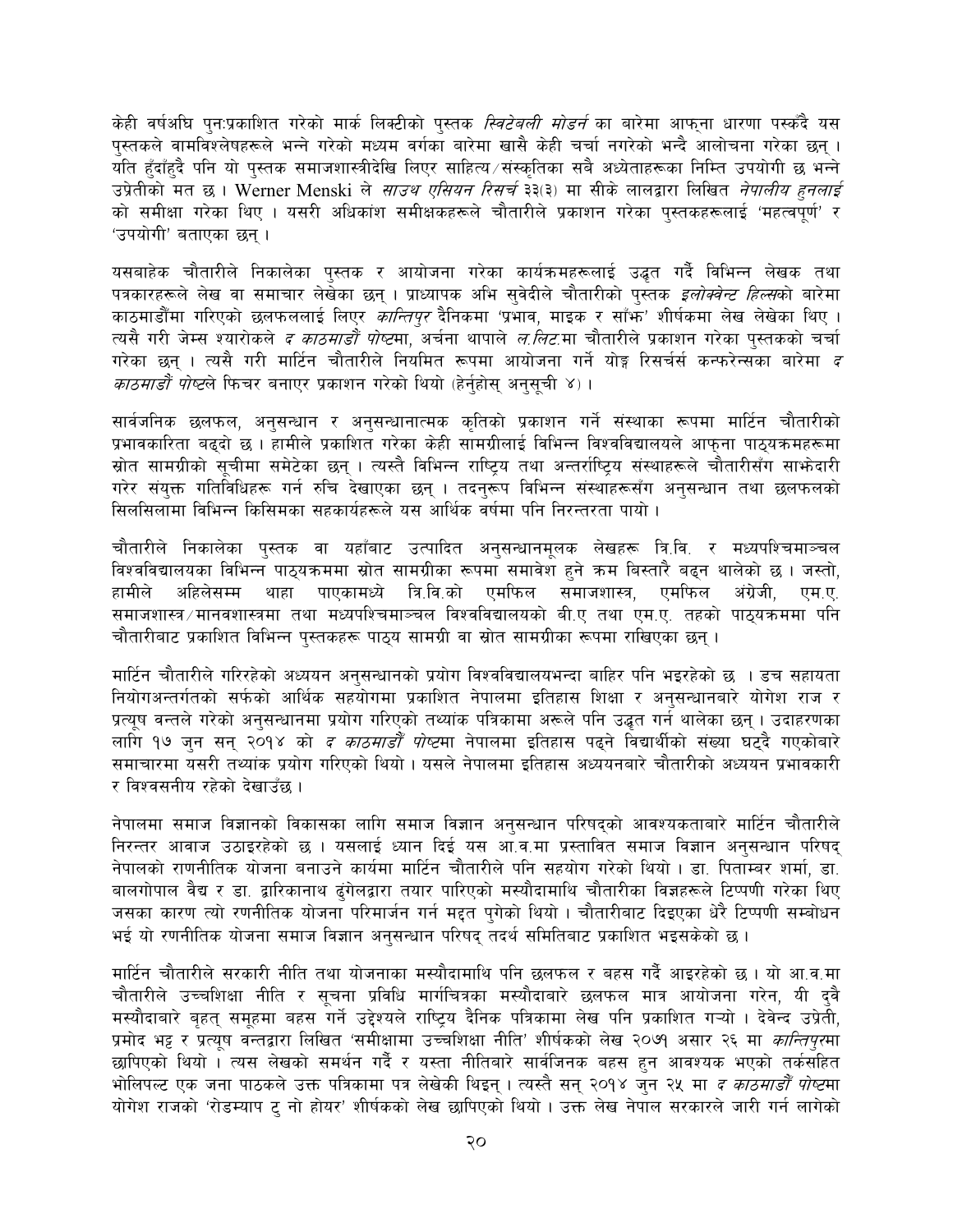सूचना प्रविधि मार्गचित्रमाथि केन्द्रित थियो । यस्ता कियाकलापबाट मार्टिन चौतारीलाई अनुसन्धानमा आधारित छलफल गर्ने 'पोलिसी इन्ष्टिच्युट' को रूपमा पनि चिनिन थालेको छ।

मार्टिन चौतारीले पछिल्लो समयमा आफ्नो कामको प्रकृतिलाई ध्यान दिँदै यस्तै काम गर्ने संस्थाहरू त्यसमा पनि .<br>विशेषतः विश्वविद्यालयसँगको सहकार्यलाई जोड दिइएको छ । काठमाडौँ विश्वविद्यालयको भाषा तथा आमसञ्चार विभाग, नेपाल इन्जिनियरिड कलेज र न्यूक्यासल युनिभर्सिटी जस्ता विश्वविद्यालयसँगको सहकार्यमा विभिन्न काम भएको छ । साथै मार्टिन चौतारीले नेपाल पालिसी रिर्सच नेटवर्क, साउथ एसिया इन्स्टिच्युट अफ एडभान्स स्टडिज, नेपाल मेन्टल हेल्थ फाउन्डेसन, नेपा: स्कूल, सोसल साइन्स बहा:, काठमाडौँ विश्वविद्यालय, चौखट जस्ता संस्थासँगको सहकार्यमा छलफल, कार्यशाला तथा सम्मेलनको आयोजनालाई निरन्तरता दिइरहेको छ ।

# १०. कार्य समिति

कार्यकारी समिति कोषाध्यक्ष श्री सिर्जना सुब्बा र सदस्यहरू श्री संगीता पाण्डे, मधुसुदन सुवेदी र सुशील मैनाली गरी ४ जनाको कार्यावधि यो आर्थिक वर्षको सुरुमा समाप्त भएको थियो । रिक्त सदस्यको निर्वाचनका लागि उम्मेदवारी दर्ता गर्न आह्वान गरिएकोमा चार जना– श्री सुशील मैनाली, कृष्णप्रसाद अधिकारी, सिर्जना सुब्बा र योगेश राम मिश्र– ले आ-आफ्नो उम्मेद्वारी दर्ता गर्नुभएकाले उहाँहरू निर्विरोध निर्वाचित हुनुभयो। साधारण सभापश्चात् बसेको कार्यकारी समितिको पहिलो बैठकले श्री सिर्जना सब्बालाई कोषाध्यक्ष पदमा चयन गऱ्यो ।

आ व २०७०/७१ को लागि मार्टिन चौतारीको कार्यसमिति यस प्रकारको रहेको छ :

| अध्यक्ष    | प्रत्यूष वन्त                                                         |
|------------|-----------------------------------------------------------------------|
| सचिव       | प्रमोद भट्ट                                                           |
| कोषाध्यक्ष | सिर्जना सुब्बा                                                        |
| सदस्यहरू   | सुशील मैनाली, लोकरञ्जन पराजुली, कृष्णप्रसाद अधिकारी र योगेश राम मिश्र |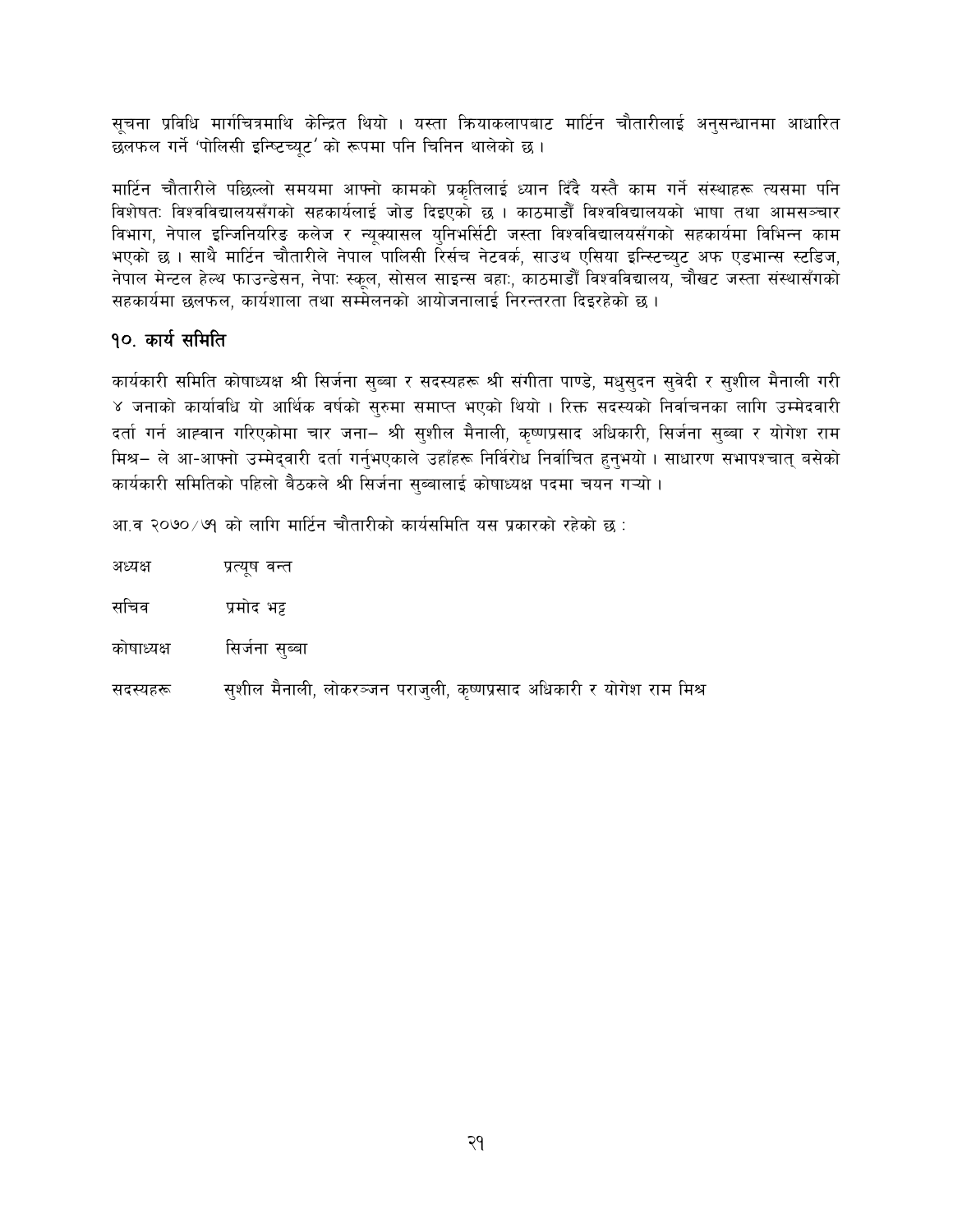# अनुसूचाहरू

# अनुसूची <mark>१</mark><br>अनुसूची १

## **Martin Chautari's Regular Discussion (Fiscal Year 2013- 2014)**

#### **Sunday Research Seminar**

21 July 2013 *Policy Discussion Series (Jointly Organized with Southasia Institute of Advanced Studies and Nepal Policy Research Network)* **Post 2015 Development Agenda and Challenges for Nepal**  Dr. Madhav Karki, Institute for Social and Environmental Transition, Nepal (ISET-Nepal)

28 July 2013 **Life and Works of Tirtha Lal Na:gha:bhani**  Dr. Chunda Bajracharya, Tribhuvan University; Kashinath Tamot, Nepal Research Centre and Malla K. Sundar

4 August 2013 **How to Write History of Nepali Magazines?**  Harsha Man Maharjan and Arjun Panthi, Martin Chautari

18 August 2013 **The Impact of the Political Transition on Nepal's Foreign Policy**  Shiva Prasad Tiwari, Independent Researcher

11 August 2013 **Federalism and Development: Which Model is Better?**  Dr. Mahendra Lawoti, Western Michigan University, USA

25 August 2013 *Policy Discussion Series (Jointly Organized with Southasia Institute of Advanced Studies and Nepal Policy Research Network)*  **Intellectuals' Engagement in Policy Reform in Nepal: An Experience of 1990 Liberalization Policy**  Dr. Bhola Nath Chalise, Economist/Former Secretary, Government of Nepal

1 Sept 2013 **Twenty Eight Years of SAARC: What Does It Say about Regional Cooperation in South Asia?**  Prem Raj Khanal, University of Northampton, UK

8 Sept 2013

**Protest Movements in India and Nepal: A Study of Nirbhaya and Occupy Baluwatar Movements**  Dr. Anjoo Sharan Upadhyaya, Banaras Hindu University/Central Department of Political Science, Tribhuvan University

15 Sept 2013 **Women in Nepali Academia** 

Sudha Tripathi and Neeti Aryal Khanal, Tribhuvan University; and Ekku Maya Pun, Kathmandu University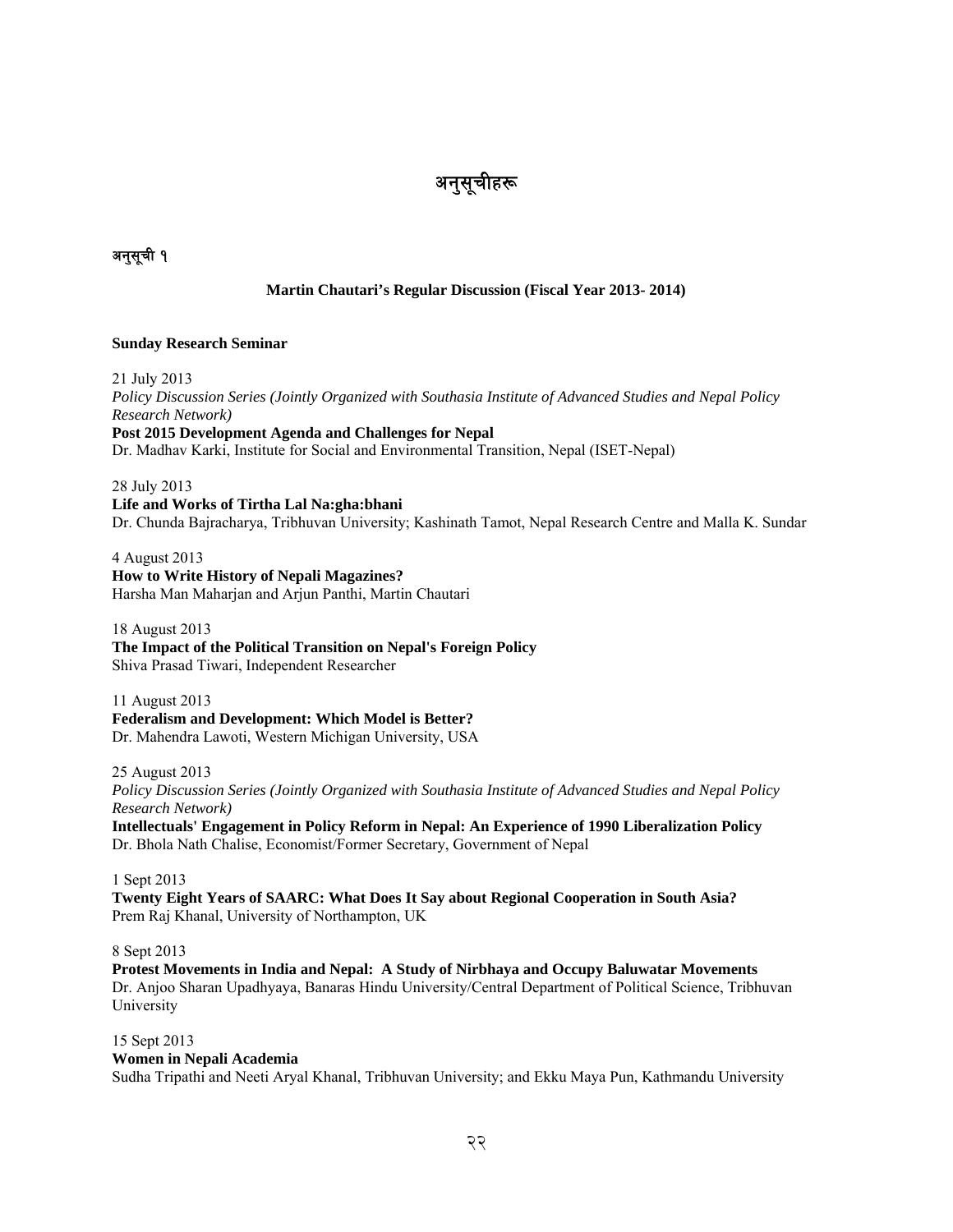22 Sept 2013

*History Discussion Series (Jointly Organized with History Association of Nepal and Central Department of History, Tribhuvan University* 

**Changes in Landscape of Kathmandu: Vision from Photographic History of Nepal**  Ganesh Rai (Sarad), Independent Researcher

29 Sept 2013

**Education, Employment and Transition: The 'Marginalised' Experience in Nepal**  Shrochis Karki, University of Oxford, UK

6 Oct 2013

**Use of Archives in Academia and Beyond** 

Prakash Darnal, National Archives and Deepak Aryal, Madan Puraskar Pustakalaya

27 Oct 2013

*Policy Discussion Series (Jointly organized with Nepal Policy Research Network and Southasia Institute of Advanced Studies)*

**Why are Inclusion Policies in Nepal Ineffective? What could be the Way Forward?** Dipendra Jha, Advocate

10 Nov 2013 **Legal Scholarship in Nepal**  Dr. Yubraj Sangroula, Kathmandu School of Law and Dr. Bipin Adhikari, Nepal Consulting Lawyers, Inc

17 Nov 2013

**Jumla Expedition: Memories of Dor Bahadur Bista and His Karnali Institute** John Hames, Studio Without Walls (http://studiowithoutwalls.com)

24 Nov 2013

**Retention of Nurses in Rural Nepal: How Can Health Sector Decentralization Help?** Dr. Joanna Morrison, University College London, UK

1 Dec 2013

*Policy Discussion Series (jointly organized by MC, Southasia Institute of Advanced Studies and Nepal Policy Research Network)*

**Research for Policy Making in Complex Areas Like Climate Change and Food Security in Nepal: Some Reflections**

Jagannath Adhikari, Australian National University, Australia/Martin Chautari

8 Dec 2013 **Projection of Chepangs Identities in Their Literary Texts**  Dr. Rishiram Adhikari, Nepal Sanskrit University

15 Dec 2013 **Review of Martin Chautari's** *Media Adhyayan* **Journal (Volume 1 - 8)**  Tilak Pathak, Journalist

22 Dec 2013 **Democratic Reforms, "Democratic" Resistance and the Lengthening of the Transition**  Dr. Mahendra Lawoti, Western Michigan University, USA

29 Dec 2013

*Policy Discussion Series (Jointly organized with Nepal Policy Research Network and Southasia Institute of Advanced Studies)*

**Lessons from the Nepali Peace Process**

Geja Sharma Wagle, Nepal Institute for Policy Studies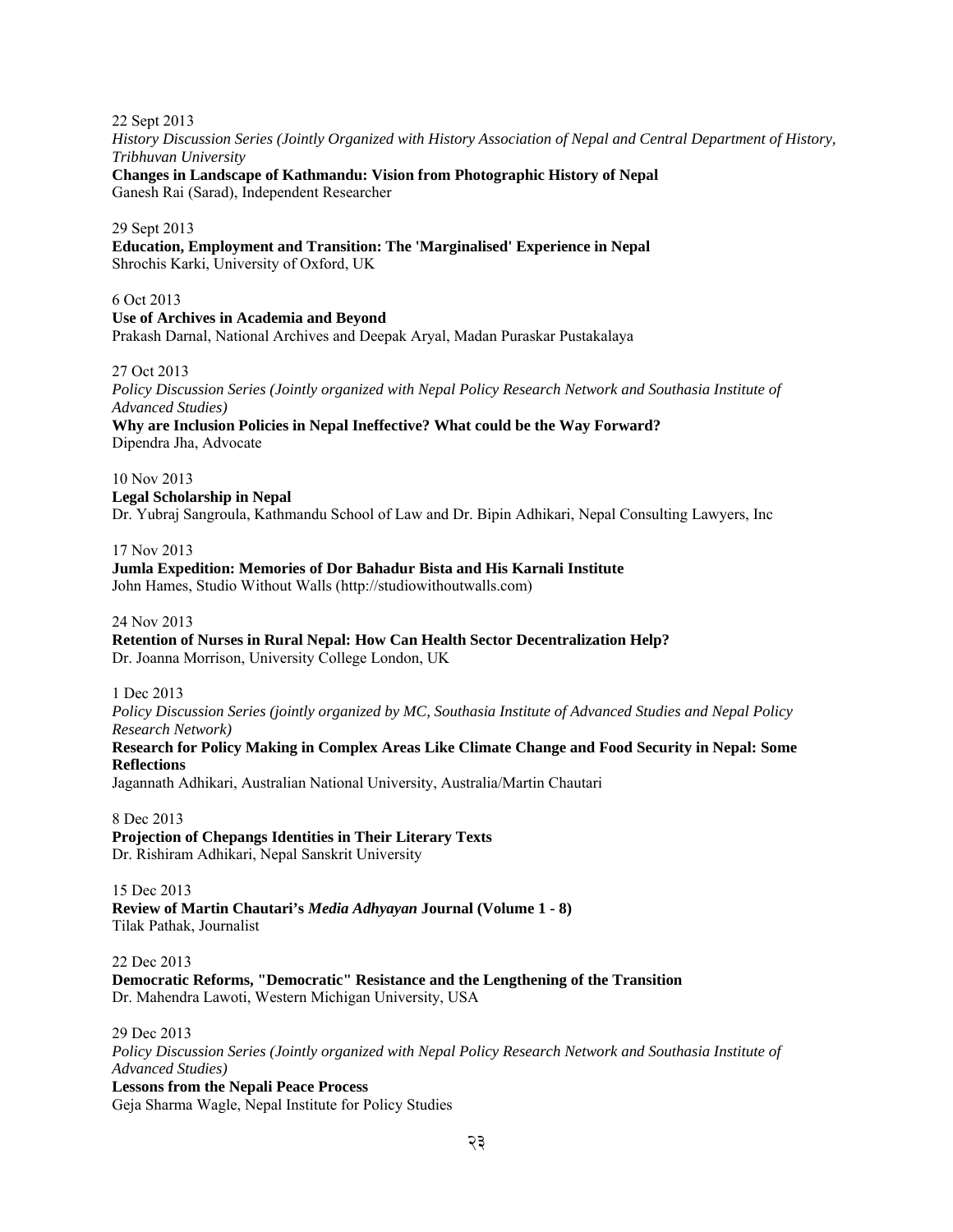5 Jan 2014 **Study of Prajnaparamita Text Recitation Ritual: Cultural Implications of an Event**  Bikash Gnawali, Martyr Ramnath Memorial College

#### 12 Jan 2014

**Migration and Coping Strategies: A Study of Indian Migrant Flutesellers in Kathmandu**  Man Kumari Thada, Prabin Nanicha Shrestha and Shivadhar Mahato; Independent Researchers

#### 19 Jan 2014

**Medical Practices and the Health Related Situation Then and Now (2026-2070v.s.): Personal Reflections**  Dr. Sundar Mani Dixit, Senior Physician

26 Jan 2014 **Assessing the Effects of Remittances on Human Capital in Nepal**  Apoorva Lal, Williams College, USA

2 Feb 2014

**Ban on Plastic Shopping Bags in Nepal: Environmental and Socio-economic Assessment**  Pramod Bhagat, Himalayan Climate Initiative

9 Feb 2014

**Socio-structural Causes of Political Corruption in Nepal**  Dipesh Kumar Ghimire, Tri-chandra College

16 Feb 2014

**Media's Role in Transition to Democracy: The Situation in Post-conflict Nepal**  Nirmal Rijal, Equal Access

23 Feb 2014

*Policy Discussion Series (Jointly Organized with Southasia Institute of Advanced Studies and Nepal Policy Research Network)*

**Rise of Aam Aadmi Party in India: Parallels on the Possibilities of the Rise of Alternative Political Force in Nepal** 

Barsha Paudel, Himal Southasia

2 March 2014 **Transcending Norms through Speaking**  Amina Singh, Doctoral Student, Centre for Research in Learning and Change, University of Technology Sydney

9 March 2014 **Livelihood-based Environmental Education in the Endogenous Development of Nepal**  Manita Shrestha, Doctoral Student, Tokyo Gakugei University, Japan

23 March 2014 **What Women Face when going out from Home: Gendered Exclusionary Powers in Public Space in Kathmandu** 

Seika Sato, PhD, Teikyo University, Japan

30 March 2014 **Academic Writings on Women of Nepal, 1951-2014: A Reflection**  Surabhi Pudasaini, CHAUKHAT

6 April 2014 **Livestock Management Practice and its Transformation at Nashon**  Jiban Poudel, Central Department of Sociology/Anthropology, Tribhuvan University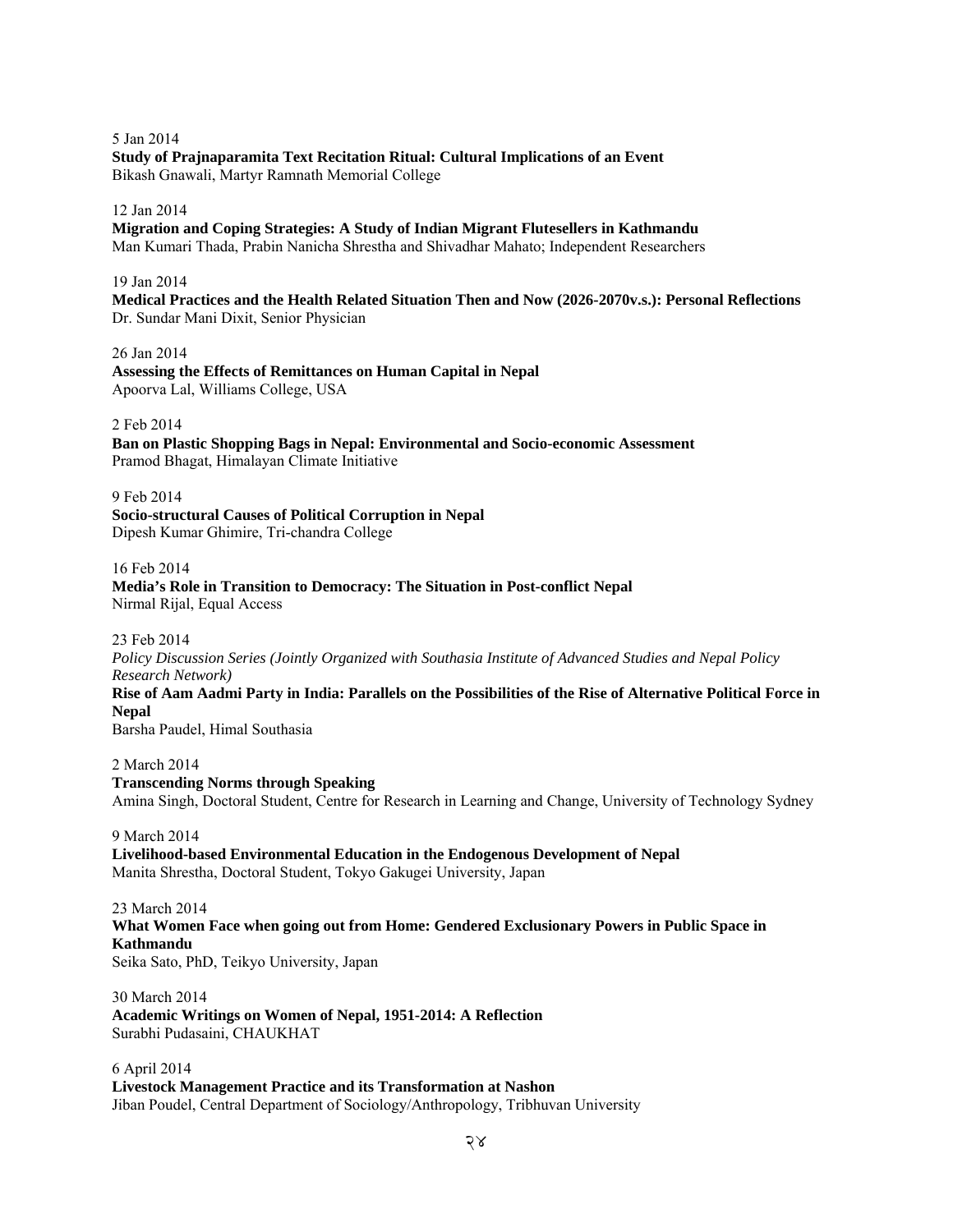13 April 2014 *Policy Discussion Series (Jointly organized with Nepal Policy Research Network and Southasia Institute of Advanced Studies)* 

**Development Planning in the National Planning Commission: An Insider View**

Dr. Swoyambhu Man Amatya, Former Secretary, Government of Nepal

## 20 April 2014 / 7 Baisakh 2071

*Policy Discussion Series (Jointly organized with Nepal Policy Research Network and Southasia Institute of Advanced Studies)* 

## **Further Optimization of Upper Karnali Project: A Key to Energy Crisis and Prosperity**

Dr. Hari Prasad Pandit, Institute of Engineering, Tribhuvan University

4 May 2014 **Mapping Radical Politics in Post-1990 Nepal** Bhaskar Gautam, Research Fellow, Kyoto University

11 May 2014 **Policy Shifts in Financing Higher Education in Nepal** Prem Poudel, Lecturer, Tribhuvan University

18 May 2014 **Navigating Education: Education among Squatters in Kathmandu** Reidun Faye, PhD Candidate, Bergen University College, Norway

25 May 2014 **Death Ritual Practice among Hindu Chhetries at Kathmandu Valley**  Abhiyan KC, Central Department of Sociology and Anthropology, Tribhuvan University

1 June 2014 **Restructuring Tribhuvan University: Personal Experiences** Soorya Lal Amatya, Emeritus Professor, Tribhuvan University

8 June 2014 **Promoting Psychosocial Health and Empowerment among Female Sex Workers in Kathmandu: A Pilot Peer Education Intervention** Lauren M. Menger, Colorado State University, USA

15 June 2014 **Feasibility of Grid-connected Solar Photovoltaic Systems in Kathmandu** Maneeshika Madduri, Stanford University, USA

22 June 2014 **25 Years in the Knowledge Enterprise: What have I Learned?**  Pratyoush Onta, Martin Chautari

6 July 2014 **Village Making, Politics of 'Ritual Time Compression' and Dhimal Indigenous Activism**  Janak Rai, Tribhuvan University

13 July 2014 **Public University in Nepal: Possibility of Formation**  Narendra Koirala, General Secretary, Community Campus Teachers' Association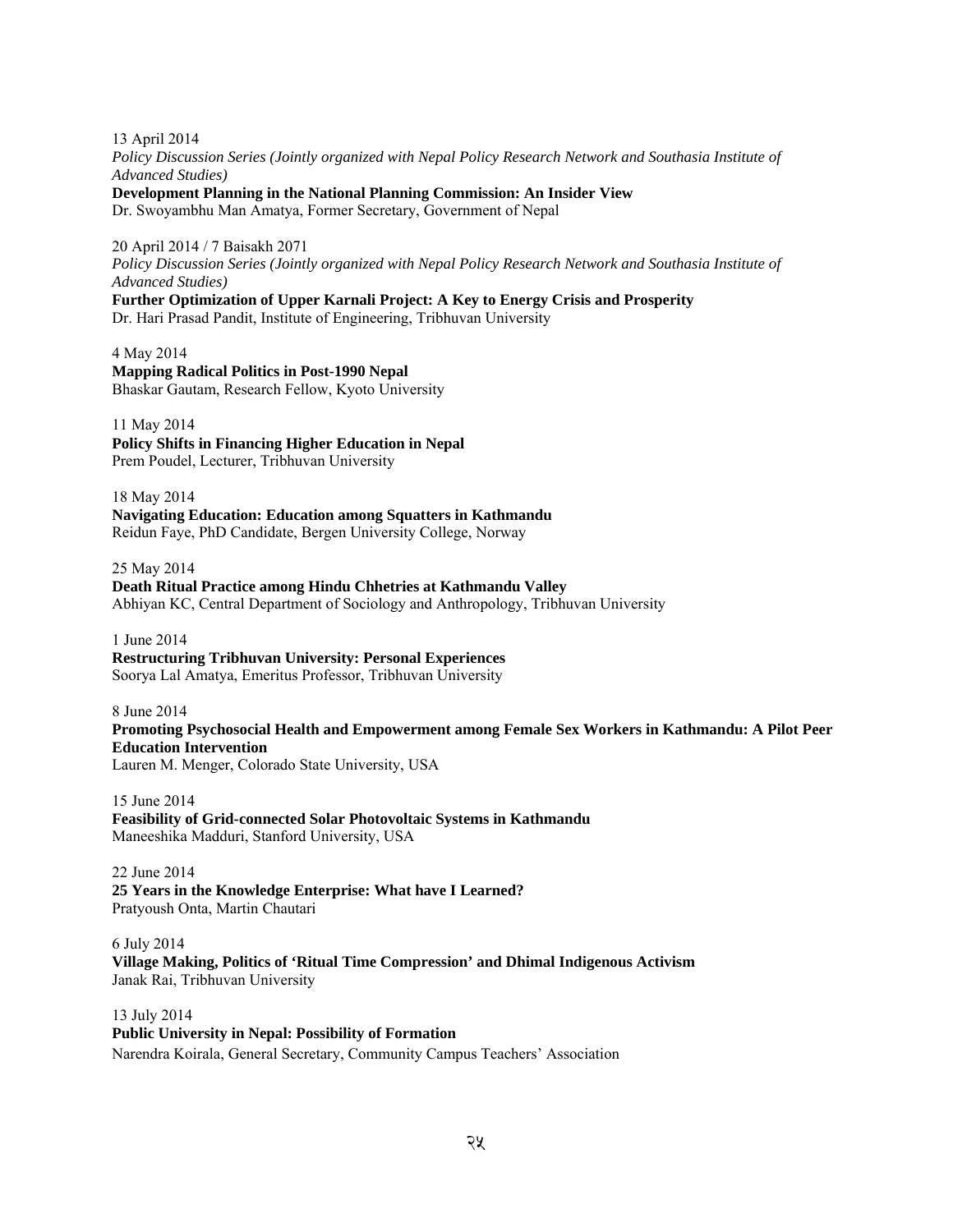#### **Mangalbaarey Discussion Series**

16 July 2013

*Mental Health Discussion Series (Jointly Organized with Nepal Mental Health Foundation)* **The Stigma of Mental Illness: Lived Experiences**  Nir Prakash Giri, Psychosocial Disability Rights Activist and Kundan Kafle, a Person Living with Psychosocial Disability

23 July 2013 *Book Discussion Series* **"Propaganda"/"Popular" Books and their Market in Nepal** Ajit Baral, Fine Print and Krishna Abiral, Writer/Journalist

30 July 2013 *Art Discussion Series* **Anish Kapoor and Globalism**  Owen Duffy, Virginia Commonwealth University, USA

6 August 2013 **Commercialization of Agricultural Products in Tarai**  Birendra B. Basnet, Buddha Air

13 August 2013 *What is happening in Nepal?* **Electoral Constituency Delineation: What's All the Controversy About?**  Dambar Chemjong, Electoral Constituency Delineation Commission

20 August 2013 **Impunity in Nepal and the Issues concerning the Disappeared Citizens**  Ram Kumar Bhandari, Committee for Social Justice /National Network of Families of the Disappeared Citizens

27 August 2013 **Nepal's Sovereignty and Foreign Intervention**  Narayan Man Bijukchhe 'Rohit', Nepal Workers Peasants Party

3 Sept 2013 **This Country is Yours: A Photographic Narrative of Social and Political Transformation in Nepal**  Surendra Lawoti, Ontario College of Art and Design University, Canada

10 Sept 2013 *What is happening in Nepal?* **Securing Gains, Learning Lessons: From the Old to the New Constituent Assembly**  Khimlal Devkota, UCPN (Maoist)

17 Sept 2013

#### **Accomplishments and Shortcomings of the Anthropological and Historical Research on the 'People's War' in Nepal and its Aftermath**

Marie Lecomte-Tilouine, Centre National de la Recherche Scientifique (CNRS); John Whelpton, Historian; Deepak Thapa, Social Science Baha; CK Lal, Political Analyst and Kiyoko Ogura, Journalist (Discussion is jointly organized with Social Science Baha. The Presentations will be in English)

24 Sept 2013 *Book Discussion Series*  **Prakash A. Raj's** *Maharaj Chandra Shamsherko Jivani*  Dr. Shaphalya Amatya, Historian and Prakash A. Raj, Author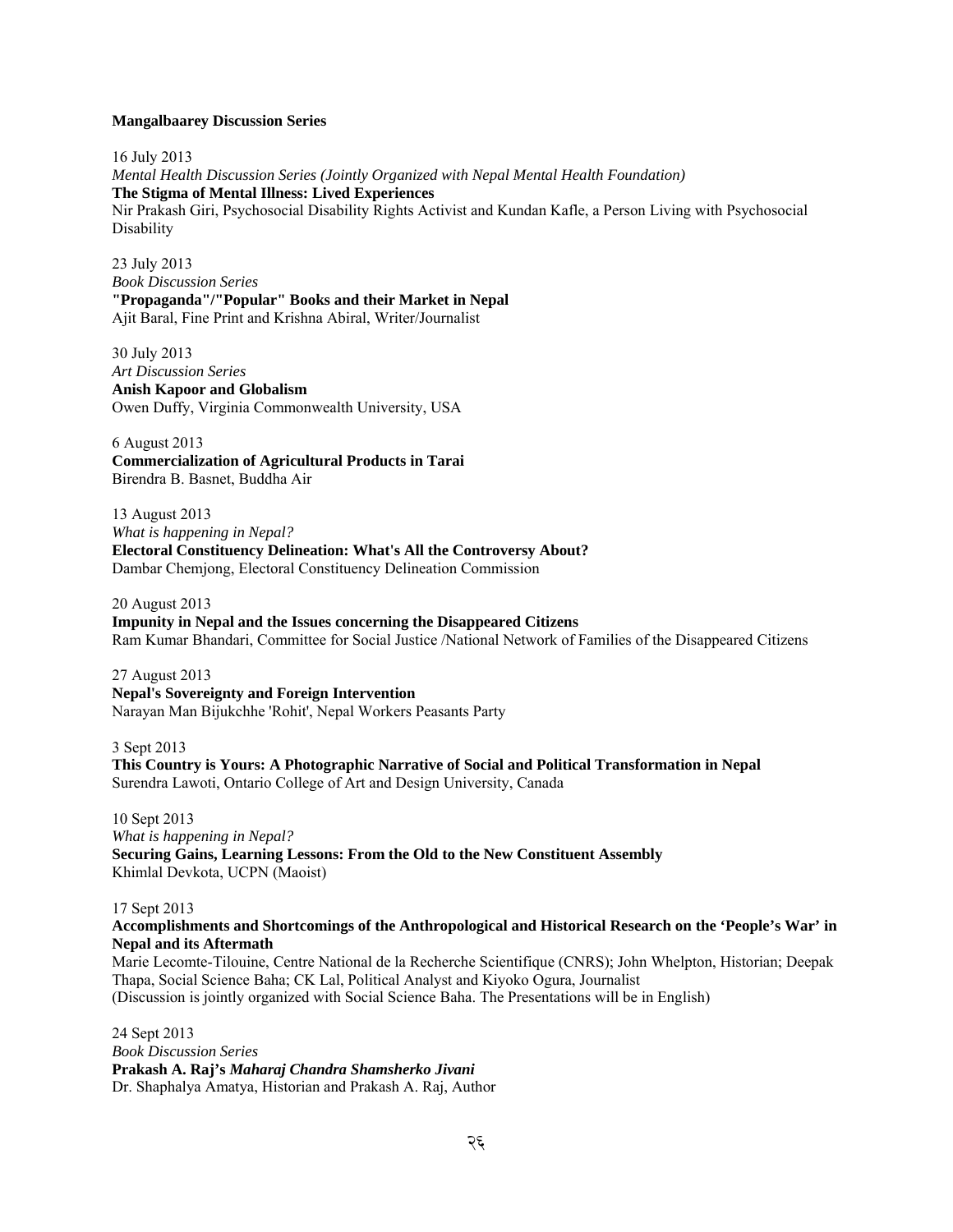1 Oct 2013 **Writing Children's Literature in Nepal**  Shashwat Parajuli, Writer

8 Oct 2013 *What is happening in Nepal?* **Security Issues of Voters' Data for Constituent Assembly Election**  Santa B. Basnet, Center for Research in Social Defense Technology (CRSDT/nec)

#### 22 Oct 2013

*Mental Health Discussion Series (Jointly Organized with Nepal Mental Health Foundation)* **Missing Category of Health: Teaching Mental Health at the School (Secondary) Level**  Obindra B. Chand, Center for Disability and Mental Health Studies (CDMHS) and Madhu Bilash Khanal, School Psychologist/Centre for Mental Health and Counseling-Nepal (CMC-Nepal)

26 Nov 2013

*Knowledge Production beyond Academia*  **On Epistemic Diversity in Poor Societies: A Case of Historiography in Post-1950 Nepal**  Yogesh Raj, Martin Chautari/Nepal Engineering College, Pokhara University **Dependency on Producing Public Knowledge: An Experience from Post - 1990 Nepal**  Devendra Uprety, Martin Chautari Discussant: Pratyoush Onta, Martin Chautari

3 Dec 2013 *Book Discussion Series* **Mohan Mainali's** *Upallo Thalo* Bimal Aarohi, Tri-Chandra College and Mohan Mainali, Author

10 Dec 2013

*What is happening in Nepal?*

**The Second Constituent Assembly Elections: What does it Mean for the Dalits, Janajatis, Madhesis and Women?** 

Tula Narayan Shah, Nepal Madhesh Foundation; Yam Bahadur Kisan, Tribhuvan University; Shankar Limbu, Lawyer's Association for Human Rights of Nepalese Indigenous People (LAHURNIP) and Kala Rai, Vote Kaslai? Netrilai!

17 Dec 2013 *Mental Health Discussion Series (Jointly Organized with Nepal Mental Health Foundation)* **Prevalence of Common Mental Health Problems and Perceived Stigma in Nepal**  Ramesh Prasad Adhikari, Transcultural Psychosocial Organization-Nepal

#### 24 Dec 2013

*Book Discussion Series*

**Sudheer Sharma's** *Prayogshala: Nepali Sankraman ma Delhi, Darbar ra Maobadi* Bishnu Sapkota, Political Analyst and Post Bahadur Basnet, Journalist

#### 31 Dec 2013

**Management of the "Peoples' Liberation Army": Trajectories of the Discharged and Voluntarily Retired Maoist Combatants**

Kailash Rai, Ramesh Rai and Shak Bahadur Budhathoki; Martin Chautari

7 Jan 2014

**From Subjects to Citizens? Political Economy of Social Change in Rural Nepal** Dr. Jeevan R. Sharma, University of Edinburgh, UK7 Jan 2014/ 23 Pus 2070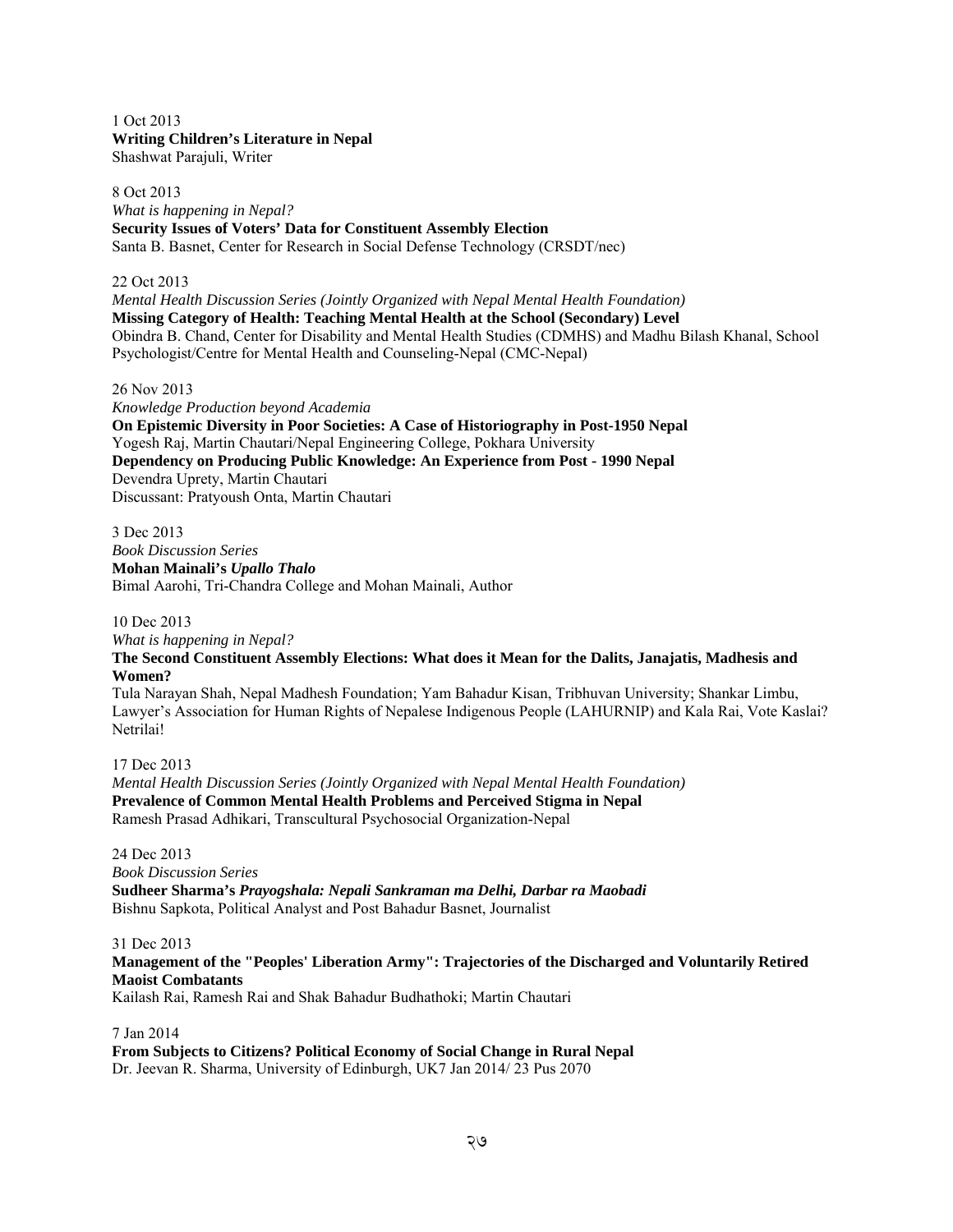14 Jan 2014/30 Pus 2070

*What is happening in Nepal?*  **Road Expansion Drive in Kathmandu Valley: Where is it Heading?** 

Bhaikaji Tiwari, District Commissioner, Kathmandu Valley Development Authority and Tirtha Koirala, Kantipur Television

21 Jan 2014 **Water, Sanitation and Hygiene for All in Nepal: Possible by 2017?**  Ashutosh Tiwari, WaterAid Nepal

4 Feb 2014 *Media Discussion Series*  **Hydropower Development: Ground Realities**  Kumar Pandey, Independent Power Producers' Association, Nepal (IPPAN)

11 Feb 2014 *What is happening in Nepal?*  **Government Formation and Constitution Writing: Will the NC-UML Coalition Deliver?**  Agni Kharel, Leader, Communist Party of Nepal (Unified Marxist−Leninist)

18 Feb 2014 *Mental Health Discussion Series (Jointly Organized with Nepal Mental Health Foundation)*  **Breaking the Chains of Stigma**  Matrika Devkota, Koshish

25 Feb 2014 **Tribhuvan University Related Research Center CERID: Personal Reflections**  Dr. Krishna Chandra Sharma, CERID

4 March 2014 **Biggest Killer of Women: Cervical Cancer in Nepal**  Dr. Aarati Shah, Cancer Specialists, Bir Hospital

11 March 2014 *What is happening in Nepal?* **Structural Constraints of Women's Liberation**  Hisila Yami, UCPN(Maoist)

18 March 2014 **Women in the Security Sector: Experiences and Challenges**  Parbati Thapa, former Deputy Inspector General

25 March 2014 **My Body My Rights? : Labour Rights of Bar Girls**  Menuka Thapa, Raksha Nepal and Swastika Lama, Bar Dancer

1 April 2014 **Current Challenges for Adivasi Societies: Lessons from Jharkhand**  Dr. Kaushik Ghosh, Shiv Nadar University, India/University of Texas at Austin, USA Discussant: Dr. Janak Rai, Tribhuvan University

8 April 2014 *What is happening in Nepal?* **Left Polarization and the Upcoming Ninth General Convention of the Communist Party of Nepal (Unified Marxist Leninist)**  Muma Ram Khanal, Political Analyst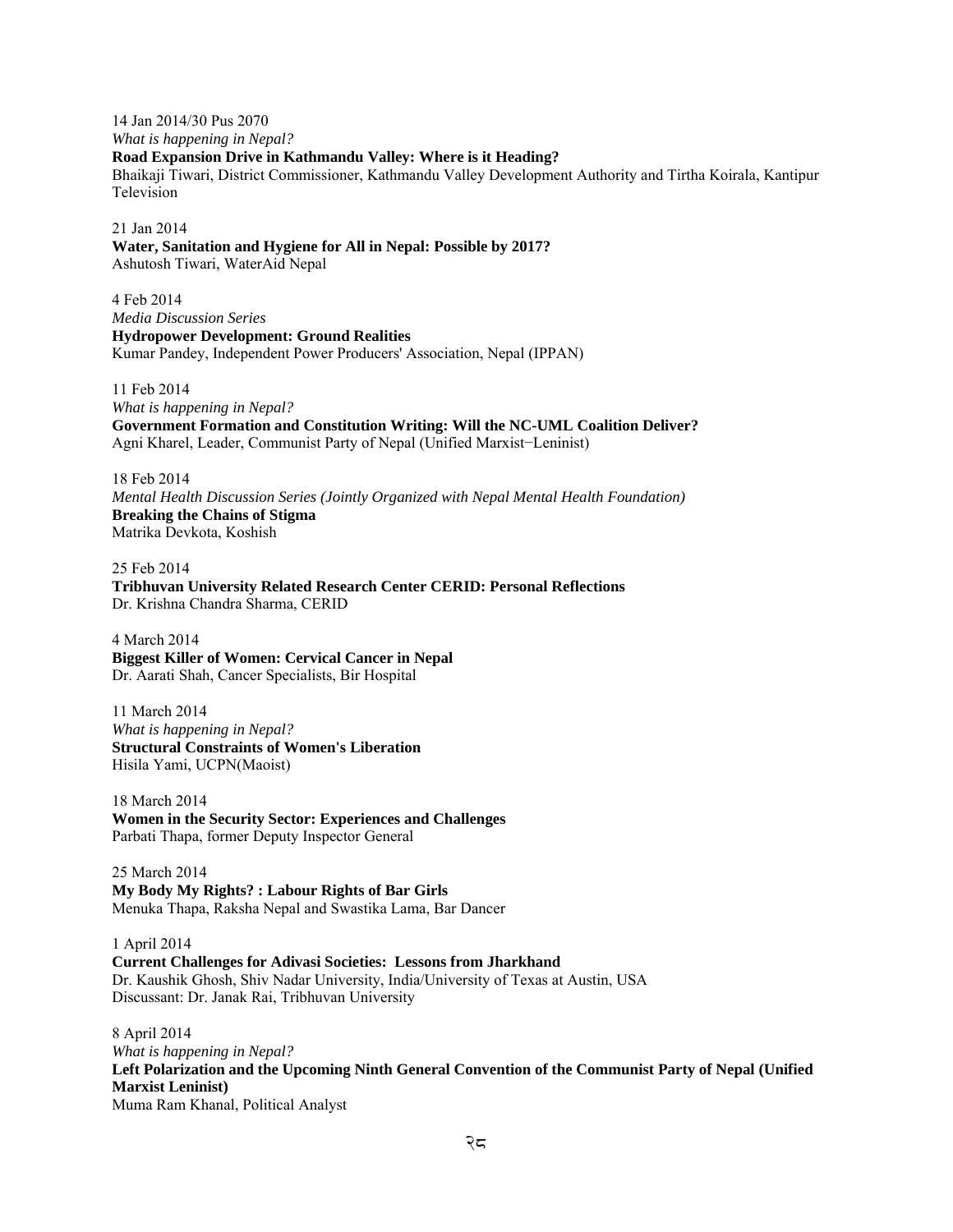15 April 2014 *Book Discussion Series*  **Shekhar Kharel's Book** *Maile Nadekheka Hippi* Narayan Dhakal, Writer

22 April 2014

*Mental Health Discussion Series (Jointly Organized with Nepal Mental Health Foundation)* **How Could We Create Mental Health Policy and Act in Line with the UN Convention on the Rights of the Persons with Disability (CRPD)?** 

Alpana Bhandari, American University Washington College of Law, US and Suderson Subedi, National Federation of the Disabled-Nepal

29 April 2014 **Symptom Recognition to Diagnosis of Autism in Nepal** Dr. Merina Shrestha, Teaching Hospital, Tribhuvan University and Rena Shrestha, Tribhuvan University

6 May 2014

# **Research Culture in Janajati Organizations in Post-1990 Nepal**

Arjun Limbu, Kirat Yakthung Chumlung, and Amrit Yonjan-Tamang, Independent Researcher

13 May 2014 *What is happening in Nepal?* **Addressing the Past: Lessons from Post-Conflict Situations** Jamie McGoldrick, UN Resident Coordinator

20 May 2014

**Editing Literary Texts: Experiences of an Editor and Writer**  Buddisagar, Writer, Rajkumar Baniya, *Nepal* Magazine

27 May 2014

**Laura Kunreuther's Book** *Voicing Subjects: Public Intimacy and Mediation in Kathmandu* **(University of California Press, 2014): A Discussion with Author** Laura Kunreuther, Bard College, USA

10 June 2014 **Emerging from 'The Darkness': The Effect of Schooling Infrastructure on Education and Health Outcomes** Vinish Shrestha, Emory University, USA

17 June 2014 **The Creation of a Military Diaspora: The Gurkhas in the UK** Jens Seeberg, Aarhus University, Denmark

24 June 2014 **Women, Media and Socio-economic Aspect of Glamour**  Priyanka Karki, Actor and Rajan Nepal, *Sukrabar* 

1 July 2014 *Mental Health Discussion Series (Jointly Organized with Nepal Mental Health Foundation)*  **Mental Health Service in Non-Medical Setting: A Case of Maryknoll Nepal**  Pravat Kiran Pradhan, Maryknoll Nepal

8 July 2014 *Media Discussion Series*  **Scope and Trends of Economic Journalism in Nepal**  Achyut Wagle, Economic Analyst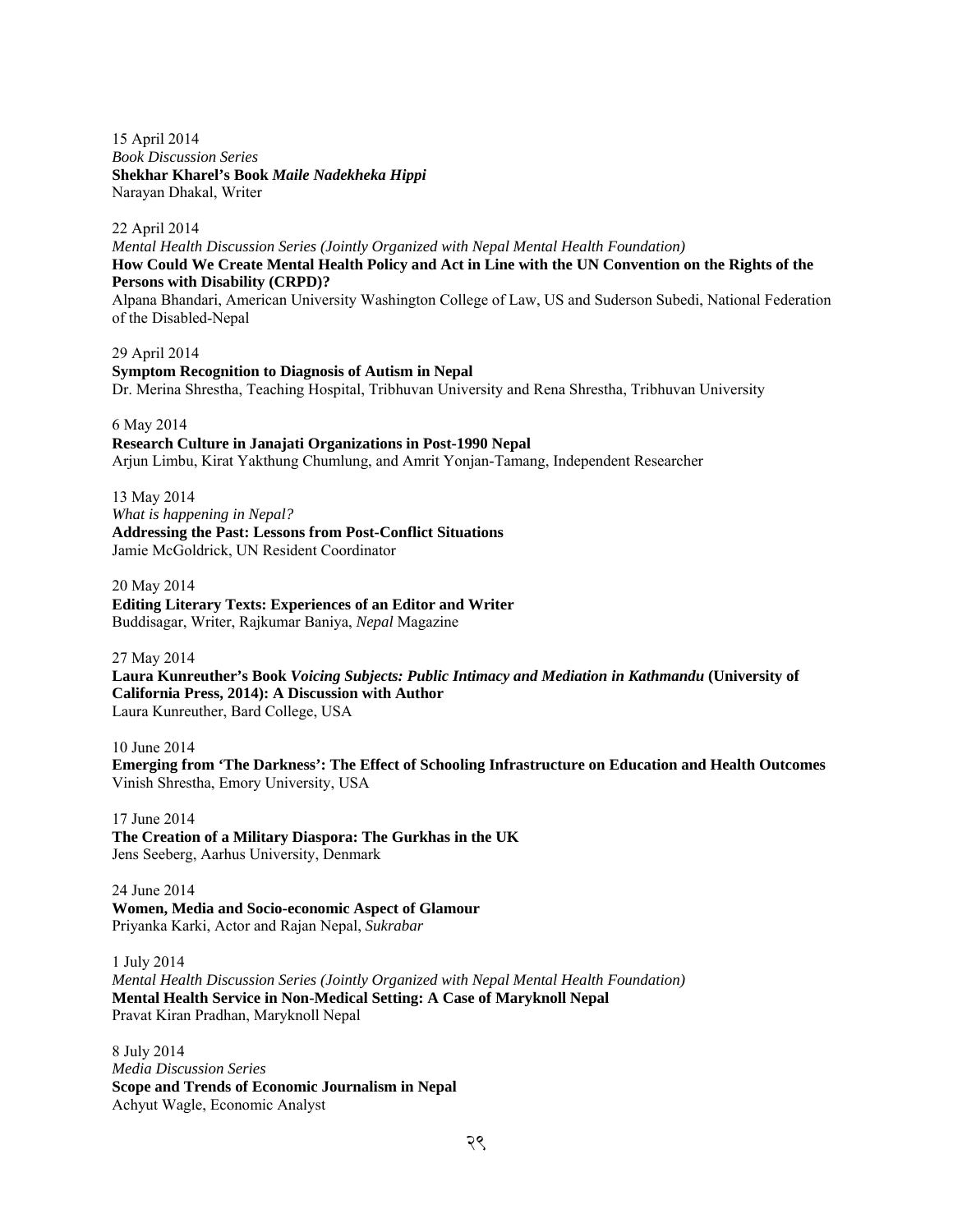#### 15 July 2014

#### **Editing Academic Work: A Panel Discussion**

Bhim Narayan Regmi, Linguistic Society of Nepal; Mahesh Raj Maharjan, Freelance Editor and Devraj Humagain, Martin Chautari

#### **Additional Discussion**

6 March 2014 **Nepali Women's Experiences as Engineers**  Ratna Tara Baidya, Head of IT, Nepal Bangladesh Bank and Namita Pradhan, Engineer, Nepal Telecom

13 March 2014

**Exploring forms of Expression: Hobby or Medium?**  Bima Kumari Dura, Folk Singer and Barta Gandarva, Gandarva Musician

20 March 2014

#### **Defining Spaces within Social Movement: Sexual Minorities in Nepal**

Laxmi Ghalan, Mitini Nepal, Durga Thapa, Blue Diamond Society and Manjila Chaudhary, 'Hamro Sawal, Hamro Sahabhagita'/UNICEF

27 March 2014

#### **Documentary Screening and Discussion**

Neeti Aryal Khanal's Documentry Buwa [Father] (Nepal, 12 min.) Neeti Aryal Khanal, Sociologist, Central Department of Sociology/Anthropology, TU.

6 June 2014

*Universal Connectivity Discussion Series (Jointly Organized with Centre for Research in Social Defense Technology)*

#### **Information Technology Policies and Roadmaps of Nepal**

Subash Dhakal, Director, Department of Information Technology

11 July 2014

*Universal Connectivity Discussion Series (Jointly Organized with Centre for Research in Social Defense Technology)*

#### **Nepal Telecom: Evolution of Service and Technology Infrastructure**

Saligram Parajuli, Senior Engineer, Nepal Doorsanchar Company Ltd

14 July 2014

**Relationship between Democracy and Technology: Myth and Reality of Electronic Voting Machines (EVMs)**  Santa Bahadur Basnet and Shailesh Pandey, Centre for Research in Social Defense Technology (CRSDT)-Nepal Engineering College; Birodh Rijal, Prabidhi Institute; and Yogesh Raj, Martin Chautari.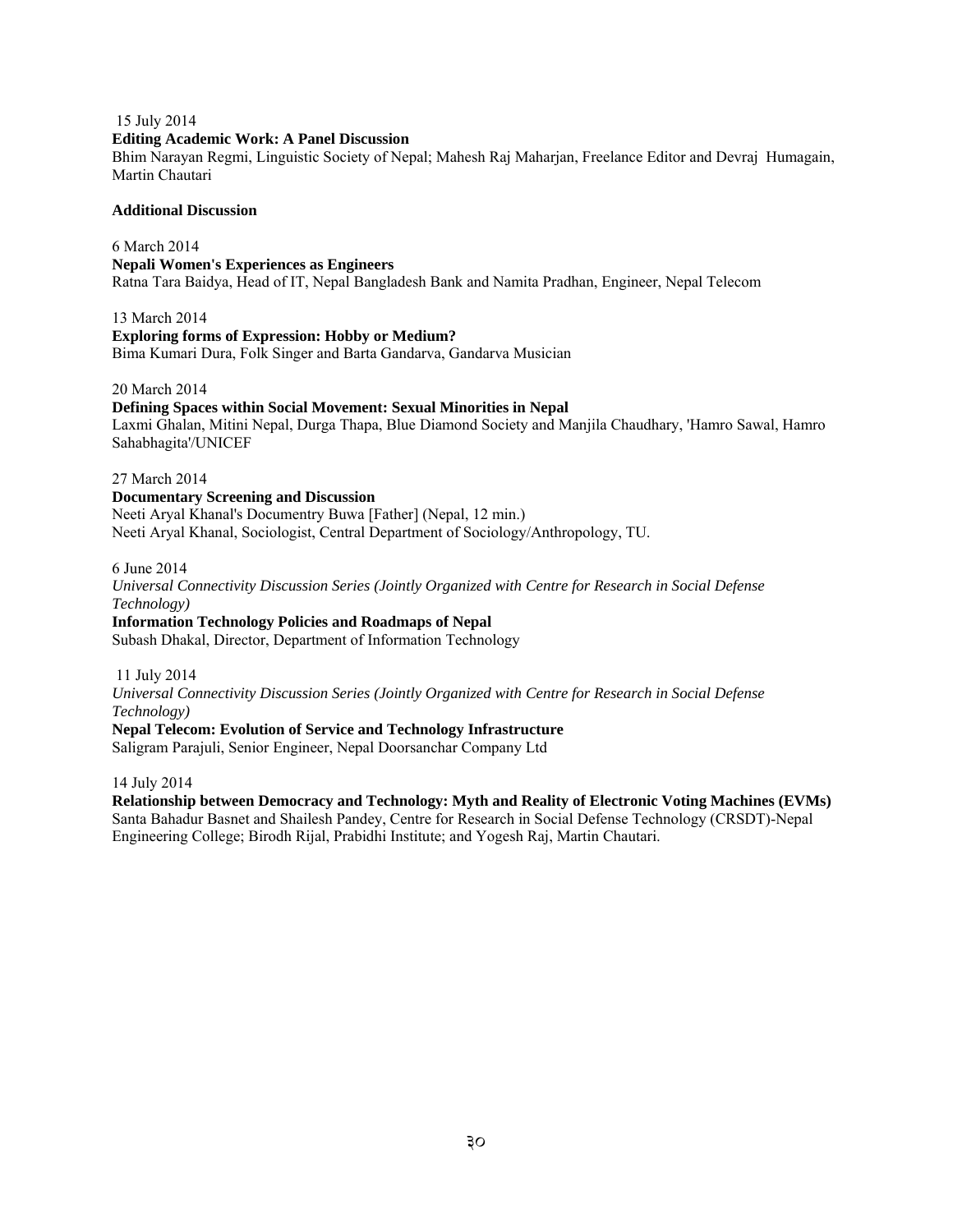## अनुसूची २

## आ.व. २०७०/७१ मा सम्पन्न सेमिनार तथा कार्यशालाहरूको सूची

| <b>SN</b>      | <b>Date and Place</b>   | Seminar/Conference/Worshops                  | Organizer                      |
|----------------|-------------------------|----------------------------------------------|--------------------------------|
| $\mathbf{1}$   | 4 July 2014             | Research Implementation and Control          | Centre for Research in Social  |
|                | Bhaktapur               | Workshop                                     | Defense Technology (CRSDT),    |
|                |                         |                                              | Duwakot and Progressive Women  |
|                |                         |                                              | Society, Changu.               |
| $\overline{2}$ | 29 June 2014            | Proposed Higher Education Policy -2014       | MC and Southasia Institute of  |
|                | Martin Chatari (MC)     |                                              | <b>Advanced Studies</b>        |
| $\overline{3}$ | 6 June 2014             | Access and Use of Internet in Nepal: Project | MC and CRSDT                   |
|                |                         | Orientation Workshop                         |                                |
| $\overline{4}$ | 22 February 2014, MC    | <b>Medical Humanities</b>                    | Newcastle University, Patan    |
|                |                         |                                              | Academy of Health Sciences and |
|                |                         |                                              | MC                             |
| 5              | 21 Februray 2014, MC    | Preparatory works for the Proposed Social    | MC                             |
|                |                         | Science Research Councial in Nepal           |                                |
| 6              | 19 Februry 2014, MC     | Social Sciences in Nepal                     | MC                             |
| $\overline{7}$ | 2-3 January             | Fourth Annual Young Researchers'             | MC                             |
|                |                         | Conference                                   |                                |
| $8\,$          | 26 Nov 2013             | Knowladge Production beyond academia         | MC                             |
| 9              | 4, 7, 11, and 14 Kartik | Workshop on Nepal's Contemporary Political   | MC                             |
|                |                         | Issues                                       |                                |
| 10             | 15 December, Nuwakot    | National Identity                            | MC                             |
| 11             | 27 September 2013,      | National Identity                            | MC                             |
|                | Rukum                   |                                              |                                |
| 12             | 24 August 2013,         | National Identity                            | MC                             |
|                | Chitwan                 |                                              |                                |

## अनुसूची ३

## मिडिया अनुसन्धान सम्मेलन-५

मिति: २०७१ वैशाख १४ (२७ अप्रिल २०१४) आइतबार

आयोजक: मार्टिन चौतारी र काठमाडौँ विश्वविद्यालय

स्थान: काठमाडौँ विश्वविद्यालय, धुलिखेल, काभ्रे

## कार्यक्रम तालिका

 $(8,9 - 00)$ चिया ∕ नास्ता र नाम दर्ता  $8:30 - 90:00$ उद्घाटन सत्र

#### पहिलो सत्र, हल 'ए'  $(i$ संयोजक : देवराज हुमागाईं, मार्टिन चौतारी)

## $90:00 - 90:8$

कार्यपत्र १: आर्थिक समाचारमा कर्पोरेट स्वार्थ प्रस्तोता : रमेशकुमार न्यौपाने, *हिमाल खबरपत्रिका* टिप्पणी : लक्ष्मणदत्त पन्त, भिजिटिङ्ग लेक्चरर, काठमाडौँ विश्वविद्यालय  $90:84 - 99:30$ कार्यपत्र २: नेपालका एफएम रेडियोमा आर्थिक कार्यक्रम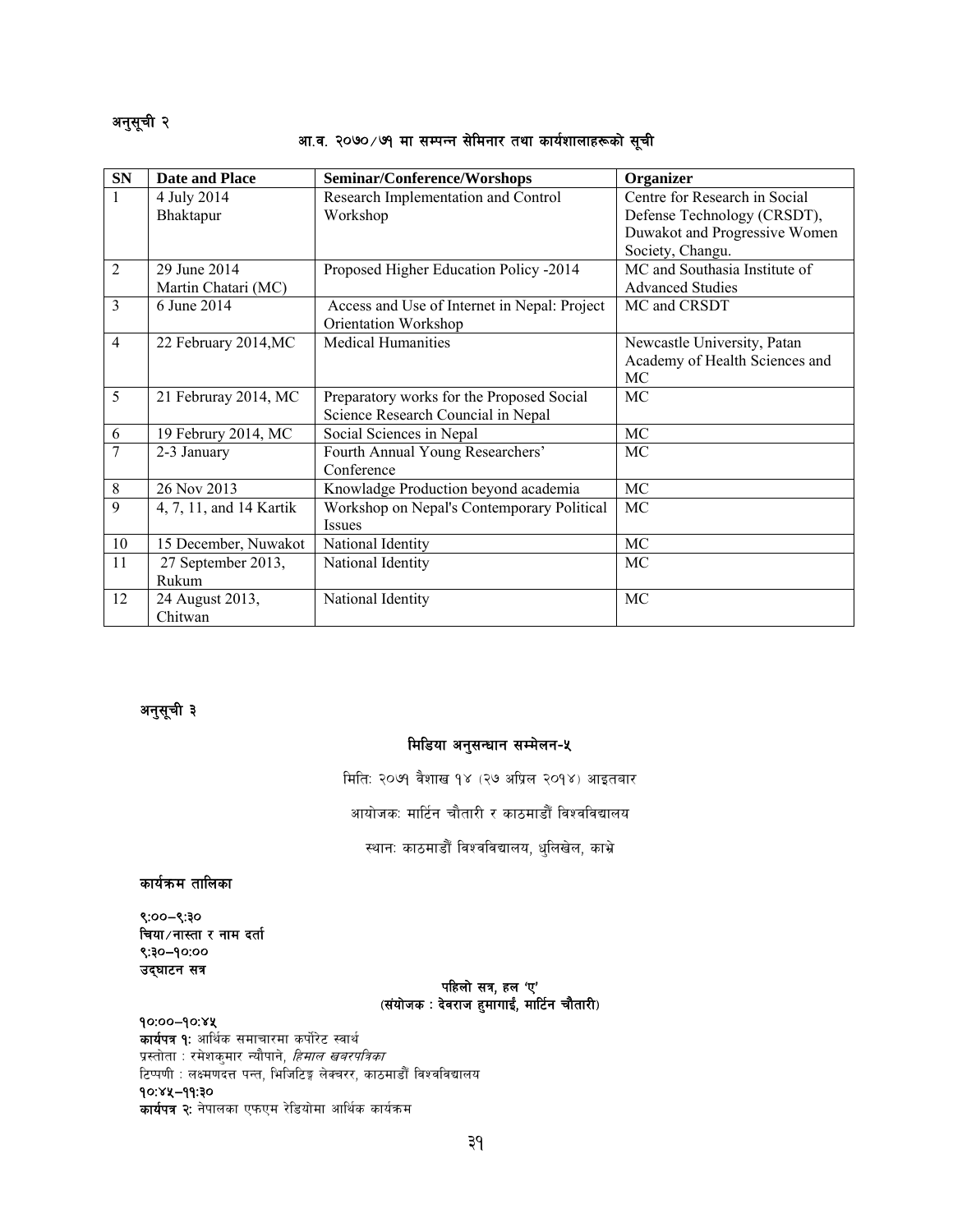प्रस्तोता : किरण अधिकारी, रेडियो कान्तिपुर टिप्पणी : नित् पण्डित, सञ्चारिका समूह

#### ११:३०–१२:१५

कार्यपत्र ३: मध्य मधेसको सशस्त्र हिंसा : सशस्त्र समूह र पत्रकारिताको सम्बन्ध प्रस्तोता : जनकराज सापकोटा. *नेपाल* साप्ताहिक टिप्पणी : दीपेन्द्र भा. अधिवक्ता. सर्वोच्च अदालत

#### पहिलो सत्र हल 'बी' (संयोजक: हर्षमान महर्जन, काठमाडौँ विश्वविद्यालय)

#### $90:00 - 90:8$

sfo{kq \$M Exploring the Effects of Social Network Sites on School Students प्रस्तोता : अमित कोइराला, काठमाडौँ विश्वविद्यालय, स्कुल अफु एजुकेशन टिप्पणी : डा. सुधांशु दाहाल, काठमाडौँ विश्वविद्यालय

#### $90:84 - 99:30$

कार्यपत्र ५: Communications in Agriculture Research प्रस्तोता : भोलामान सिंह बस्नेत, प्रमुख, एग्रोनोमी एण्ड एग्रो कर्म्युनिकेटर टिप्पणी : सुनिता न्हेम्हाफुकी खनाल, सम्पादक, *कृषक र प्रविधि* 

#### ११:३०–१२:१५

कार्यपत्र ६: Contribution of Mass Media in Environment Conservation (A Case Study from Pokhara Sub-Metropolitan) प्रस्तोता : निरजवाब भट्ट, सनौलो एफएम टिप्पणी : सुदर्शन दाहाल, काठमाडौँ विश्वविद्यालय

#### १२:१५-१:१५ खाना

#### वोस्रो सत्र, हल 'ए' (संयोजक: कैलाश राई, मार्टिन चौतारी)

#### $9:94 - 0?00$

sfo{kq &M Journalism Geography: A Geographic Projection of Journalism: Reviews on the Nepali News प्रस्तोता : रामकमार पाँडे, इन्टरनेशनल पिइएन नेपाल टिप्पणी : देवराज अर्याल, मदन भण्डारी मेमोरियल कलेज

#### $3:00 - 03:88$

**कार्यपत्र दः** दुर्गममा रेडियो : रेडियो डोल्पाको व्यवस्थापन र व्यथा प्रस्तोता : अंकलाल चलाउने, मार्टिन चौतारी टिप्पणी : श्रीराम खनाल, ग्रामीण आदर्श बहमुखी क्याम्पस

#### $9:84 - 3:30$

कार्यपत्र ९: Mainstream Media and the Decline in Nepali Music Industry प्रस्तोता : निर्भय सवेदी. त्रिभवन विश्वविद्यालय टिप्पणी : प्रविन श्रेष्ठ, नेपा: स्कल

#### ३:३०–३:४५ चिया

#### प्यानल छलफल  $\mathcal{L}$ (संयोजक: निर्मलमणि अधिकारी, काठमाडौँ विश्वविद्यालय)

#### #M\$%–\$M\$%

#### नेपालमा खोज पत्रकारिताको अभ्यास

वक्ता : कन्द दीक्षित, नेपाली टाइम्स; अनुराग आचार्य, खोज पत्रकारिता केन्द्र; यशोदा तिम्सिना, नेपाल पत्रकार महासंघ र केपी ढुंगाना, *नागरिक* दैनिक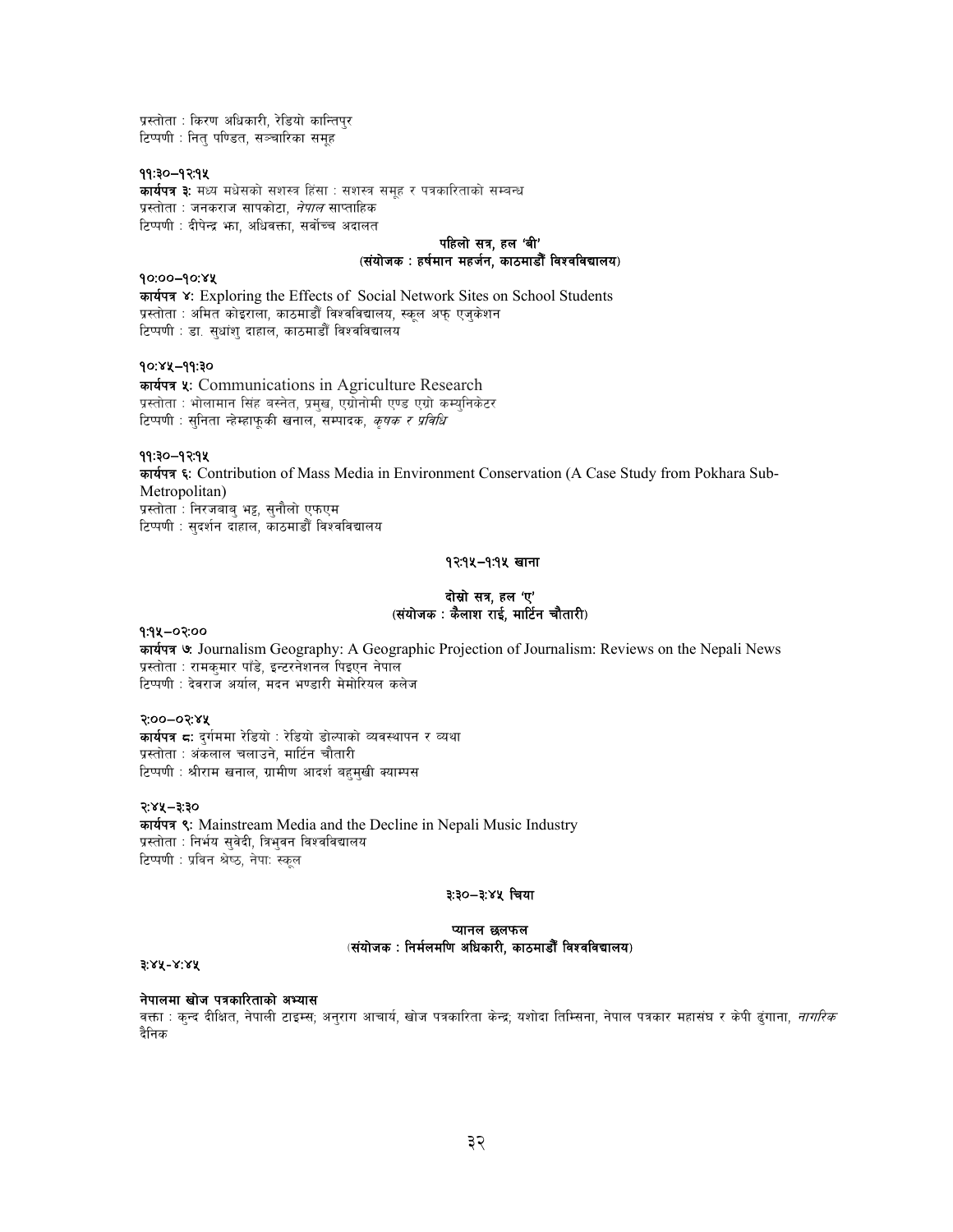## अनुसूची ४

#### **Media Coverage of Martin Chautari**

Aryal, Deepak. 2070v.s. Vikash Sankathan. *Annapurna Post*, 25 Magh, P. 6. Basnet, Junarbabu. 2071 v.s. Nepali Magazineka Pachish Barsha. *Gorkhapatra (Sanibar)*, 6 Baishak, Kha. Basnet, Santa B. Shailash B. Pandey and Yogesh Raj. 2013. Defending Data. Kathmandu Post 21 October. p. 6. Dahal, Riseekesh. 2071v.s. Magazine Manthan. *Nagarik.* 24 Jeth, p. 6. Darchula Sandesh. 2070 v.s. Martin Chautari Ko Aayojanama Rastriyata Sambandhi Bahas. 12 Jeth, p. 3. Himal. 2071 v.s. Avashyambhavi Mirtyuchintan. *Himal* 65 (22): 54-55. Himal. 2070 v.s. Avashya Vhavi Myrtuchinten. *Himal* 65(22): 55. Kalpristha Dainik. 2070v.s. Thula Media Madhes Birodhi. 23 Jeth, pp. 1/4. Kayakairan. 2070v.s. Rastriyata Sadhain Khatarama. 9 Bhadau, p. 1. Kharel, P. 2071. Almalbichko Prakash. *Nepal* 14(40): 46-47. Lamichhane, Raghunath. 2070. Sancharma Dalit Vimarsha. 10 Fagun, P. 6. Lokpriya Sandes. 2070 v.s. Muluk Bilayako Khatarama. 24 Jeth, pp. 1/3. Madhyapaschim Sandes. 2070 v.s. Sancharkarmi Sambadenshil ra Jimmawar Huna Aabasyak. 24 Jeth, pp. 1/3. Menski, Werner. 2013. To be a Nepalse... *South Asia Research* 33(3): 261-278. Pant, Tanka. 2070v.s. Mediama Dalit. *Nepal Samacharpatra.* 4 Jeth, p. 4. Panthi, Arjun, Harsh Man Maharjan and Pratyoush Onta. 2071 v.s. 2046 Pachhika Magazine. *Kantipur(Koseli)*, 31 Jeth, p. Ga. Pardarshi. 2070 v.s. Rastriyata Kamjor Bhayakoma Chinta Byakta. 9 Bhadau, p. 1. Pun, Weena. 2014. Is History Decline in Academia? *The Kathmandu Post,* 17 June, P. 1and 4. Raj Yogesh and Santa Bahadur Basnet. 2014. Digital Democracy on Demand. *The Kathmandu Post,* 16 July, p. 6. Raj, Yogesh. 2014. Roadmap to Nowhere. *The Kathmandu Post,* 25 June, p. 6. Rajdhani. 2071 v.s. Sadak Bistarma Chardeshka Rajdutko Aasahayog. 2 Magh, P. 3. Republica. 2014. Discussing Women and Glamour in Media. *Republica,* 25 June, p. 16. Sadbhav Dainik. 2070 v.s. Sancharkarmi Sambedanshil Hunuparnema Jod. 24 Jeth, pp. 1/4. Shrestha, Sagun. 2070v.s. Michael Hutt ko Den. *Nagarik Dainik* (Akshar), p. kha. Tamang, Seira. 2013. Democratically debilitated. *The Kathmandu Post*, 24 March, p. 6. Tamang, Seira. 2013. Securing New Nepal. *The Kathmandu Post,* 26 Nov, p. 6. Tamang, Seira. 2014. Discarding Darkness. *The Kathmandu Post*, 14 January, p. 6.

Tamang, Seira. 2014. Strategizing Women's Rights. *The Kathmandu Post,* 19 March, P. 6.

Thapa, Archana. 2013. Memory of Memories -Fact, Fraud and Friction. *LA.LIT* 1:65-69.

The Kathnadu Post. 2013. A Young Researchers' Conference. 22 December, p. 8.

Uprety, Devendra, Pramod Bhatta and Pratyoush Onta. 2071. Samichhama Uchcha Shiksha Niti. Kantipur, 26 Asar, p. 6.

## अनुसूची ५

#### **Workshop on the "Social Sciences in Nepal"**

19 February 2014 (Wednesday), Martin Chautari Seminar Hall, Thapathali, Kathmandu **===================================================================** 

#### 10:00am **Registration**

10:30am **Paper 1: Geography Education and Research in Nepal**  Dr. Bhim Subedi, Central Department of Geography, Tribhuvan University

11:30am

**Paper 2: Political Science Teaching and Research in Nepal**  Dr. Khadga KC, Central Department of Political Science, Tribhuvan University

#### *12:30pm Lunch-1:30pm*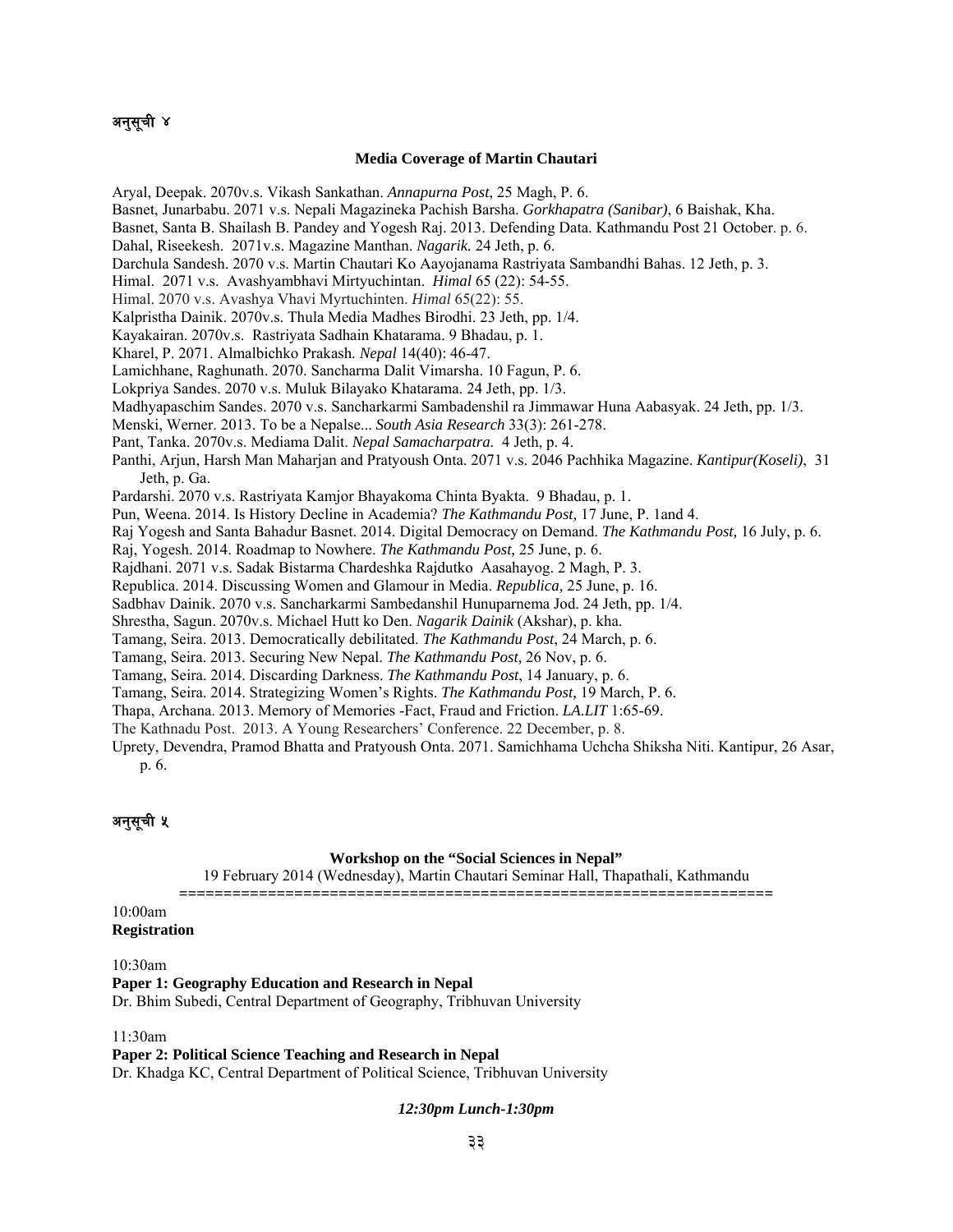1:30pm **Paper 3: The State of Sociology/Anthropology: Teaching and Research in Nepal** Madhusudan Subedi, Central Department of Sociology/Anthropology, Tribhuvan University Devendra Uprety, Martin Chautari/Om Health Campus, Purbanchal University

2:30pm

#### **Paper 4: History Education and Research in Nepal**

Yogesh Raj, Martin Chautari/Nepal Engineering College, Pokhara University Pratyoush Onta, Martin Chautari

*3:30pm Tea/Coffee* 

## अनुसूची ६

**Workshop on the "Preparatory Works for the Proposed Social Science Research Council in Nepal"**  21 February 2014 (Friday), Martin Chautari Seminar Hall, Thapathali, Kathmandu

10:30am

**Presentation: Commentary on the 'Strategic Plan for the Proposed Social Science Research Council in Nepal'**  Pratyoush Onta, on behalf of Martin Chautari

#### 11:00am **Discussion**

*12:30pm Lunch-1:30pm* 

## अनुसूची ७

**Discussion on the "Proposed Higher Education Policy 2014"**

29 June 2014 (Sunday), Martin Chautari Seminar Hall, Thapathali, Kathmandu

**===================================================================**

3:00 pm **Moderator**  Pratyoush Onta, Martin Chautari (MC)

3:05 pm

**Policy Process of the Proposed Higher Education Policy 2014 (PHEP 2014)**  Prof. Dr. Hridaya Ratna Bajracharya, Technical Advisor, Second Higher Education Project/University Grants Commission

3:30 pm

**Provision of Affiliation System of National and International Academic Institutions in PHEP 2014**  Prof. Dr. Soorya Lal Amatya, Former Rector, Tribhuvan University/ Member, PHEP 2014

#### 3:45 pm

#### **Provision of Investment and Financial Regulation in PHEP 2014**

Prof. Dr. Parthibeshwor Timilsina, Member, PHEP 2014

4:00 pm

**Commentary on the Policy Content of PHEP 2014** Prof. Dr. Tirth Raj Khaniya, Tribhuvan University/Former Member, National Planning Commission

4:20 pm

#### **Can the PHEP 2014 Minimize Existing Anomalies in Higher Education?**

Dr. Pramod Bhatta, MC/Central Dept. Sociology/Anthropology, Tribhuvan University Devendra Uprety, MC/Om Health Campus, Purbanchal University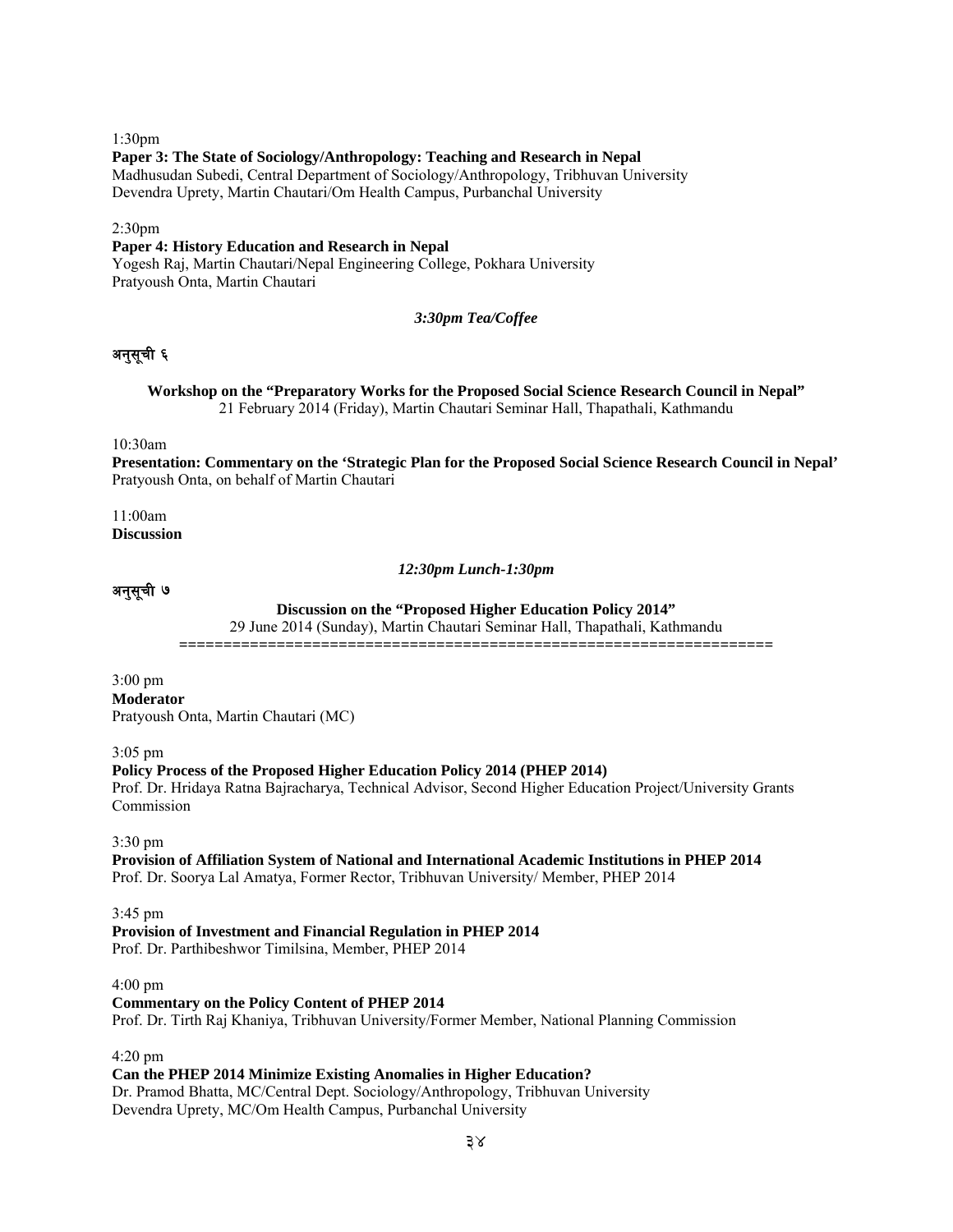4:30 pm Floor Discussion

5:30 pm Khaja

अनुसुची द

#### **Young Researchers' Conference-2014, organized by Martin Chautari Martin Chautari Seminar Hall, Thapathali, Kathmandu 2-3 January 2014**

**==========================================================================** 

*2 Jan 2014, Thursday* 

10: 20am **Welcome to the Workshop**  Pratyoush Onta, Martin Chautari

## **Session I: Movement and Media**

Moderator: Devraj Humangain, Martin Chautari

10:30am

## **Paper 1: Occupy Baluwatar: The Rage, Rationale and Realisation**  Astha Sharma Pokharel and Pranika Koyu, Independent Researchers Discussant: Dipti Sherchan, Nepā School of Social Sciences and Humanities

11:30am

#### **Paper 2: The Disintegrative Role of Media**

Binit Gurung, St. Xavier's College Discussant: Harsha Man Maharjan, Martin Chautari

12:30pm

**Paper 3: Role of Media in Raising Environmental Issues: A Case study on Video Documentaries**  Umesh Khanal, School of Environmental Science and Management, Pokhara University Discussant: Sachin Ghimire, Jawaharlal Nehru University, India

## *Khaja Break (1:30 pm)*

**Session II: Health, Illness and Society**  Moderator: Raj Kumar Subedi, National Institute of Neurological and Allied Sciences

2:30pm

#### **Paper 4: Ethical Dilemma in Decision Making: A Case of VCT Counselors**  Om Krishna Shrestha, Nepal School of Social Work

Discussant: Sushma Dahal, Central Institute of Science and Technology, Pokhara University

3:30pm

**Paper 5: Socio-cultural Study of Tuberculosis Relapse Cases in Rupandehi District** Narayan Paudyal, Central Department of Sociology/Anthropology, Tribhuvan University Discussant: Narayan Sharma, Little Buddha College for Health Science, Purbanchal University

## *Tea/Coffee (4:30pm)*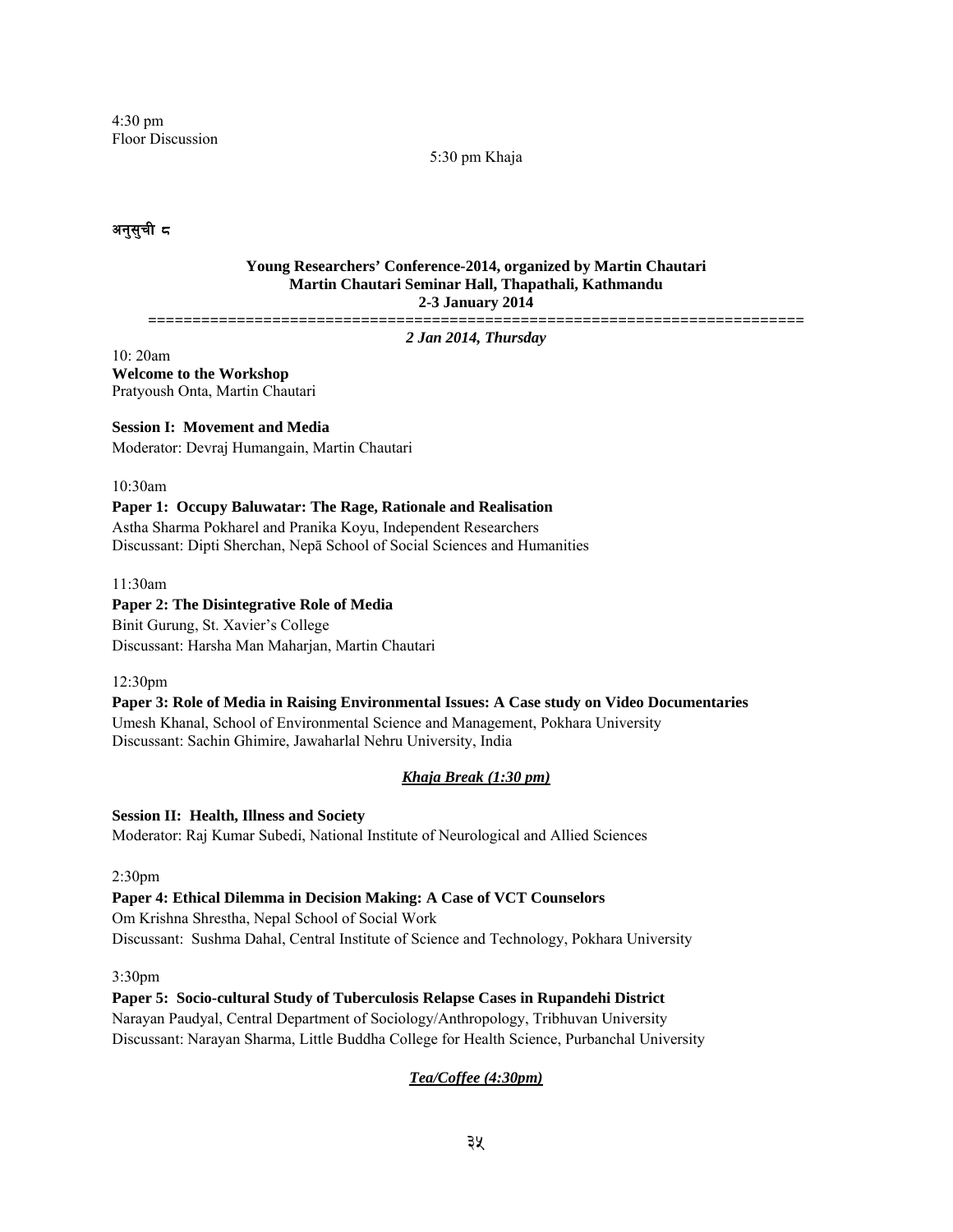## *3 Jan 2014, Friday*

## **Session III: Politics and Identity Construction**

Moderator: Kailash Rai, Martin Chautari

#### 10: 00am

## **Paper 6: Ethnic Politics in Nepal: A Discourse on Madhesi Movement**  Kalpana Jha, Tata Institute of Social Sciences, India Discussant: Apoorva Lal, Williams College, USA

## 11: 00am

## **Paper 7: Border Side Nationalism among Madheshi Community: A Case Study of Banke, Morang and Parsha Districts**  Ravi Kumar Sha, Tri-chandra Campus, Tribhuvan University

Discussant: Pramod Bhagat, Khwopa Engineering College

## 12: 00pm

## Paper 8: नेपालका कोच (राजवंशी) समुदायभित्रको पहिचानपरक मुद्दा : एक मानवशास्त्रीय अध्ययन

भीम राई, समाजशास्त्र /मानवशास्त्र केन्द्रिय विभाग, त्रिभुवन विश्वविद्यालय टिप्पणी : मधु गिरी, अनुसन्धाता

#### *Khaja Break (1:00 pm)*

## **Session IV: Institutions and History**

Moderator: Devendra Uprety, Martin Chautari/Om Health Campus, Purbanchal University

## 1:30pm

## **Paper 9: Changing Attitude Towards Marriage: Comparing the Reasons the Older Generation and New Generation Think it is Necessary for**

Pralhad Adhikari, Central Department of Psychology, Tribhuvan University Discussant: Sujen Man Maharjan, Independent Researcher

2:30pm

## **Paper 10: Human Resources Mobilization in Community Based Organizations: A Group Work Perspective** Kshitiz Gurung, Nepal School of Social Work

Discussant: Gaurav KC, Independent Researcher

3:30pm

## **Paper 11: Forgotten Landmarks of Kathmandu**

Melina Tuladhar, Nilisha Tuladhar, Shristi Tamrakar, Sweta Tuladhar, Suzana Kansakar Sunny Tuladhar, Niyut Man Singh Tuladhar, Prasanna Tamrakar and Aparimita Tuladhar; Group Researchers

## *Tea/Coffee (4:30pm)*